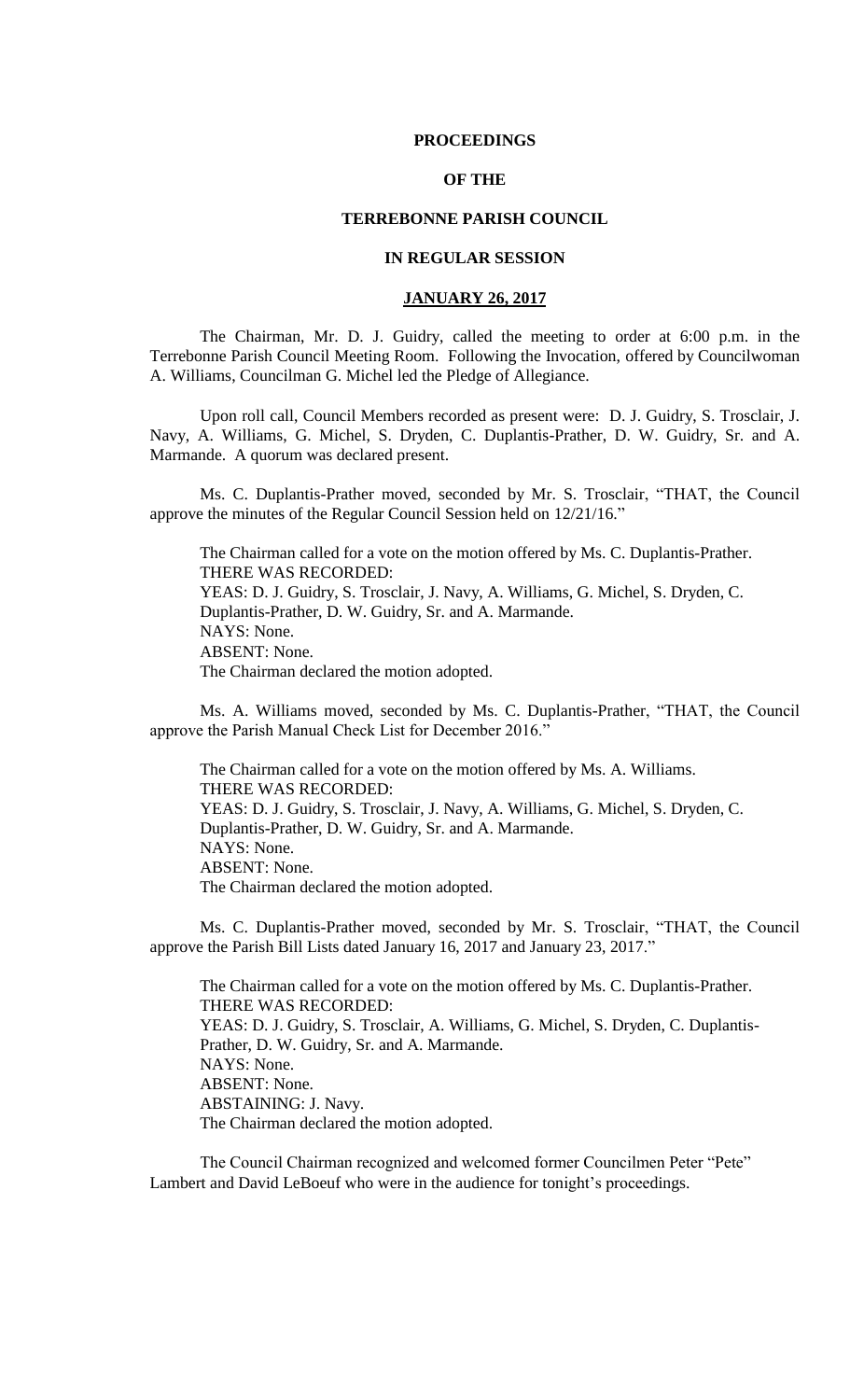The Council Chairman wished Schriever Fire Protection District Chairman Phil Schexnayder a "Happy Birthday".

The Council Chairman acknowledged Mr. Woodrow Parker, founder of the Aqua Safety First Community Program, who addressed the Council relative to "Recreation District No. 10". Mr. Parker stated that his company is looking forward to partnering with Recreation District No. 10 to promote water safety. He continued that the Aqua Safety First Program is a free program that promotes water safety as well as a focus on CPR, first aid and pool safety trainings. Mr. Parker noted that their program is currently in six parishes. Mr. Parker explained that last year, for the first time ever, their program provided water safety classes for infants and toddlers at the Dumas Auditorium in Terrebonne Parish. He thanked the Council and Administration for allowing his services to be used in Terrebonne Parish to help educate parents and save children from drowning.

Several Council members thanked Mr. Parker for the aqua safety services and for educating the public in the promotion of water safety.

The Council Chairman acknowledged Mr. James Lina, a Houma resident, who addressed the Council relative to the South Houma Boat Launch and the Boat Launch Advisory Committee. Mr. Lina recognized and thanked Public Works Director Mike C. Toups, Utilities Director Ernest Brown, Electrician Distribution Superintendent Tommy LeCompte, Solid Waste Administrator Clay Naquin, Councilmen John Navy (District 1) and Alidore "Al" Marmande (District 7), Assistant Council Clerk Suzette Thomas and Parish President Gordon Dove for all of their help and team effort in restoring and/repairing the South Houma Boat Launch. He gave statistical information from the Louisiana Wildlife and Fisheries website that pertains to the number of boat launches located throughout Louisiana according to population size. Mr. Lina expressed his willing to serve on the Boat Launch Advisory Committee, which has been inactive for several years, and again thanked the Council and Administration for all of their help.

Several Council members thanked Mr. Lina for getting involved and expressed their gratitude for his willingness to bring awareness to a situation that needed prompt attention. Several Council members stated to the general public, if there is a situation that needs attention, feel free to contact their Council representative at any time because they serve at the pleasure of the public.

The Chairman called for a report on the Public Services Committee meeting held on 01/23/17, whereupon the Committee Chairman, rendered the following:

## PUBLIC SERVICES COMMITTEE

## JANUARY 23, 2017

The Chairman, Alidore "Al" Marmande, called the Public Services Committee meeting to order at 5:30 p.m. in the Terrebonne Parish Council Meeting Room with an Invocation offered by Council Clerk V. Chauvin and the Pledge of Allegiance led by Committee member S. Dryden. Upon roll call, Committee Members recorded as present were: S. Trosclair, J. Navy, A. Williams, G. Michel, S. Dryden, C. Duplantis-Prather, D. W. Guidry, Sr., A. Marmande and D. J. Guidry. A quorum was declared present.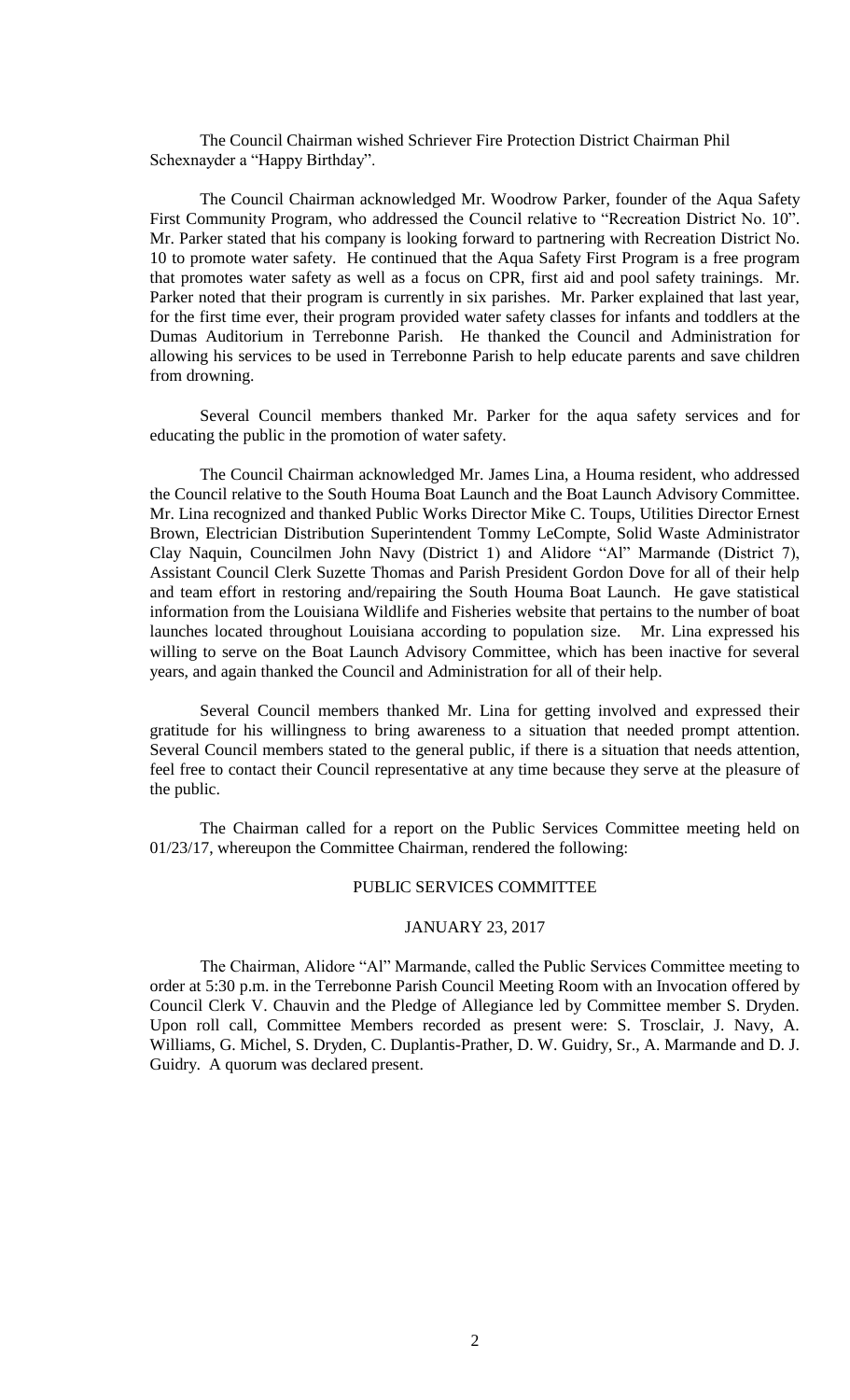| <b>OFFERED BY:</b>  | MR. |
|---------------------|-----|
| <b>SECONDED BY:</b> | MR. |

**S. TROSCLAIR** D. J. GUIDRY

### **RESOLUTION NO. 17-020**

Authorize the Parish President to have the signing authority on the Louisiana Division of Administration, Facility Planning and Control Capital Projects.

**WHEREAS**, the Terrebonne Parish Consolidated Government has numerous Cooperative Endeavor Agreements (CEA) with the State of Louisiana – Division of Administration, Facility Planning and Control (FP&C) on capital projects, and

**WHEREAS**, the Terrebonne Parish Council on behalf of the Terrebonne Parish Consolidated Government, does hereby authorize the Parish President, Gordon Dove, to have the signing authority on the capital projects with FP&C, and

**WHEREAS**, the capital projects include:

Bayou LaCarpe Watershed Project, Location C; 50-J55-14-02 Dredging of Bayou Terrebonne Project; 50-J55-14-04 Thompson Road Extension; 50-J55-08B-02 Upper Bayou Dularge Pump Station: 50-J55-12-01

**NOW, THEREFORE BE IT RESOLVED** that the Terrebonne Parish Council, on behalf of the Terrebonne Parish Consolidated Government, does hereby authorize the Parish President, Gordon Dove, to have signing authority on the above listed FP&C capital projects.

#### **THERE WAS RECORDED:**

YEAS: D. J. Guidry, S. Trosclair, J. Navy, A. Williams, G. Michel, S. Dryden, C. Duplantis-Prather, D. W. Guidry, Sr., and A. Marmande. NAYS: None. ABSTAINING: None. ABSENT: None. The Chairwoman declared the resolution adopted on this the 23rd day of January 2017.

\* \* \* \* \* \* \* \* \*

The Chairman read aloud Agenda Item No. 2 - Introducing an Ordinance authorizing the granting of one (1) permanent servitude to Entergy Louisiana, LLC on a portion of a parcel of land located in Cypress Village Resubdivision, Parcel #37164 – which was pulled from tonight's proceeding per Administration.

OFFERED BY: MR. S. DRYDEN SECONDED BY: MR. S. TROSCLAIR

### **RESOLUTION NO. 17-021**

Authorizing the execution of Change Order No. 3 to the Construction Agreement for Parish Project No. 10-SEW-96, Ashland Wetland Assimilation Discharge System Project, CWSRF Contract No. 221492-01, contingent upon the approval of the Louisiana Department of Environmental Quality (LA DEQ).

**WHEREAS,** the Terrebonne Parish Consolidated Government did enter into a Construction Agreement with Cycle Construction Company, LLC, dated August 18, 2015, Recordation Number 1487686, for Parish Project No. 10-SEW-96, Ashland Wetland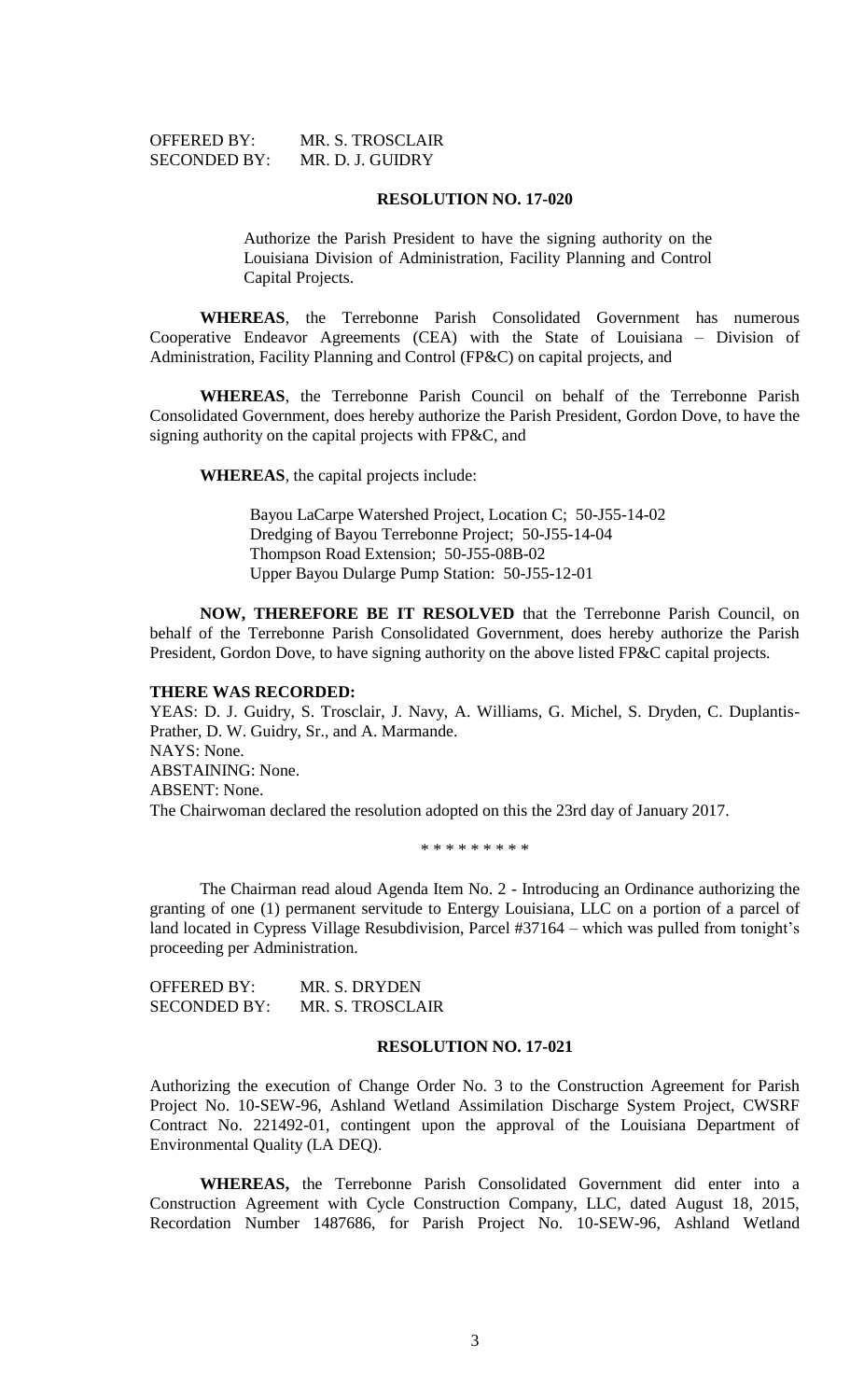Assimilation Discharge System Project, CWSRF Contract No. 221492-01, Terrebonne Parish, Louisiana, and

**WHEREAS**, Providence Engineering and Design, LLC, the Project Engineer has recommended this Change Order No. 3, for: 1) Fill Material, 2) Discharge Header No. 4 Support Structure, 3) Removal of concrete footing on existing wetwell, and 4) Pressure testing of sewer discharge line will not be required. This Change Order No. 3 will also increase the contract time by 281 calendar days for flooding and pump station delay, additional fill, discharge for support and removal of wetwell footing, and

**WHEREAS**, this Change Order will increase the contract price, in the amount of \$17,117.15, with an increase of 281 calendar days.

**NOW THEREFORE BE IT RESOLVED**, by the Terrebonne Parish Council (Public Services Committee), on behalf of the Terrebonne Parish Consolidated Government, does hereby approve this Change Order No. 3 to the Construction Agreement for an increase of \$17,117.15 and authorizes Parish President Gordon E. Dove to execute this Change Order No. 3 to the Construction Agreement for the Ashland Wetland Assimilation Discharge System Project, Parish Project No. 10-SEW-96, CWSRF Contract No. 221492-01, and

BE IT FURTHER RESOLVED that a certified copy of the resolution be forwarded to the Engineer, Providence Engineering and Design, LLC.

#### **THERE WAS RECORDED:**

YEAS: D. J. Guidry, S. Trosclair, J. Navy, A. Williams, G. Michel, S. Dryden, C. Duplantis-Prather, D. W. Guidry, Sr., and A. Marmande. NAYS: None. ABSTAINING: None. ABSENT: None. The Chairwoman declared the resolution adopted on this the 23rd day of January 2017.

\* \* \* \* \* \* \* \* \*

OFFERED BY: MR. D. J. GUIDRY SECONDED BY: MR. S. TROSCLAIR

### **RESOLUTION NO. 17-022**

Authorizing the execution of Change Order No. 5 (Balancing) for the Construction Agreement for Parish Project No. 10-CDBG-R-LEV-63; Ward 7 Levee Improvements & Extension Phase I, Bayou Neuf to East Houma Surge Levee Project, Terrebonne Parish, Louisiana.

**WHEREAS**, the Terrebonne Parish Consolidated Government entered into a contract dated May 7, 2014, with Apeck Construction, LLC, for the Ward 7 Levee Improvements & Extension Phase I, Bayou Neuf to East Houma Surge Levee, Parish Project No. 10-CDBG-R-LEV-63, Terrebonne Parish, Louisiana, and

**WHEREAS,** this change order is required to balance contract quantities with installed quantities on the project, and

**WHEREAS,** this change order will decrease the contract by \$205,692.82 with no change in contract time, and

**WHEREAS**, this change order has been approved by the Louisiana Office of Community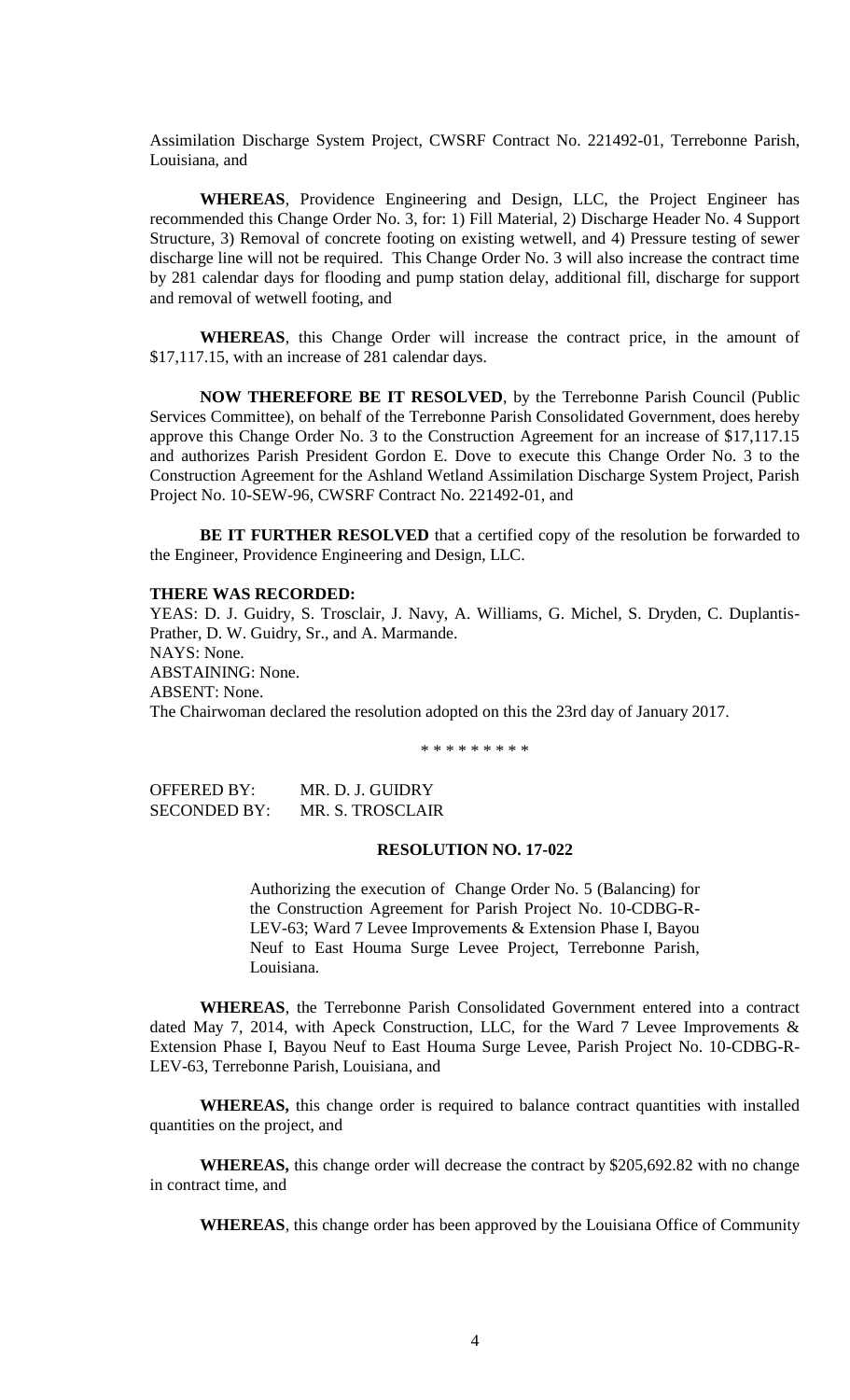Development (OCD), and

**WHEREAS**, this Change Order No. 5 (Balancing) has been recommended by the ENGINEER for this project, CB&I Coastal, Inc., and

**NOW, THEREFORE BE IT RESOLVED** that the Terrebonne Parish Council, on behalf of the Terrebonne Parish Consolidated Government, does hereby approve and authorize the execution by Terrebonne Parish President Gordon E. Dove of Change Order No. 5 (Balancing) to the construction agreement with Apeck Construction, LLC, for a decrease of Two Hundred Five Thousand, Six Hundred Ninety-Two Dollars and Eighty-Two Cents (\$205,692.82) with no increase in contract time, and

**BE IT FURTHER RESOLVED** that a certified copy of the resolution be forwarded to the Engineer, CB&I Coastal, Inc.

# **THERE WAS RECORDED:**

YEAS: D. J. Guidry, S. Trosclair, J. Navy, A. Williams, G. Michel, S. Dryden, C. Duplantis-Prather, D. W. Guidry, Sr., and A. Marmande. NAYS: None. ABSTAINING: None. ABSENT: None. The Chairwoman declared the resolution adopted on this the 23rd day of January 2017.

\* \* \* \* \* \* \* \* \*

| <b>OFFERED BY:</b>  | <b>MR. S. TROSCLAIR</b> |
|---------------------|-------------------------|
| <b>SECONDED BY:</b> | MR. D. W. GUIDRY, SR.   |

### **RESOLUTION NO. 17-023**

Ratifying the appointment of the firm of All South Consulting Engineers, LLC to provide professional services for the Valhi Extension Line and Grade Study, Parish Project No. 17-ROAD-02; and authorizing the execution of an agreement for these services.

**WHEREAS**, Terrebonne Parish Consolidated Government is desirous of evaluating the feasibility of connecting Valhi Boulevard to Ellendale Boulevard, and

**WHEREAS**, the Terrebonne Parish Consolidated Government is desirous of appointing a firm to provide professional services for the project entitled Valhi Extension Line and Grade Study, Parish Project No. 17-ROAD-02, and

**WHEREAS**, the firm of All South Consulting Engineers, LLC has been selected by Terrebonne Parish President Gordon E. Dove to provide the professional services relative to said project, and

**NOW, THEREFORE BE IT RESOLVED** that the Terrebonne Parish Council does hereby ratify the appointment of the firm of All South Consulting Engineers, LLC by Terrebonne Parish President Gordon E. Dove for professional services for the Valhi Extension Line and Grade Study, Parish Project No. 17-ROAD-02, and

**BE IT FURTHER RESOLVED** that the Terrebonne Parish Council, on behalf of the Terrebonne Parish Consolidated Government, does hereby authorize the execution of an agreement with the firm of All South Consulting Engineers, LLC by Terrebonne Parish President Gordon E. Dove.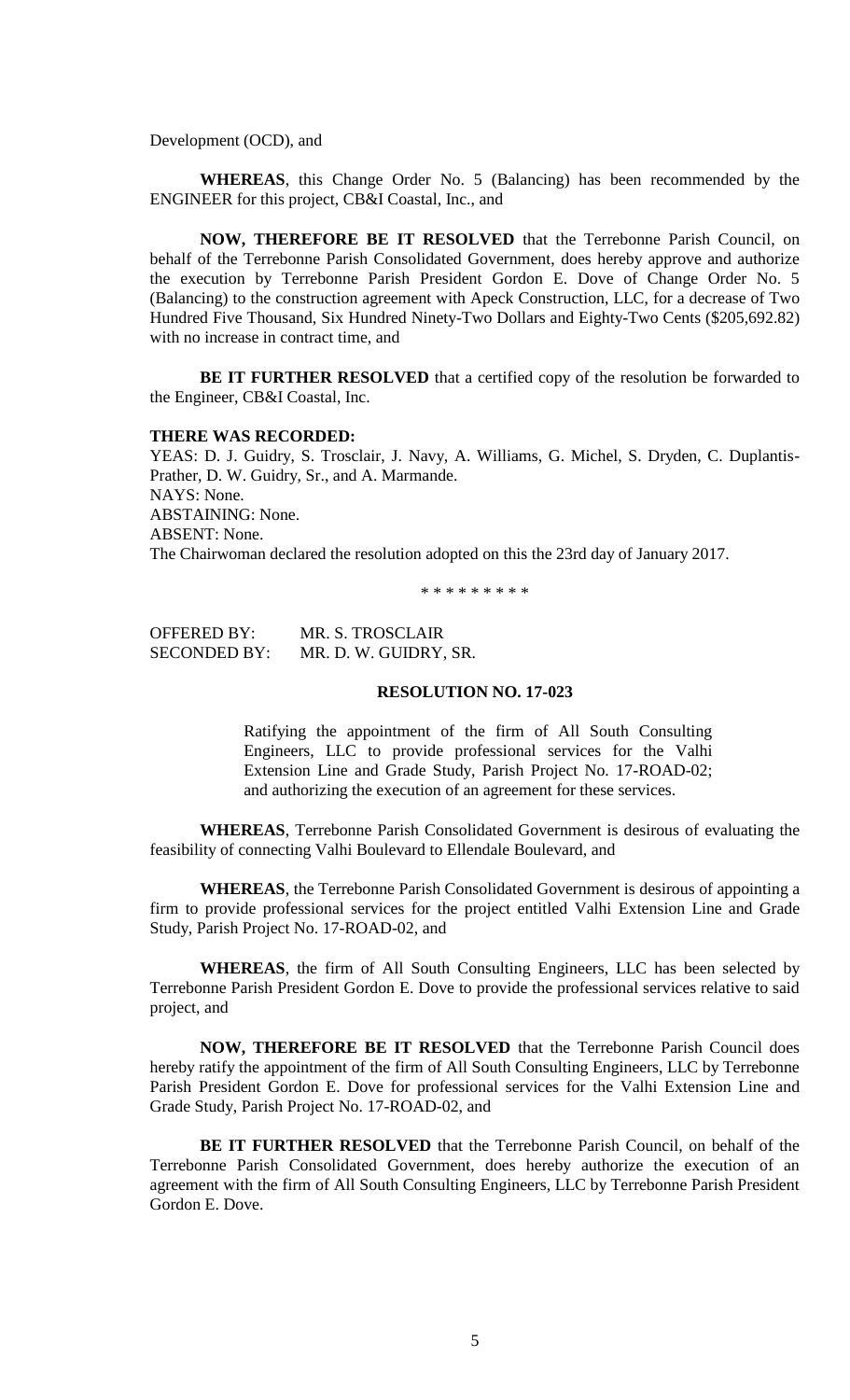### **THERE WAS RECORDED:**

YEAS: D. J. Guidry, S. Trosclair, J. Navy, A. Williams, G. Michel, S. Dryden, C. Duplantis-Prather, D. W. Guidry, Sr., and A. Marmande. NAYS: None. ABSTAINING: None. ABSENT: None. The Chairwoman declared the resolution adopted on this the 23rd day of January 2017.

\* \* \* \* \* \* \* \* \*

OFFERED BY: MR. S. DRYDEN SECONDED BY: MS. A. WILLIAMS

#### **RESOLUTION NO. 17-024**

Ratifying the appointment of the firm of David A. Waitz Engineering and Surveying, Inc. to provide professional services for the Wauban Subdivision Drainage Project, Parish Project No. 17-DRA-03; and authorizing the execution of an agreement for these services.

**WHEREAS**, Terrebonne Parish Consolidated Government is desirous of improving drainage in the Wauban Street area, and

**WHEREAS**, the Terrebonne Parish Consolidated Government is desirous of appointing a firm to provide professional services for the project entitled Wauban Subdivision Drainage Project, Parish Project No. 17-DRA-03, and

**WHEREAS**, the firm of David A. Waitz Engineering and Surveying, Inc. has been selected by Terrebonne Parish President Gordon E. Dove to provide the professional services relative to said project, and

**NOW, THEREFORE BE IT RESOLVED** that the Terrebonne Parish Council does hereby ratify the appointment of the firm of David A. Waitz Engineering and Surveying, Inc. by Terrebonne Parish President Gordon E. Dove for professional services for the Wauban Subdivision Drainage Project, Parish Project No. 17-DRA-03, and

**BE IT FURTHER RESOLVED** that the Terrebonne Parish Council, on behalf of the Terrebonne Parish Consolidated Government, does hereby authorize the execution of an agreement with the firm of David A. Waitz Engineering and Surveying, Inc. by Terrebonne Parish President Gordon E. Dove.

## **THERE WAS RECORDED:**

YEAS: D. J. Guidry, S. Trosclair, A. Williams, G. Michel, S. Dryden, C. Duplantis-Prather, D. W. Guidry, Sr., and A. Marmande. NAYS: None. ABSTAINING: None. ABSENT: J. Navy. The Chairwoman declared the resolution adopted on this the 23rd day of January 2017.

\* \* \* \* \* \* \* \* \*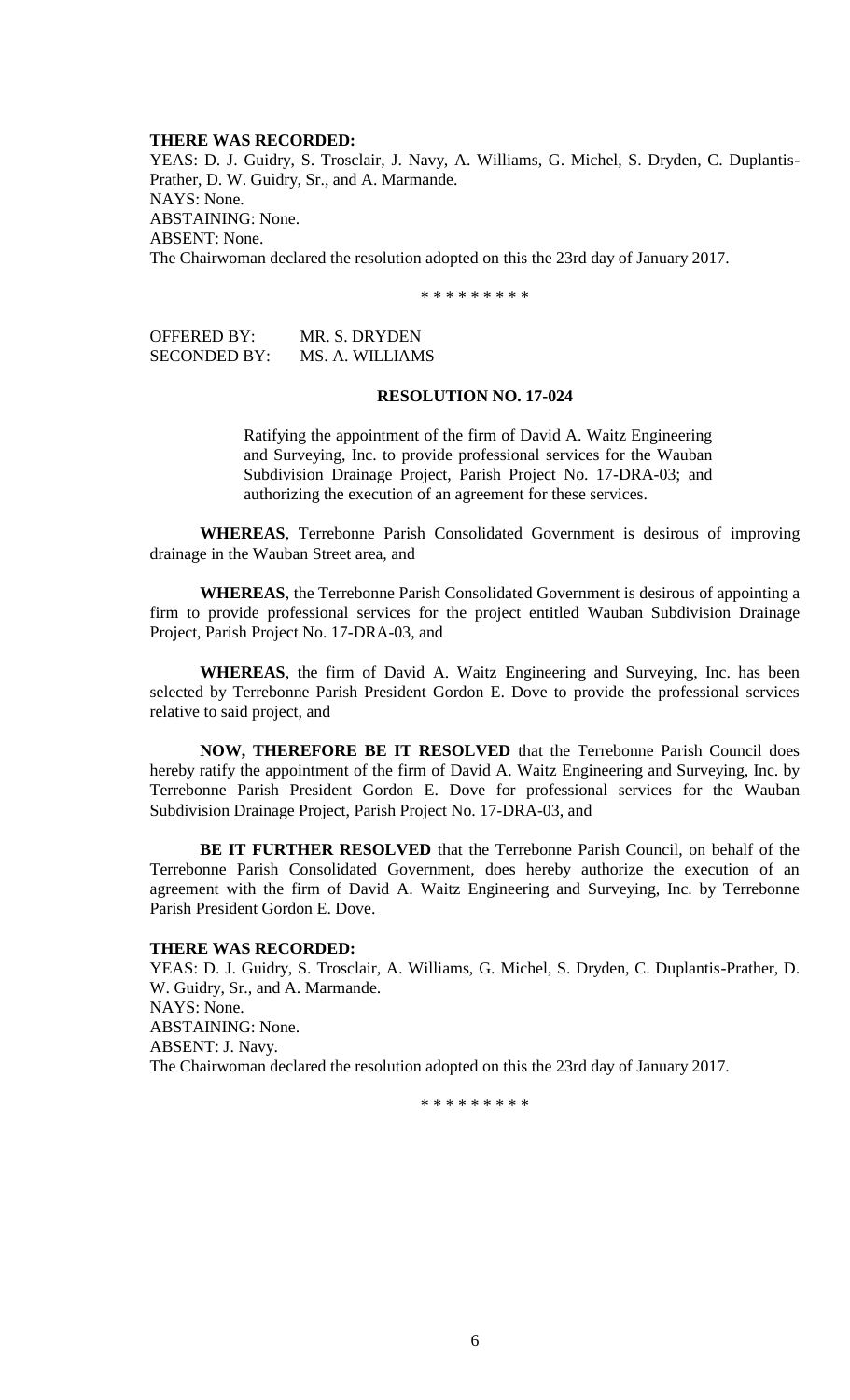| <b>OFFERED BY:</b>  | MS. A. WILLIAMS       |
|---------------------|-----------------------|
| <b>SECONDED BY:</b> | MR. D. W. GUIDRY, SR. |

### **RESOLUTION NO. 17-025**

Awarding and authorizing the signing of the Construction Contract for the South Wastewater Treatment Plant Improvements, Parish Project No. 15-SEW-18, Terrebonne Parish, Louisiana, and authorizing the issuance of the Notice to Proceed.

**WHEREAS,** Terrebonne Parish Consolidated Government did receive construction bids on November 22, 2016, for the South Wastewater Treatment Plant Improvements, under Parish Project No. 15-SEW-18, Terrebonne Parish, Louisiana, and

**WHEREAS,** the lowest responsive bid was that submitted by Synagro South, LLC, in the overall amount of \$571,500.00 has been reviewed and recommended by the Engineer, and

**NOW THEREFORE BE IT RESOLVED**, that the Terrebonne Parish Consolidated Government award the construction contract to Synagro South, LLC, in the overall amount of \$571,500.00, and

**BE IT FURTHER RESOLVED**, that the President of Terrebonne Parish Consolidated Government, be and he is hereby authorized and empowered to sign a construction contract for and on behalf of the Terrebonne Parish Consolidated Government with Synagro South, LLC, upon receipt of the performance bond in the amount of the contract price, and

**BE IT FURTHER RESOLVED**, that upon receipt of required certificates of insurance evidencing coverage as provided in the project specifications and upon execution and recordation of all contract documents, that the Engineer is hereby authorized to issue the Notice to Proceed to the Contractor to commence construction of the project.

#### **THERE WAS RECORDED:**

YEAS: D. J. Guidry, S. Trosclair, A. Williams, G. Michel, S. Dryden, C. Duplantis-Prather, D. W. Guidry, Sr., and A. Marmande. NAYS: None. ABSTAINING: None. ABSENT: J. Navy. The Chairwoman declared the resolution adopted on this the 23rd day of January 2017.

\* \* \* \* \* \* \* \* \*

OFFERED BY: MR. S. TROSCLAIR SECONDED BY: MR. S. DRYDEN.

### **RESOLUTION NO. 17-026**

Awarding and authorizing the signing of the construction contract for Parish Project No.16- SEW-44, East Coteau/Bayou Blue Sewer Holding Basin Dredging, Terrebonne Parish Consolidated Government, Terrebonne Parish, Louisiana, and authorizing the issuance of the Notice to Proceed.

**WHEREAS**, the Terrebonne Parish Consolidated Government did receive construction bids on Parish Project No. 16-SEW-44, East Coteau/Bayou Blue Sewer Holding Basin Dredging, Terrebonne Parish, Louisiana, and,

**WHEREAS**, the lowest responsive bid was that submitted by Synagro South, LLC., in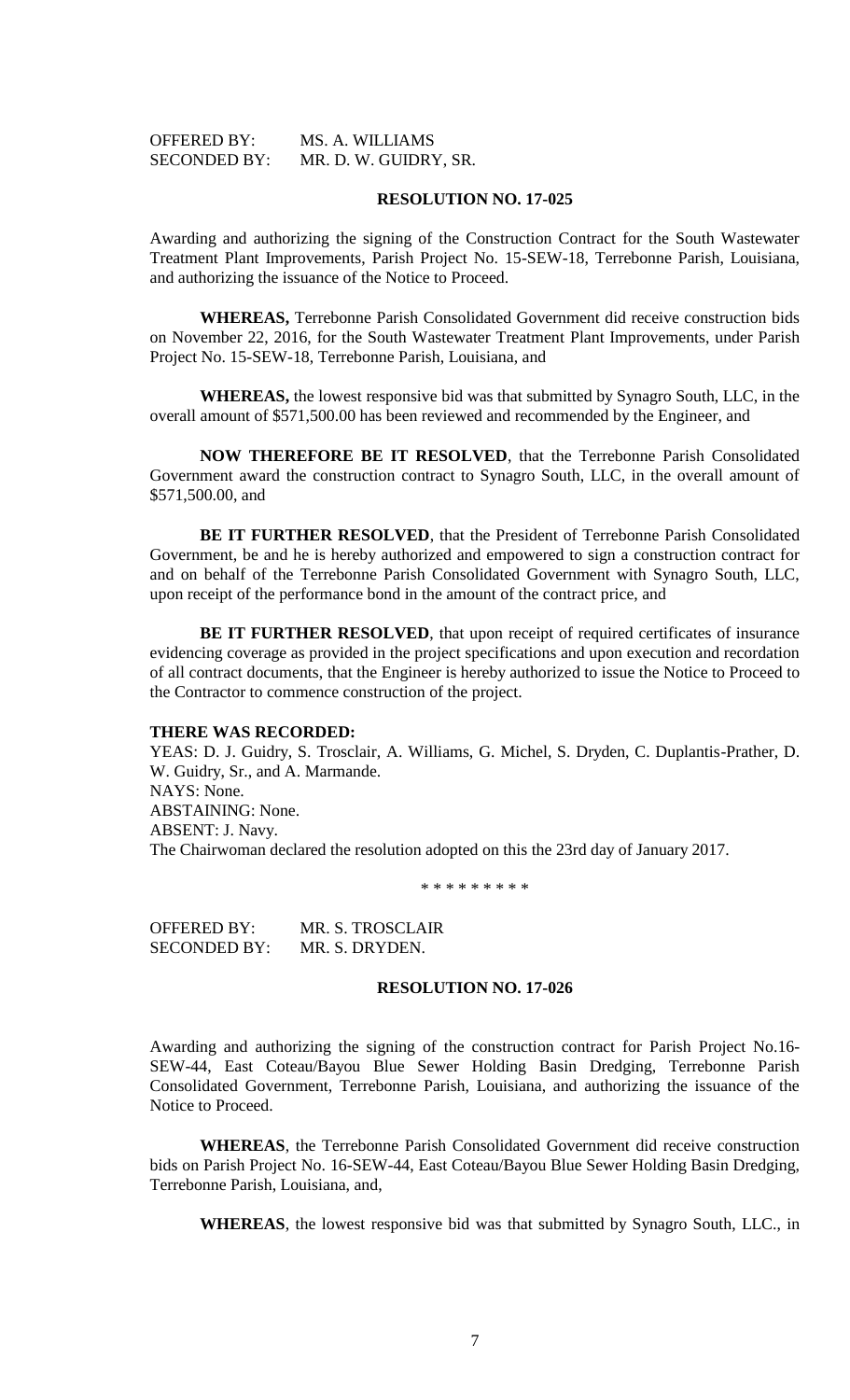the overall amount of \$273,000.00, and

**NOW, THEREFORE, BE IT RESOLVED** that the Terrebonne Parish Consolidated Government award the construction contract to Synagro South, LLC, in the overall amount of \$273,000.00, and

**BE IT FURTHER RESOLVED,** that the President of Terrebonne Parish Consolidated Government, be and he is hereby authorized and empowered to sign a construction contract for and on behalf of the Terrebonne Parish Consolidated Government with Synagro South, LLC., upon receipt of the performance bond in the amount of the contract price, and

**BE IT FURTHER RESOLVED**, that upon receipt of required certificates of insurance evidencing coverage as provided in the project specifications and upon execution and recordation of all contract documents, that the Engineer is hereby authorized to issue the Notice to Proceed to the Contractor to commence construction of the project.

#### **THERE WAS RECORDED:**

YEAS: D. J. Guidry, S. Trosclair, A. Williams, G. Michel, S. Dryden, C. Duplantis-Prather, D. W. Guidry, Sr., and A. Marmande. NAYS: None. ABSTAINING: None. ABSENT: J. Navy. The Chairwoman declared the resolution adopted on this the 23rd day of January 2017.

\* \* \* \* \* \* \* \* \*

OFFERED BY: MR. D. W. GUIDRY, SR. SECONDED BY: MR. S. DRYDEN

# **RESOLUTION NO. 17-027**

A resolution authorizing the execution of Change Order No. 9 for the Construction Agreement for Parish Project No. 14-EOC-03, Terrebonne Parish Emergency Operations Center, Terrebonne Parish, Louisiana.

**WHEREAS**, the Terrebonne Parish Consolidated Government entered into a contract dated December 28, 2015 with Lamar Contractors, LLC, Recordation Number 1497482, for Parish Project No.14-EOC-03, Terrebonne Parish Emergency Operations Center, Terrebonne Parish, Louisiana, and

**WHEREAS**, TPCG is desirous of completing the construction of the Emergency Operations Center, and

**WHEREAS**, in the original plans, a parking lot would be constructed next to the future safe room, and

**WHEREAS**, the Architect instructed the Contractor to not build a portion of the parking lot adjacent to the future safe room due to conflicts with the location of the future safe room, and

**WHEREAS**, this change order will decrease the overall contract price by Seven Hundred and Seventy-Three Dollars and Ninety-Five Cents (\$773.95), and

**WHEREAS**, this change order will add fourteen (14) calendar days to the contract as a result of Change Order No. 9, and

**WHEREAS**, this Change Order No. 9 has been recommended by the Architect, Houston J. Lirette, Jr, APAC, for this project.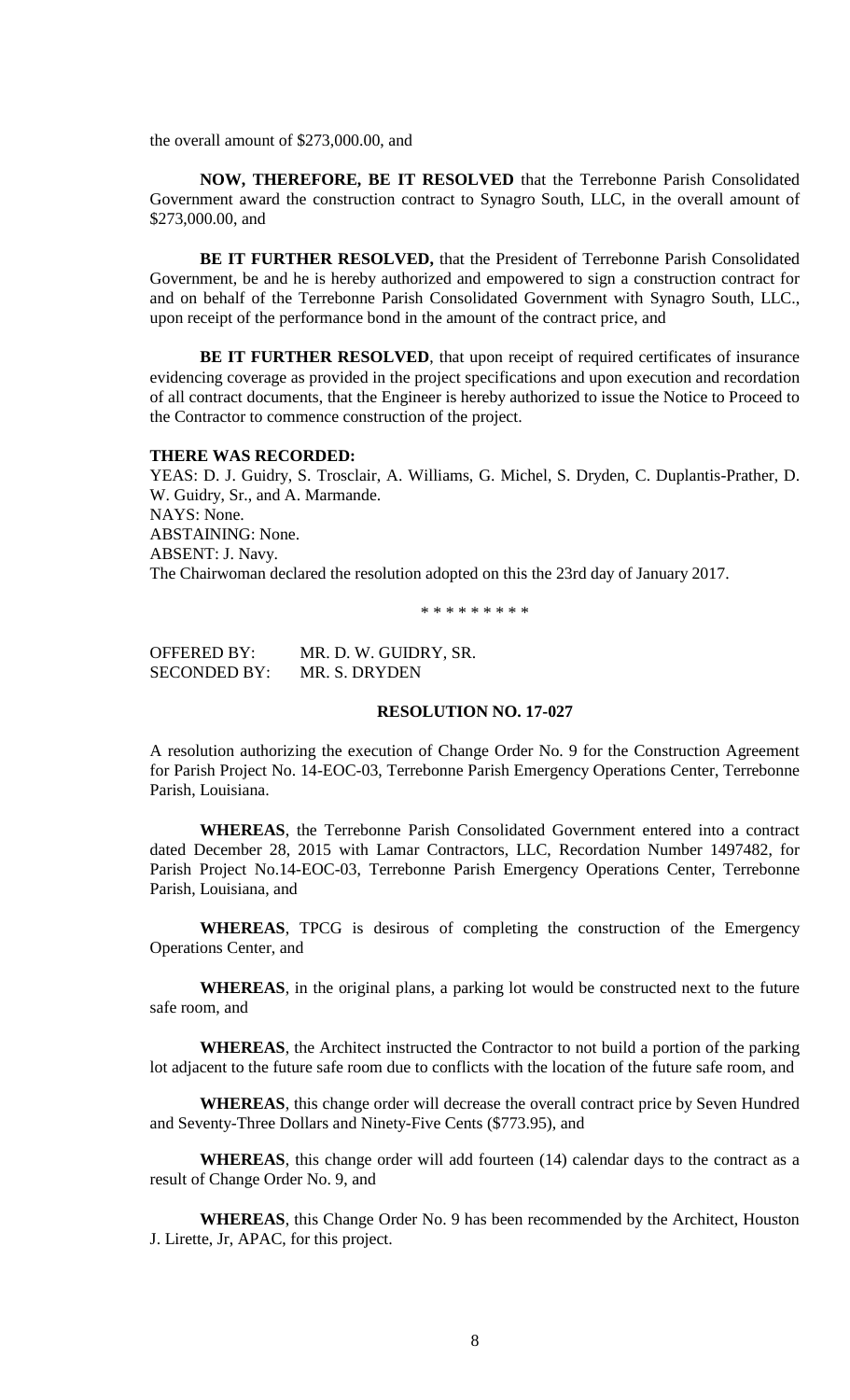**NOW, THEREFORE, BE IT RESOLVED** that the Terrebonne Parish Council on behalf of the Terrebonne Parish Consolidated Government, does hereby approve and authorize the execution by Terrebonne Parish President Gordon E. Dove of Change Order No. 9 to the construction agreement with Lamar Contractors, LLC for Parish Project No. 14-EOC-03, Terrebonne Parish Emergency Operations Center, Terrebonne Parish, Louisiana, for an increase to the contract amount of Seven Hundred and Seventy-Three Dollars and Ninety-Five Cents (\$773.95) and fourteen (14) calendar days to the construction contract, and

**BE IT FURTHER RESOLVED**, that a certified copy of the resolution be forwarded to Architect, Houston J. Lirette, Jr., APAC.

#### **THERE WAS RECORDED:**

YEAS: D. J. Guidry, S. Trosclair, J. Navy, A. Williams, G. Michel, S. Dryden, C. Duplantis-Prather, D. W. Guidry, Sr., and A. Marmande. NAYS: None. ABSTAINING: None. ABSENT: None. The Chairwoman declared the resolution adopted on this the 23rd day of January 2017.

\* \* \* \* \* \* \* \* \*

| <b>OFFERED BY:</b>  | MS. C. DUPLANTIS-PRATHER |
|---------------------|--------------------------|
| <b>SECONDED BY:</b> | MR. S. TROSCLAIR         |

### **RESOLUTION NO. 17-028**

Ratifying the appointment of the firm of All South Consulting Engineers, LLC to provide professional services for the Sylvia Street Drainage Improvements Project Phase 3A, Project No. 17-DRA-04; and authorizing the execution of an agreement for these services.

**WHEREAS**, Terrebonne Parish Consolidated Government is desirous of improving the drainage in the Sylvia Street area, and

**WHEREAS**, the Terrebonne Parish Consolidated Government is desirous of appointing a firm to provide professional services for the project entitled Sylvia Street Drainage Improvements Project Phase 3A, and

**WHEREAS**, the firm of All South Consulting Engineers, LLC has been selected by Terrebonne Parish President Gordon E. Dove to provide the professional services relative to said project, and

**NOW, THEREFORE BE IT RESOLVED** that the Terrebonne Parish Council does hereby ratify the appointment of the firm of All South Consulting Engineers, LLC by Terrebonne Parish President Gordon E. Dove for professional services for the Sylvia Street Drainage Improvements Project Phase 3A, and

**BE IT FURTHER RESOLVED** that the Terrebonne Parish Council, on behalf of the Terrebonne Parish Consolidated Government, does hereby authorize the execution of an agreement with the firm of All South Consulting Engineers, LLC by Terrebonne Parish President Gordon E. Dove.

### **THERE WAS RECORDED:**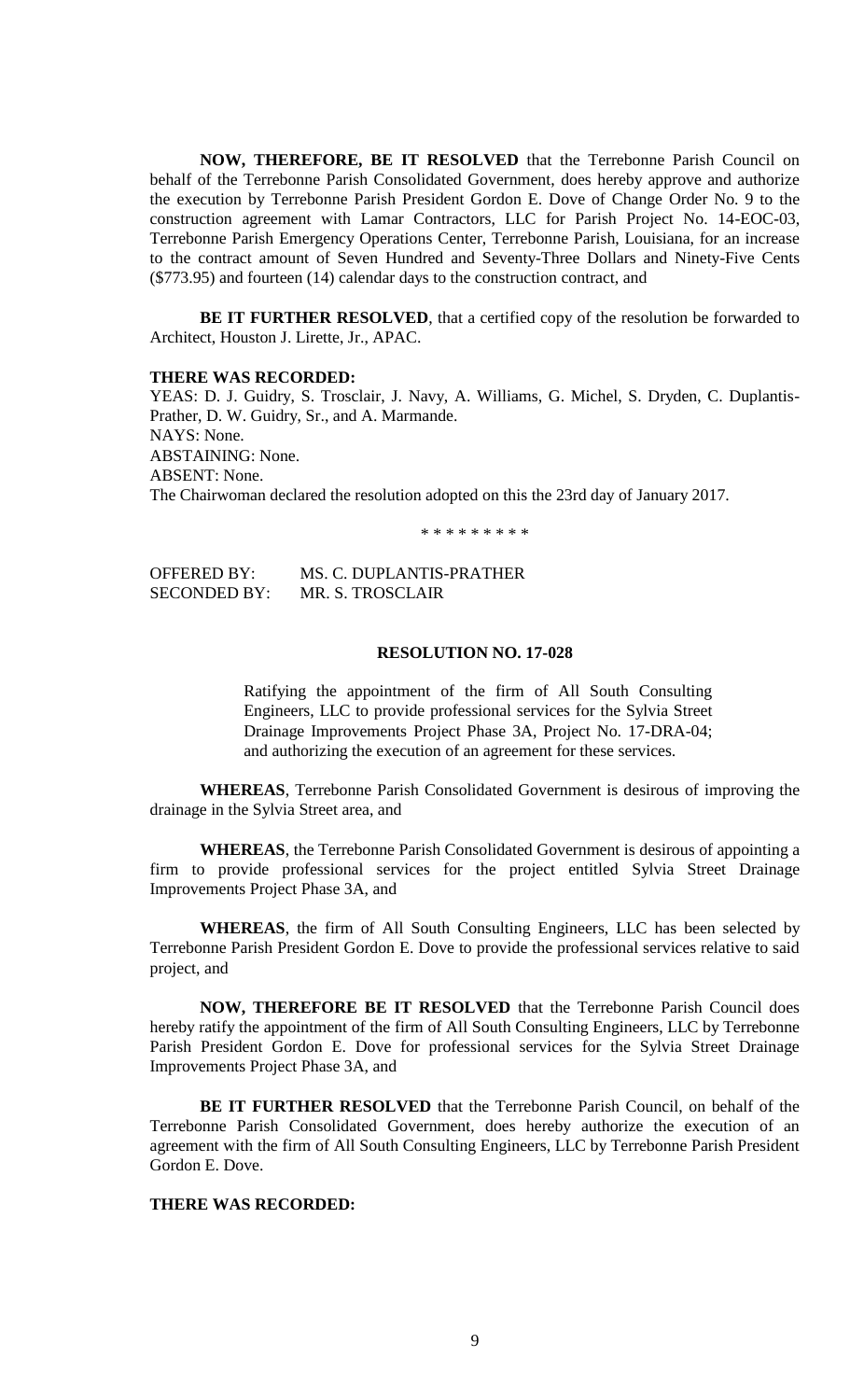YEAS: D. J. Guidry, S. Trosclair, J. Navy, A. Williams, G. Michel, S. Dryden, C. Duplantis-Prather, D. W. Guidry, Sr., and A. Marmande. NAYS: None. ABSTAINING: None. ABSENT: None. The Chairwoman declared the resolution adopted on this the 23rd day of January 2017.

\* \* \* \* \* \* \* \* \*

Upon questioning from Committee member C. Duplantis-Prather, Parish Manager A. Levron explained that the first phase of the aforementioned project was performed by Duplantis Design Group and the second phase of this project is being performed by All South Consulting Engineers, LLC due to the scope of the work that is involved; noting that this resolution only appoints the engineer and the scope of services has not been developed and/or determined at this time.

OFFERED BY: MR. D. J. GUIDRY SECONDED BY: MR. S. DRYDEN

### **RESOLUTION NO. 17-029**

Ratifying the appointment of the firm of Logan H. Babin Real Estate & Appraisals, to provide appraisal services for the Susie Canal Levee Improvements Project (CDBG); Parish Project No. 10-LEV-31 and authorizing execution of an agreement or Purchase Order for these services.

**WHEREAS**, the Terrebonne Parish Consolidated Government wishes to provide appraisal services for the Susie Canal Levee Improvements Project (CDBG); Parish Project No. 10-LEV-31, and

**WHEREAS**, the firm of Logan H. Babin Real Estate & Appraisals has been selected through the Request for Qualifications / Request for Proposals process to provide the required services for the Susie Canal Levee Improvements Project (CDBG) Project; Parish Project No. 10-LEV-31, and

**NOW, THEREFORE BE IT RESOLVED** that the Terrebonne Parish Council does hereby ratify the appointment of the firm of Logan H. Babin Real Estate & Appraisals, by Terrebonne Parish President Gordon Dove for professional appraisal services for the Susie Canal Levee Improvements Project (CDBG); Parish Project No. 10-LEV-31; and

**BE IT FURTHER RESOLVED** that the Terrebonne Parish Council, on behalf of the Terrebonne Parish Consolidated Government, does hereby authorize the execution of an agreement or a purchase order with the firm of Logan H. Babin Real Estate & Appraisals, by Terrebonne Parish President Gordon Dove, for the Susie Canal Levee Improvements Project (CDBG); Parish Project No. 10-LEV-31.

### **THERE WAS RECORDED:**

YEAS: A. Marmande, D. J. Guidry, S. Trosclair, J. Navy, A. Williams, G. Michel, S. Dryden, C. Duplantis-Prather, and D. W. Guidry, Sr.. NAYS: None. ABSTAINING: None. ABSENT: None.

The Chairwoman declared the resolution adopted on this the 23rd day of January 2017.

\* \* \* \* \* \* \* \* \*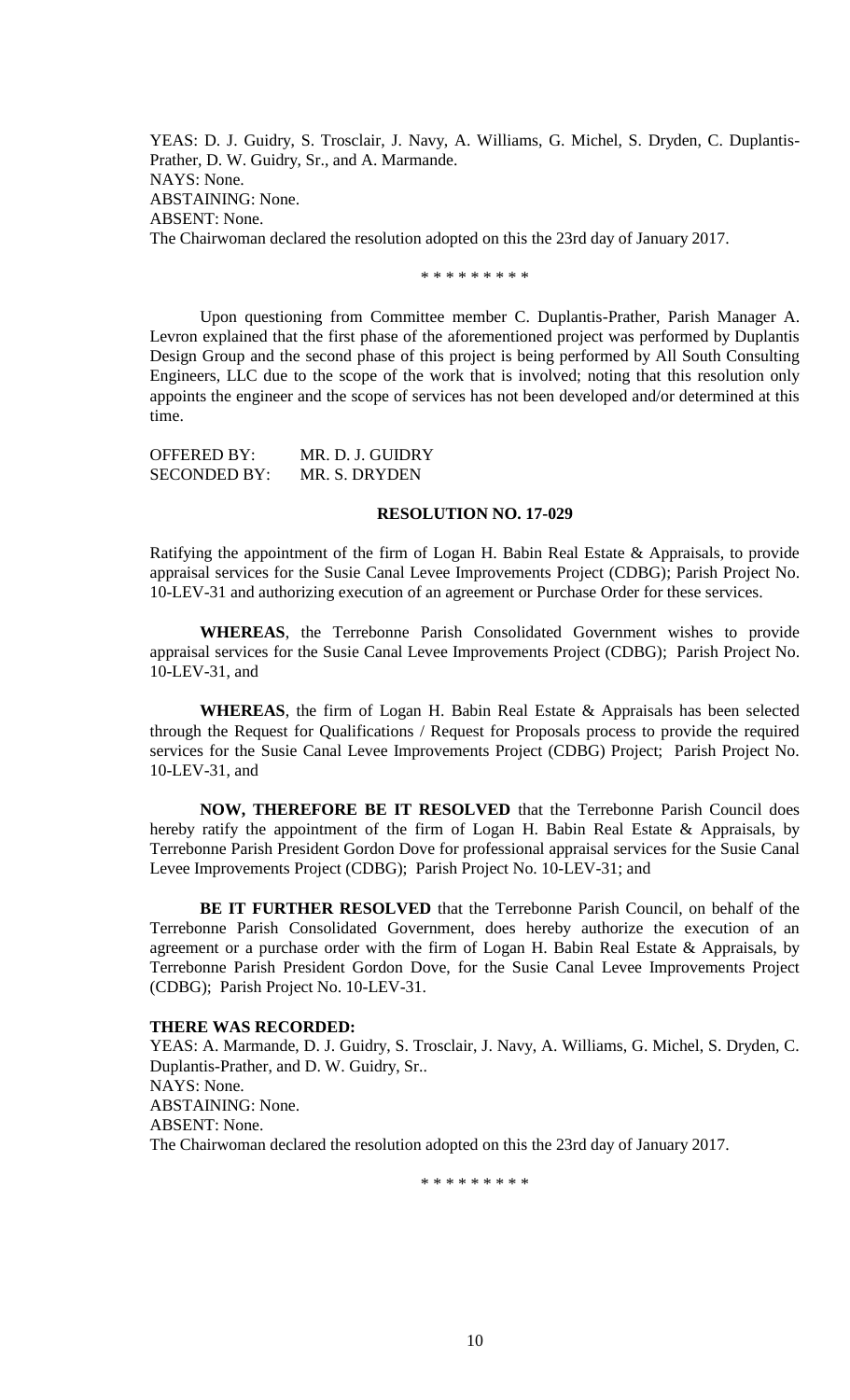| <b>OFFERED BY:</b>  | MR. D. J. GUIDRY |
|---------------------|------------------|
| <b>SECONDED BY:</b> | MR. S. TROSCLAIR |

### **RESOLUTION NO. 17-030**

Providing approval of Amendment No. 1 to the Engineering Agreement for Parish Project No. 16-DRA-25, Petit Caillou Drainage Project, Terrebonne Parish, Louisiana.

**WHEREAS**, the Terrebonne Parish Consolidated Government did enter into an original engineering agreement with All South Consulting Engineers, L.L.C. dated May 31, 2016, recordation number 1508193, for the Petit Caillou Drainage Project identified as Parish Project 16-DRA-25, and

**WHEREAS**, the Engineering Agreement between OWNER and ENGINEER provides for certain limitations for Basic Services and specific Additional Services, and

**WHEREAS,** the Study and Report Phase was approved in the original engineering agreement, and

**WHEREAS,** TPCG is desirous of continuing with the design of the Petit Caillou Drainage Project, and

**WHEREAS**, GIS requested an amendment to their existing contract to provide services to continue with the design of the project, and

**WHEREAS**, the Engineer must receive written authorization from TPCG before beginning the design of any phase of work, and

**WHEREAS**, the TPCG is desirous of having these services continued so that there is a need for additional funds to be added to the contract, and

**WHEREAS**, this above work will increase the basic services section of the contract by \$402,700.00 and the additional services section by \$300,544.43.

**NOW, THEREFORE BE IT RESOLVED** that the Terrebonne Parish Council, on behalf of the Terrebonne Parish Consolidated Government, does hereby approve this Amendment No. 1 to the Engineering Agreement for an increase of \$402,700.00 in Basic Services and \$300,544.43 in additional services, and authorizes Parish President Gordon E. Dove to execute this Amendment No. 1 to the Engineering Agreement for the Petit Caillou Drainage Project Parish Project No. 16-DRA-25, with GIS Engineering, LLC, and

**BE IT FURTHER RESOLVED** that a certified copy of the resolution be forwarded to the Engineer, GIS Engineering, LLC.

#### **THERE WAS RECORDED:**

YEAS: D. J. Guidry, S. Trosclair, J. Navy, A. Williams, G. Michel, S. Dryden, C. Duplantis-Prather, D. W. Guidry, Sr., and A. Marmande. NAYS: None. ABSTAINING: None. ABSENT: None. The Chairwoman declared the resolution adopted on this the 23rd day of January 2017.

\* \* \* \* \* \* \* \* \*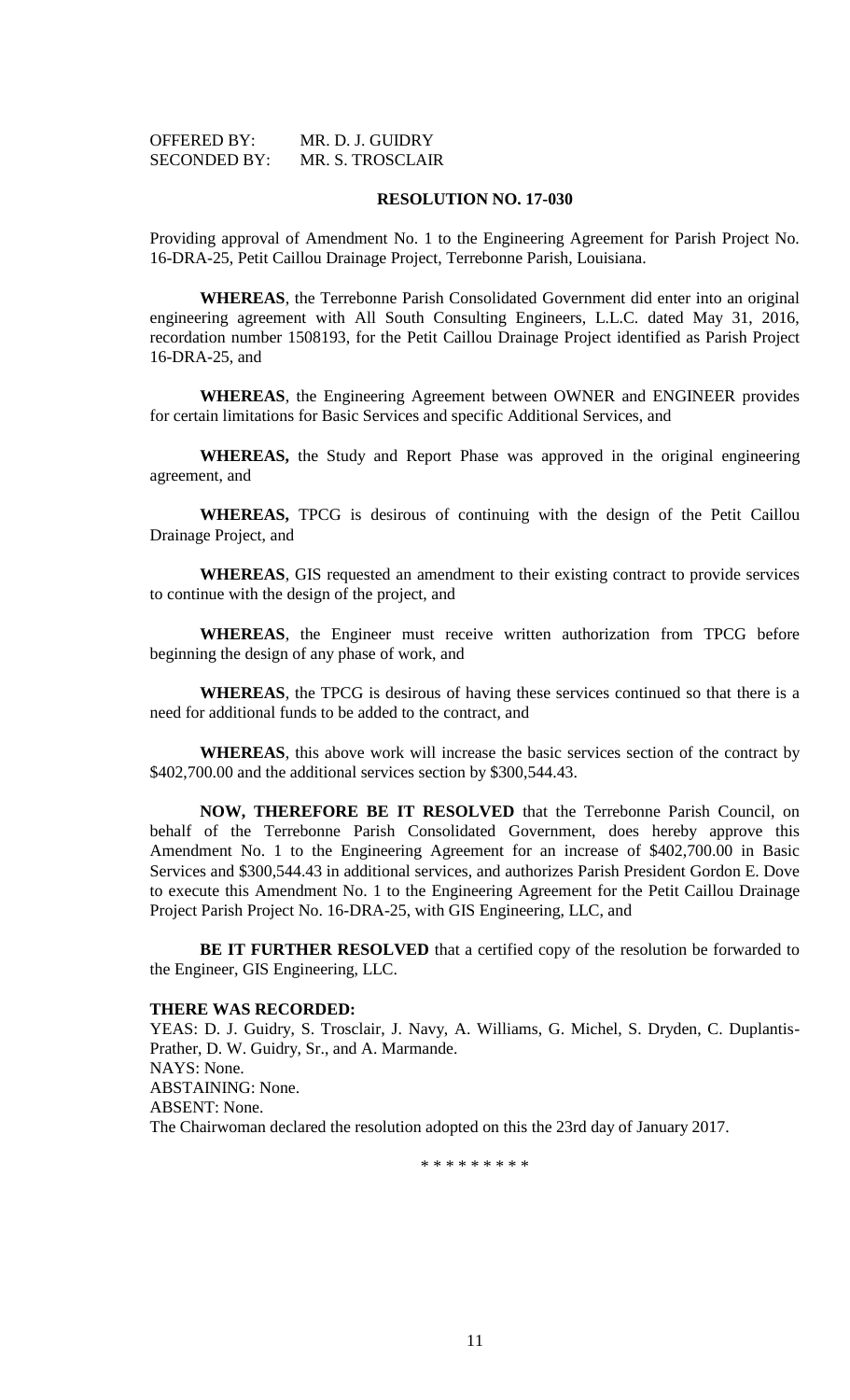| <b>OFFERED BY:</b>  | MR. D. W. GUIDRY, SR. |
|---------------------|-----------------------|
| <b>SECONDED BY:</b> | MR. G. MICHEL         |

### **RESOLUTION NO. 17-031**

Providing approval of Amendment No. 1 to the Engineering Agreement for Parish Project No. 16-DRA-26, Chacahoula/Gibson Drainage Project, Terrebonne Parish, Louisiana.

**WHEREAS**, the Terrebonne Parish Consolidated Government did enter into an original engineering agreement with All South Consulting Engineers, L.L.C. dated May 31, 2016, recordation number 1508194, for the Chacahoula/Gibson Drainage Project identified as Parish Project 16-DRA-26, and

**WHEREAS**, the Engineering Agreement between Owner and Engineer provides for certain limitations for Basic Services and specific Additional Services, and

**WHEREAS,** the Study and Report Phase was approved in the original engineering agreement, and

**WHEREAS,** TPCG is desirous of continuing with the design of the Chacahoula/Gibson Drainage Project, and

**WHEREAS**, GIS requested an amendment to their existing contract to provide services to continue with the design of the project, and

**WHEREAS**, the Engineer must receive written authorization from TPCG before beginning the design of any phase of work, and

**WHEREAS**, the TPCG is desirous of having these services continued so that there is a need for additional funds to be added to the contract, and

**WHEREAS**, this above work will increase the basic services section of the contract by \$605,495.00 and the additional services section by \$307,040.00.

**NOW, THEREFORE BE IT RESOLVED** that the Terrebonne Parish Council, on behalf of the Terrebonne Parish Consolidated Government, does hereby approve this Amendment No. 1 to the Engineering Agreement for an increase of \$605,495.00 in Basic Services and \$307,040.00 in additional services, and authorizes Parish President Gordon E. Dove to execute this Amendment No. 1 to the Engineering Agreement for the Chacahoula/Gibson Drainage Project Parish Project No. 16-DRA-26, with GIS Engineering, LLC, and

**BE IT FURTHER RESOLVED** that a certified copy of the resolution be forwarded to the Engineer, GIS Engineering, LLC.

#### **THERE WAS RECORDED:**

YEAS: D. J. Guidry, S. Trosclair, J. Navy, A. Williams, G. Michel, S. Dryden, C. Duplantis-Prather, D. W. Guidry, Sr., and A. Marmande. NAYS: None. ABSTAINING: None. ABSENT: None. The Chairwoman declared the resolution adopted on this the 23rd day of January 2017.

\* \* \* \* \* \* \* \* \*

Mr. G. Michel moved, seconded by Mr. D. W. Guidry, Sr., "THAT, there being no further business to come before the Public Services Committee, the meeting be adjourned."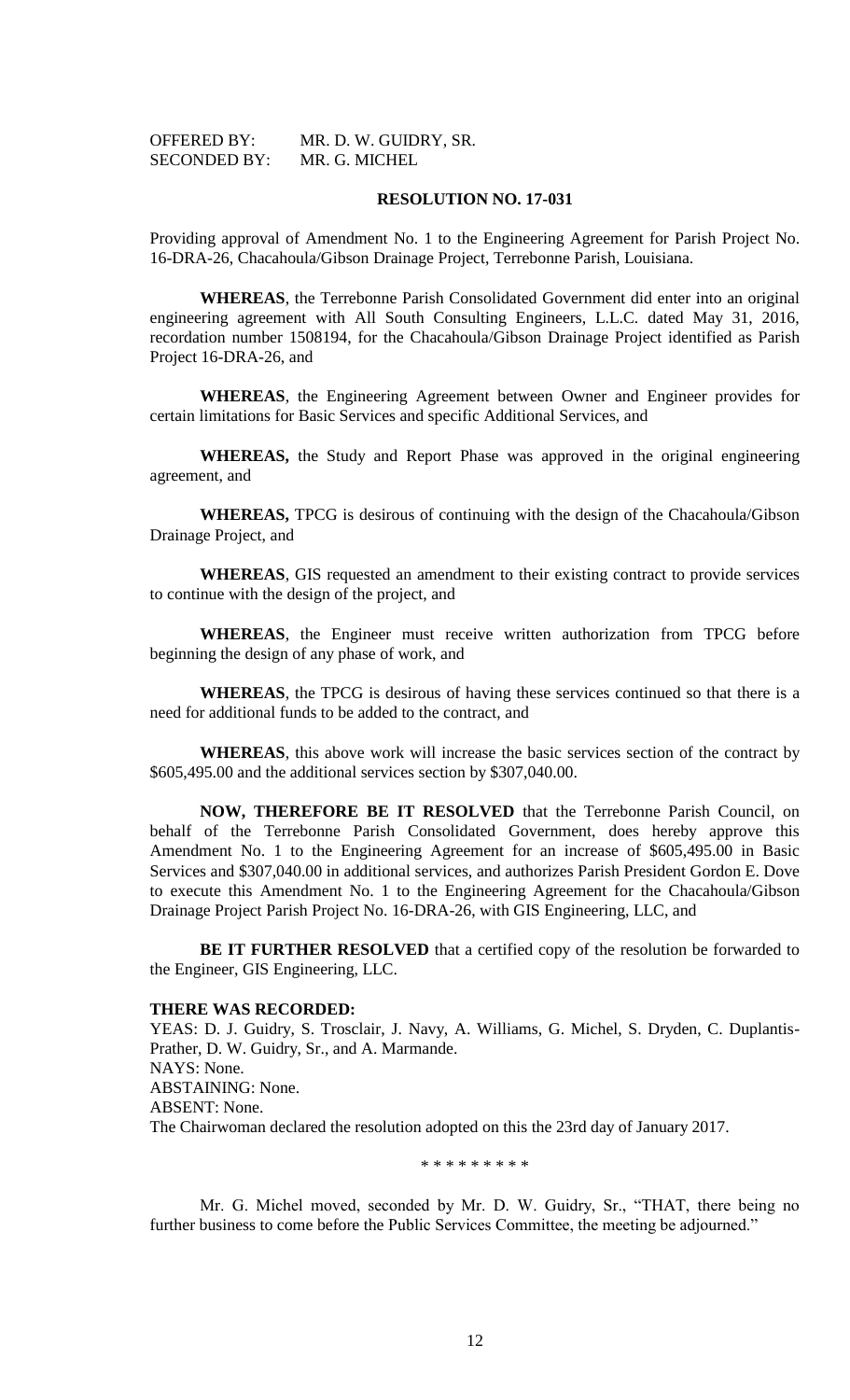The Chairman called for the vote on the motion offered by Mr. G. Michel. THERE WAS RECORDED: YEAS: D. J. Guidry, S. Trosclair, J. Navy, A. Williams, G. Michel, S. Dryden, C. Duplantis-Prather, D. W. Guidry, Sr. and A. Marmande. NAYS: None. ABSENT: None. The Chairman declared the motion adopted and the meeting was adjourned at 5:39 p.m.

Alidore Marmande, Chairman

Tammy E. Triggs, Minute Clerk

Mr. A. Marmande moved, seconded by Mr. D. W. Guidry, Sr., "THAT, the Council accept and ratify the minutes of the Public Services Committee meeting held on 01/23/17."

The Chairman called for a vote on the motion offered by Mr. A. Marmande. THERE WAS RECORDED: YEAS: D. J. Guidry, S. Trosclair, J. Navy, A. Williams, G. Michel, S. Dryden, C. Duplantis-Prather, D. W. Guidry, Sr. and A. Marmande. NAYS: None. ABSENT: None. The Chairman declared the motion adopted.

The Chairman called for a report on the Community Development and Planning Committee meeting held on 01/23/17, whereupon the Council Chairman, noting ratification of minutes calls a public hearing on February 8, 2017 at 6:30 p.m., rendered the following:

### COMMUNITY DEVELOPMENT & PLANNING COMMITTEE

#### JANUARY 23, 2017

The Chairman, Steve Trosclair, called the Community Development & Planning Committee meeting to order at 5:43 p. m. in the Terrebonne Parish Council Meeting Room with an Invocation offered by Committee member J. Navy and the Pledge of Allegiance by Committee member A. Williams. Upon roll call, Committee Members recorded as present were: D. J. Guidry, S. Trosclair, J. Navy, A. Williams, G. Michel, S. Dryden, C. Duplantis-Prather, D. W. Guidry, Sr. and A. Marmande. Williams. A quorum was declared present.

OFFERED BY: MR. D. J. GUIDRY SECONDED BY: MS. A. WILLIAMS

### **RESOLUTION NO. 17-032**

A RESOLUTION OBLIGATING THE NECESSARY FUNDING UNDER THE TERREBONNE PARISH FLOOD HAZARD MITIGATION GRANT PROGRAM/HURRICANE GUSTAV, PROJECT NO 1786-109-0006 AND ISAAC LMI COST SHARE GRANT TO COMPLETE THE STRUCTURE ELEVATION OF 113 OLD OAK DRIVE, MONTEGUT, LA 70377.

**WHEREAS**, the Terrebonne Parish Consolidated Government has been formally notified by FEMA that the Hurricane Gustav Flood Hazard Mitigation Grant Program (HMGP), Project No. 1786-109-0006 and the Office of Community Development Isaac LMI Cost Share grant, can proceed with the mitigation of the following property: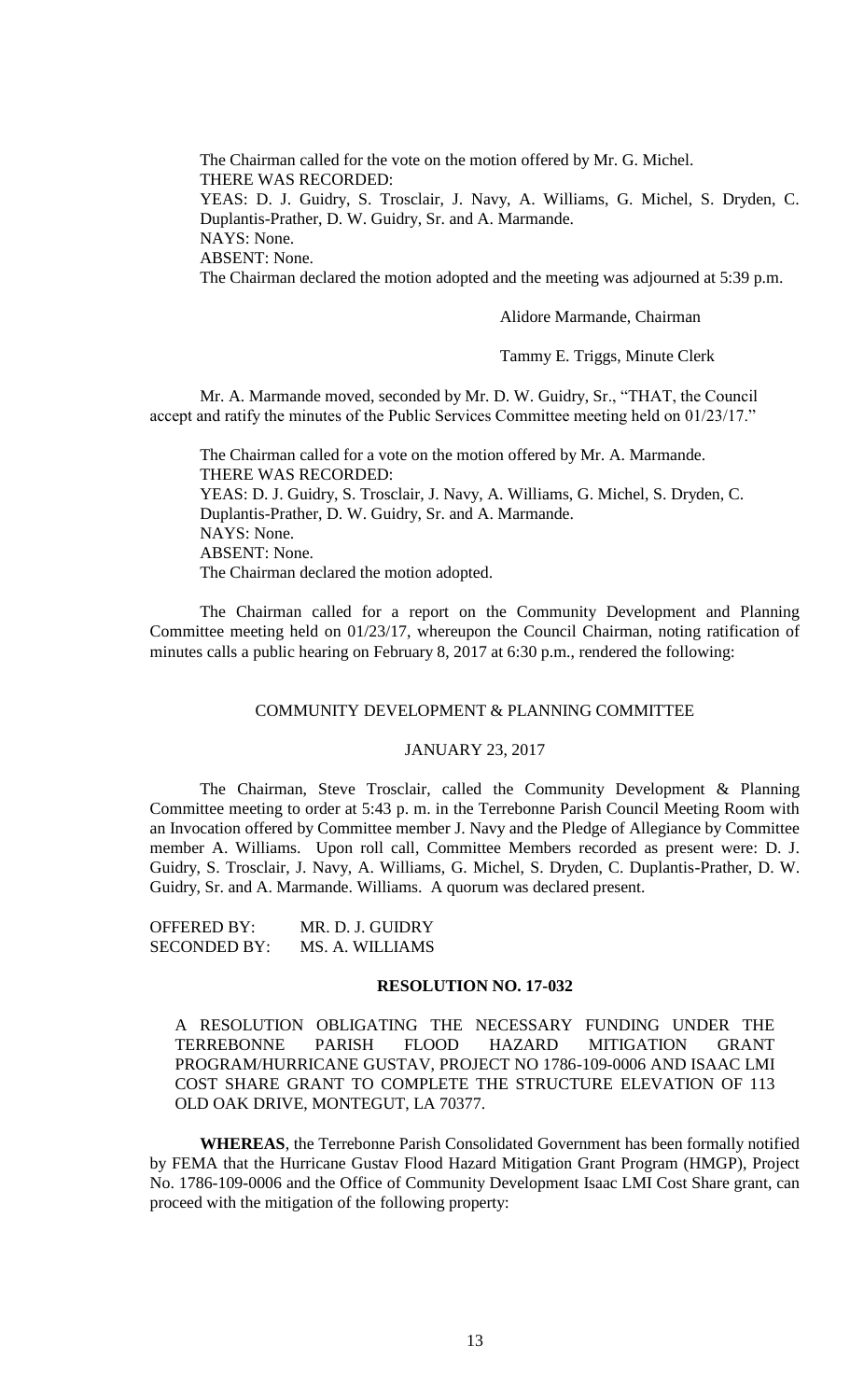| <b>Address:</b> | 113 Old Oak Drive  |
|-----------------|--------------------|
|                 | Montegut, LA 70377 |

**Owned by:** Valerie and Bruce Authement**;**

**WHEREAS,** under the administrative guidance of Solutient, the required "elevation packet" has been prepared and executed for the property owner recommending elevation through the HMGP program,

**NOW, THEREFORE, BE IT RESOLVED**, by the Terrebonne Parish Council that the necessary funding under the Terrebonne Parish Flood Hazard Mitigation Grant Program/Hurricane Gustav, Project No. 1786-109-0006 and Isaac LMI Cost Share grant be hereby obligated to mitigate the property above.

#### **THERE WAS RECORDED:**

YEAS: D. J. Guidry, S. Trosclair, J. Navy, A. Williams, G. Michel, S. Dryden, C. Duplantis-Prather, D. W. Guidry, Sr., and A. Marmande. NAYS: None. ABSTAINING: None. ABSENT: None. The Chairman declared the resolution adopted on this the 23rd day of January 2017.

**\* \* \* \* \* \* \* \* \***

OFFERED BY: MS. A. WILLIAMS SECONDED BY: MR. A. MARMANDE

### **RESOLUTION NO. 17-033**

A resolution to loan Disaster In-Fill Housing Program funds to Options For Affordable Housing in an amount not to exceed \$150,000.00 for the permanent financing of an affordable single family home located at 313 Antoine Street, Houma, Louisiana.

**WHEREAS**, Terrebonne Parish Consolidated Government has allocated 3,160,000.00 of its *Community Development Block Grant 2008 Disaster Recovery Supplemental Appropriation* for the specific purpose of revitalizing communities damaged by Hurricanes Gustav and/or Ike by eliminating the blight of vacant properties and increase the availability of affordable rental housing for low to moderate income persons that has been strained as a result of the storms, and

**WHEREAS**, Options For Affordable Housing, a qualified non-profit developer, is committed to developing affordable rental housing for low income and disabled citizens of Terrebonne, and

**WHEREAS**, Options For Affordable Housing has submitted a project proposal in the amount of \$150,000.00 to acquire and rehabilitate a single family home located at 313 Antoine Street, and

**WHEREAS**, after a thorough review of Options For Affordable Housing's project proposal by the Department of Housing and Human Services, it has been determined that the requirements to move forward with acquisition and rehabilitation have been met.

**WHEREAS**, this loan is conditioned upon Options For Affordable Housing meeting all requirements set forth by the Louisiana Office of Community Development's Disaster Recovery Unit and the Terrebonne Parish Consolidated Government upon completion of work.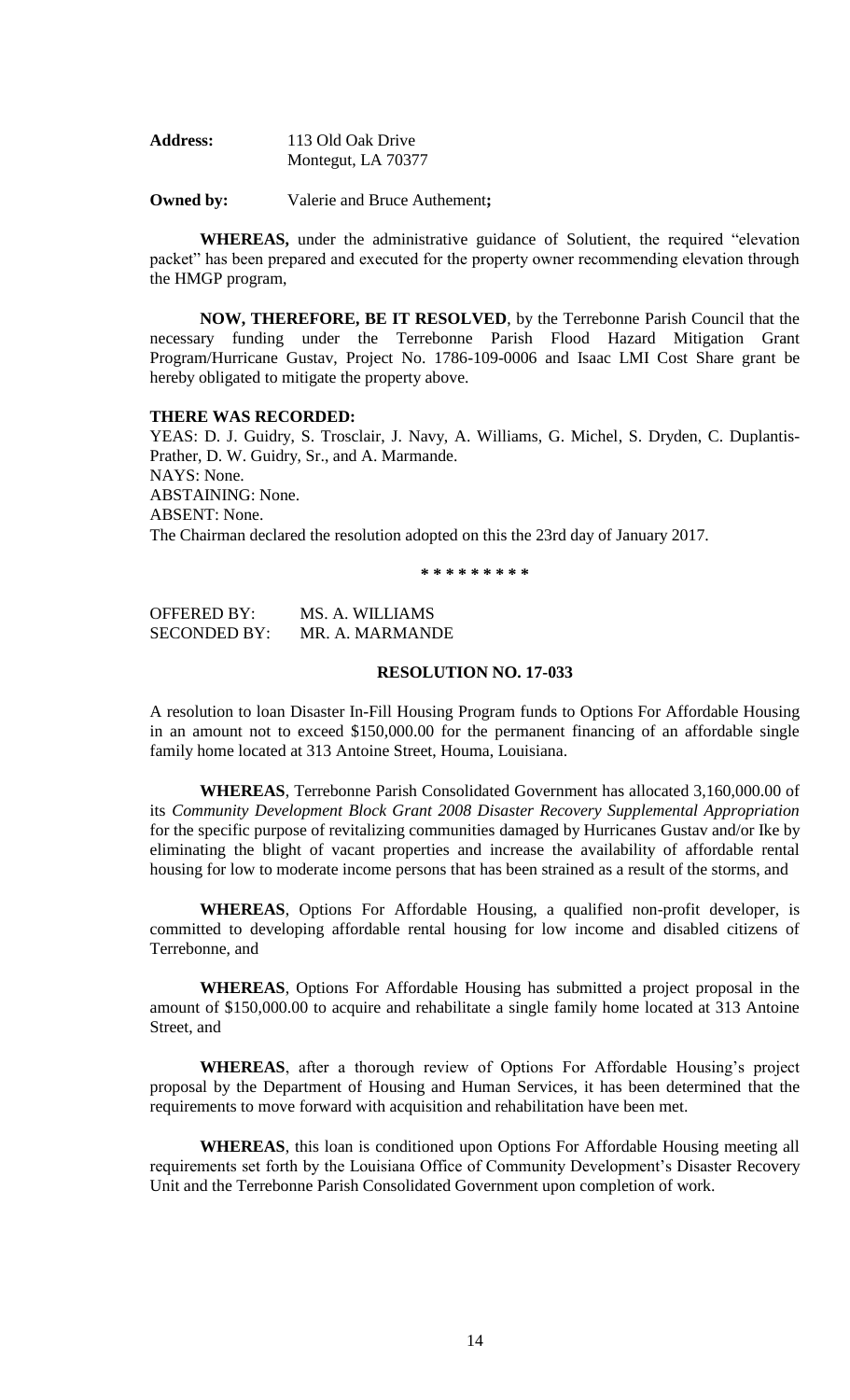**NOW, THEREFORE BE IT RESOLVED**, that the Terrebonne Parish Council (Community Development and Planning Committee), on behalf of Terrebonne Parish Consolidated Government, and the Parish President, does hereby agree to conditionally loan Disaster In-Fill Housing Program funds in an amount not to exceed \$150,000.00 to Options For Affordable Housing, for the acquisition and rehabilitation on 313 Antoine Street, Houma Louisiana, and

**BE IT FURTHER RESOLVED**, that the Terrebonne Parish Council, on behalf of the Terrebonne Parish Consolidated Government, does, hereby authorize the Parish President to execute all agreements in this regard.

#### **THERE WAS RECORDED:**

YEAS: D. J. Guidry, S. Trosclair, J. Navy, A. Williams, G. Michel, S. Dryden, C. Duplantis-Prather, D. W. Guidry, Sr., and A. Marmande. NAYS: None. ABSTAINING: None. ABSENT: None. The Chairman declared the resolution adopted on this the 23rd day of January 2017.

**\* \* \* \* \* \* \* \* \***

Upon questioning from Committee member J. Navy, Options for Affordable Housing Director Roosevelt Thomas and TPCG CDBG Administrator Kellie Cunningham explained that the In-Fill Housing project will be expanding into the eastside of Terrebonne Parish as soon as they can receive clear title on some of the vacant properties located within this area; noting that they are working diligently with Terrebonne Parish Purchasing Manger Angela Guidry to help with this process.

Ms. Kellie Cunningham explained that, at this time, there is no additional CDBG funding left to proceed with these types of projects (Disaster In-Fill Housing); noting that after this partnership with Options for Affordable Housing, there will only be funding available for one more In-Fill Housing project. She further explained that the monies used for the aforementioned project was generated from the Gustav/Ike Disaster Recovery funds and that additional funding will be available at the end of this year (2017).

Committee member A. Williams suggested that the Parish look into applying for "Brownfield" funding which are monies allocated to areas, such as District No. 1, which were inundated by flood waters.

Committee member C. Duplantis-Prather thanked Mr. Roosevelt Thomas and Ms. Kellie Cunningham for all of the work that they do; and suggested that if additional monies become available, it may be beneficial to help low-income families in need of repairing homes that have been placed on the condemnation list, instead of demolishing them.

| <b>OFFERED BY:</b>  | MR. D. J. GUIDRY |
|---------------------|------------------|
| <b>SECONDED BY:</b> | MR. A. MARMANDE  |

### **RESOLUTION NO. 17-034**

AUTHORIZING THE PARISH PRESIDENT TO ENTER INTO THE APPROPRIATE AGREEMENT WITH THE GOVERNOR'S OFFICE OF HOMELAND SECUTIRY AND EMERGENCY PREPAREDNESS TO ACCEPT ADDITIONAL FUNDS TO IMPLEMENT THE WIND HARDENING OF THE GENERATING STATION UNDER PROJECT AWARD 1786-109-0002.

**WHEREAS**, the Terrebonne Parish Consolidated Government wishes to wind harden the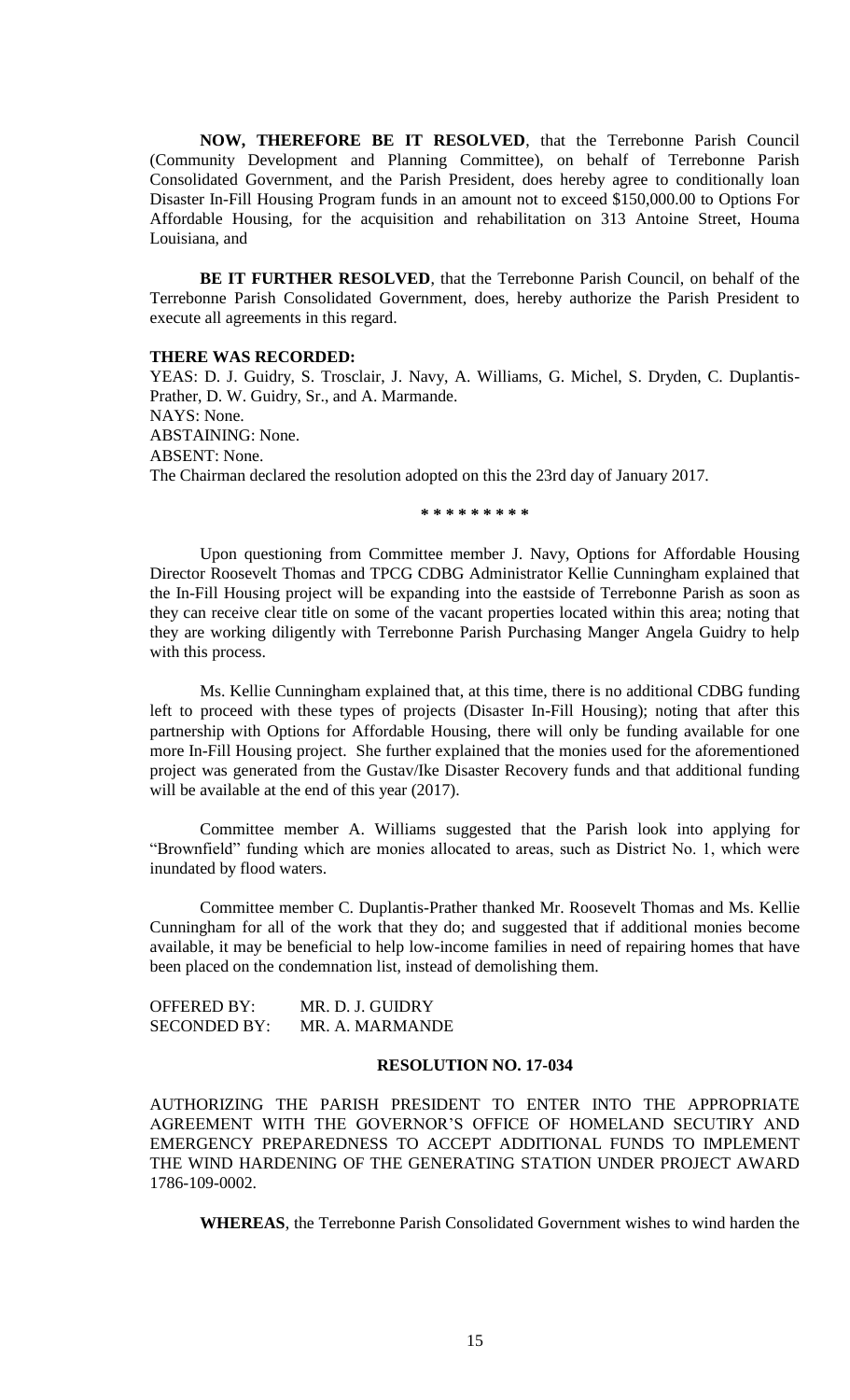Generating Station at 1551 Barrow Street, Houma, LA 70360 with the Hazard Mitigation Grant Program (HMGP) and FEMA guidance, and

**WHEREAS**, the Parish has been advised via letter dated November 28, 2016 from Governor's Office of Homeland Security and Emergency Preparedness (GOHSEP) that increase in funds from the Hazard Mitigation Grant Program funded by the Federal Emergency Management Agency (FEMA) was approved by FEMA November 3, 2016; and

**WHEREAS,** the grant makes available an additional \$66,300 towards the project resulting in the final approved funding for this structure as follows:

|                             | Original  | Additional | Total     |
|-----------------------------|-----------|------------|-----------|
| Federal Share (75%):        | \$270,609 | \$66,300   | \$336,909 |
| Nonfederal Share (25%):     | \$90,203  | \$22,100   | \$112,303 |
| <b>Total Project Award:</b> | \$360,812 | \$88,400   | \$449,212 |

**WHEREAS,** GOHSEP is the grantee and Terrebonne Parish the subgrantee;

**NOW, THEREFORE BE IT RESOLVED** that the Terrebonne Parish Council does hereby authorize the Parish President Gordon E. Dove to enter into the appropriate agreement with GOHSEP for the additional funds for implementation of the wind hardening of the Generating Station.

# **THERE WAS RECORDED:**

YEAS: D. J. Guidry, S. Trosclair, J. Navy, A. Williams, G. Michel, S. Dryden, C. Duplantis-Prather, D. W. Guidry, Sr., and A. Marmande. NAYS: None. ABSTAINING: None. ABSENT: None. The Chairman declared the resolution adopted on this the 23rd day of January 2017.

**\* \* \* \* \* \* \* \* \***

OFFERED BY: MR. A. MARMANDE SECONDED BY: MR. D. W. GUIDRY, SR.

### **RESOLUTION NO. 17-035**

GIVING NOTICE OF INTENT TO ADOPT AN ORDINANCE TO CREATE A NO PARKING ZONE ALONG THE NORTHEAST SIDE OF SAVANNE ROAD STARTING AT THE INTERSECTION OF SOUTHDOWN MANDALAY ROAD FOR A DISTANCE OF APPROXIMATELY 200' ALONG THE PUBLIC RIGH OF WAY AND TO PROVIDE FOR THE INSTALLATION OF SAID SIGNS, AND TO ADDRESS OTHER MATTERS RELATIVE THERETO.

**THEREFORE, BE IT RESOLVED** by the Terrebonne Parish Council (Community Development and Planning Committee), on behalf of the Terrebonne Parish Consolidated Government, that Notice of Intent is given for adopting an ordinance to create a "No Parking Zone" along the northeast side of Savanne Road starting at the intersection of Southdown Mandalay Road for a distance of approximately 200' along the public right-of-way as depicted on the attached map and to provide for the installation of said signs, and

**BE IT FURTHER RESOLVED** that a public hearing on said ordinance on Wednesday, February 8, 2017 at 6:30 p. m.

## **THERE WAS RECORDED:**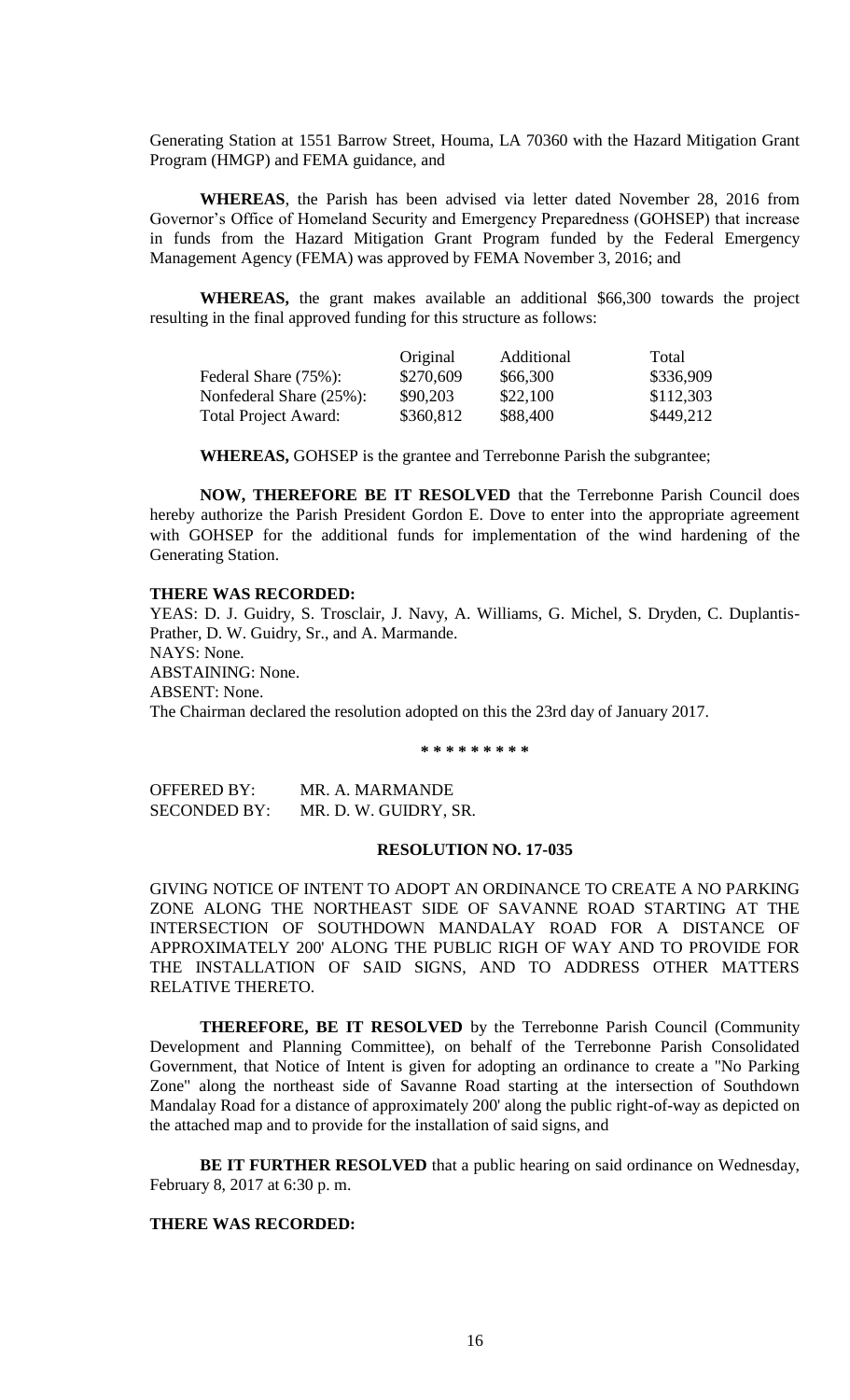YEAS: D. J. Guidry, S. Trosclair, J. Navy, A. Williams, G. Michel, S. Dryden, C. Duplantis-Prather, D. W. Guidry, Sr., and A. Marmande. NAYS: None. ABSTAINING: None. ABSENT: None. The Chairman declared the resolution adopted on this the 23rd day of January 2017.

**\* \* \* \* \* \* \* \* \***

Mr. J. Navy moved, seconded by Mr. S. Dryden, "THAT, there being no further business to come before the Community Development & Planning Committee, the meeting be adjourned."

The Chairman called for the vote on the motion offered by Mr. J. Navy. THERE WAS RECORDED: YEAS: D. J. Guidry, S. Trosclair, J. Navy, A. Williams, G. Michel, S. Dryden, C. Duplantis-Prather, D. W. Guidry, Sr. and A. Marmande. NAYS: None. ABSENT: None. The Chairman declared the motion adopted and the meeting was adjourned at 5:55 p. m.

Steve Trosclair., Chairman

#### Tammy E. Triggs, Minute Clerk

Mr. S. Trosclair moved, seconded by Mr. S. Dryden, "THAT, the Council accept and ratify the minutes of the Community Development and Planning meeting held on 01/23/17."

The Chairman called for a vote on the motion offered by Mr. S. Trosclair. THERE WAS RECORDED: YEAS: D. J. Guidry, S. Trosclair, J. Navy, A. Williams, G. Michel, S. Dryden, C. Duplantis-Prather, D. W. Guidry, Sr. and A. Marmande. NAYS: None. ABSENT: None. The Chairman declared the motion adopted.

The Chairman called for a report on the Budget and Finance Committee meeting held on 01/23/17, whereupon the Committee Chairwoman, noting ratification of minutes calls a public hearing on February 8, 2017 at 6:30 p.m., rendered the following:

### BUDGET & FINANCE COMMITTEE

## JANUARY 23, 2017

The Chairwoman, Arlanda Williams, called the Budget & Finance Committee meeting to order at 5:57 p.m. in the Terrebonne Parish Council Meeting Room with an Invocation offered by Committee member C. Duplantis-Prather and the Pledge of Allegiance led by Committee member D. W. Guidry, Sr. Upon roll call, Committee Members recorded as present were: D. J. Guidry, S. Trosclair, J. Navy, A. Williams, G. Michel, S. Dryden, C. Duplantis-Prather, D. W. Guidry, Sr. and A. Marmande. A quorum was declared present.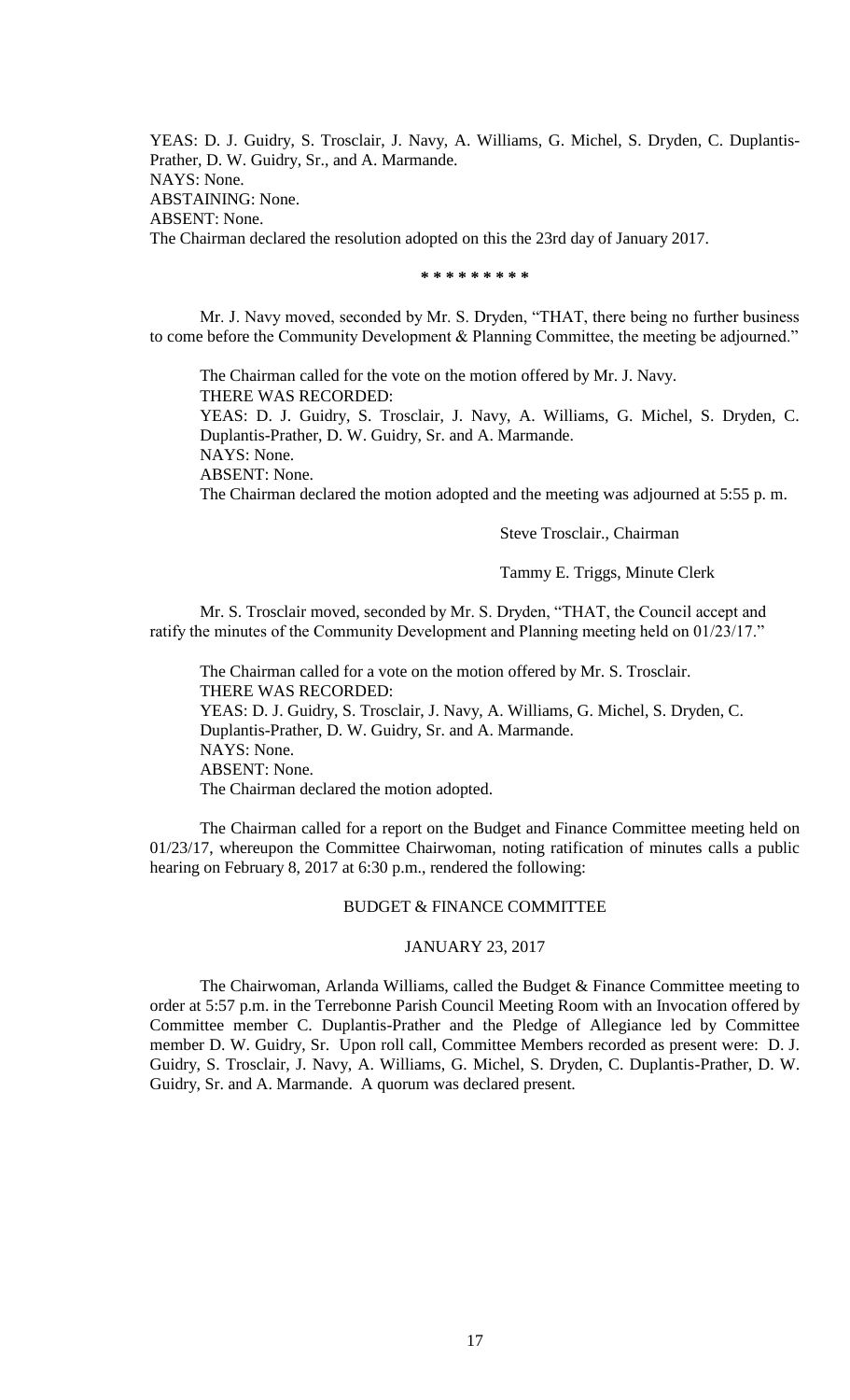# OFFERED BY: MS. C. DUPLANTIS-PRATHER SECONDED BY: MR. D. W. GUIDRY, SR.

### **RESOLUTION NO. 17-036**

**WHEREAS,** Article VII, Section 14 of the Louisiana Constitution authorizes the use of public funds and property "for programs of social welfare for the aid and support of the needy"; and

**WHEREAS,** Article VII, Section 14 of the Louisiana Constitution further provides that "[F]or a public purpose, the state and its political subdivisions or political corporations may engage in cooperative endeavors with each other, with the United States or its agencies, or with any public or private association, corporation or individual"; and,

**WHEREAS,** Southeast Louisiana Legal Services provides a variety of legal services for the clients in Terrebonne Parish that cannot afford legal representation; and

**WHEREAS,** TPCG believes that funding for services of Southeast Louisiana Legal Services will serve the public purpose of making services accessible to individuals in Terrebonne Parish that may not have been able to acquire legal assistance on their own accord; and

**WHEREAS,** TPCG finds that partially funding the services of Southeast Louisiana Legal Services in exchange for the expanded provision of legal services provided to citizens within Terrebonne Parish will serve a public purpose and have a public benefit commensurate with the costs; and

**NOW, THEREFORE BE IT RESOLVED** by the Terrebonne Parish Council (Budget and Finance Committee), on behalf of the Terrebonne Parish Consolidated Government, hereby authorizes Gordon Dove, Parish President, to enter into a contract with Southeast Louisiana Legal Services for an amount not to exceed \$30,000.

#### **THERE WAS RECORDED:**

YEAS: D. J. Guidry, S. Trosclair, J. Navy, A. Williams, G. Michel, S. Dryden, C. Duplantis-Prather, D. W. Guidry, Sr., and A. Marmande. NAYS: None. ABSTAINING: None. ABSENT: None. The Chairwoman declared the resolution adopted on this the 23rd day of January 2017.

\* \* \* \* \* \* \* \* \*

OFFERED BY: MS. C. DUPLANTIS-PRATHER SECONDED BY: MR. J. NAVY

### **RESOLUTION NO. 17-037**

**WHEREAS**, Article VII, Section 14 of the Louisiana Constitution authorizes the use of public funds and property "for programs of social welfare for the aid and support of the needy"; and

**WHEREAS**, the Attorney General for the State of Louisiana has determined that the mentally handicapped and developmentally disabled qualify as needy within the meaning of Article VII, Section 14 of the Louisiana Constitution; and

**WHEREAS**, Article VII, Section 14 of the Louisiana Constitution further provides that "[F]or a public purpose, the state and its political subdivisions or political corporations may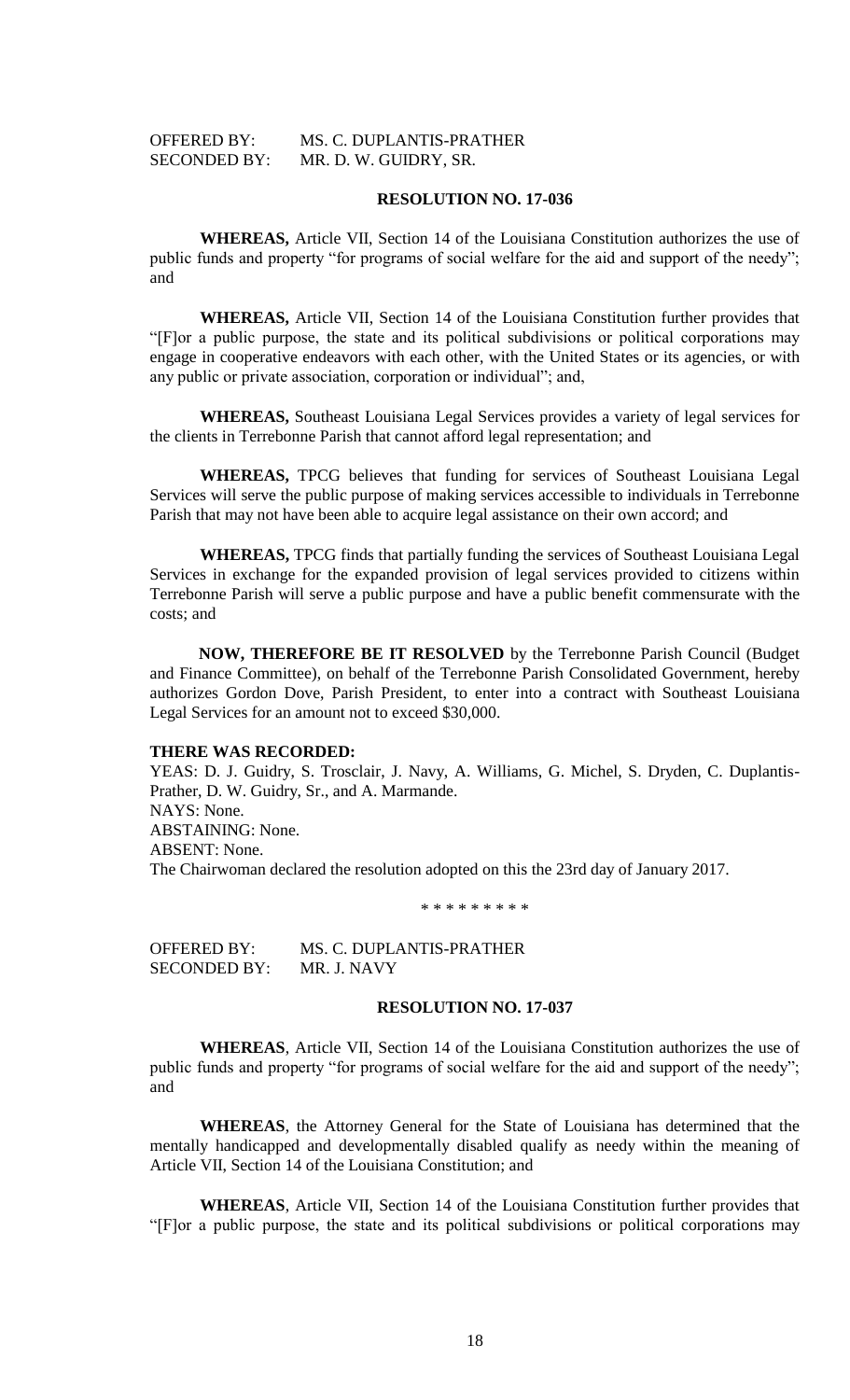engage in cooperative endeavors with each other, with the United States or its agencies, or with any public or private association, corporation or individual"; and,

**WHEREAS**, South Central Louisiana Human Services Authority (SCLHSA), a local governing entity contracted through the Department of Health and Hospitals, is authorized to direct the operation and management of public, community-based programs and services relative to mental health, developmental disabilities, and addictive disorders services in Terrebonne Parish; and

**WHEREAS**, TPCG believes that partially funding the services of SCLHSA by paying for certain social service contracts for mentoring/counseling, transportation, a peer supportive opportunity center and security for its Treatment Center serves the public purpose of serving the mental health, developmental disabilities, and addictive disorders services for needy citizens in Terrebonne Parish; and

**NOW, THEREFORE BE IT RESOLVED** by the Terrebonne Parish Council (Budget and Finance Committee), on behalf of the Terrebonne Parish Consolidated Government, hereby authorizes Gordon Dove, Parish President to enter into a contract with South Central Louisiana Human Services Authority for an amount not to exceed \$305,372.

#### **THERE WAS RECORDED:**

YEAS: D. J. Guidry, S. Trosclair, J. Navy, A. Williams, G. Michel, S. Dryden, C. Duplantis-Prather, D. W. Guidry, Sr., and A. Marmande. NAYS: None. ABSTAINING: None. ABSENT: None. The Chairwoman declared the resolution adopted on this the 23rd day of January 2017.

\* \* \* \* \* \* \* \* \*

OFFERED BY: MS. C. DUPLANTIS-PRATHER SECONDED BY: MR. S. TROSCLAIR

# **RESOLUTION NO. 17-038**

Authorizing the Parish President to negotiate and execute a cooperative endeavor agreement with the Parish Sheriff's Office for the 2017 Public Safety Program.

**WHEREAS,** Parish Officials with the Consolidated Government, Houma Police Department and Sheriff's Office are continuing their joint efforts which began in 2008 on the education and promotion of public safety, and

**WHEREAS,** the Parish budgeted \$100,000 in the 2017 Budget for the continuation of Public Safety Programs, of which \$25,000 has been targeted for cameras and \$75,000 for the services provided by the Sheriff and the City of Houma.

**NOW, THEREFORE BE IT RESOLVED** by the Terrebonne Parish Council on behalf of the Terrebonne Parish Consolidated Government, authorizes the Parish President to negotiate and execute a cooperative endeavor agreement with the Terrebonne Parish Sheriff's Office and to address other matters relative thereto.

### **THERE WAS RECORDED:**

YEAS: D. J. Guidry, S. Trosclair, J. Navy, A. Williams, G. Michel, S. Dryden, C. Duplantis-Prather, D. W. Guidry, Sr., and A. Marmande. NAYS: None. ABSTAINING: None.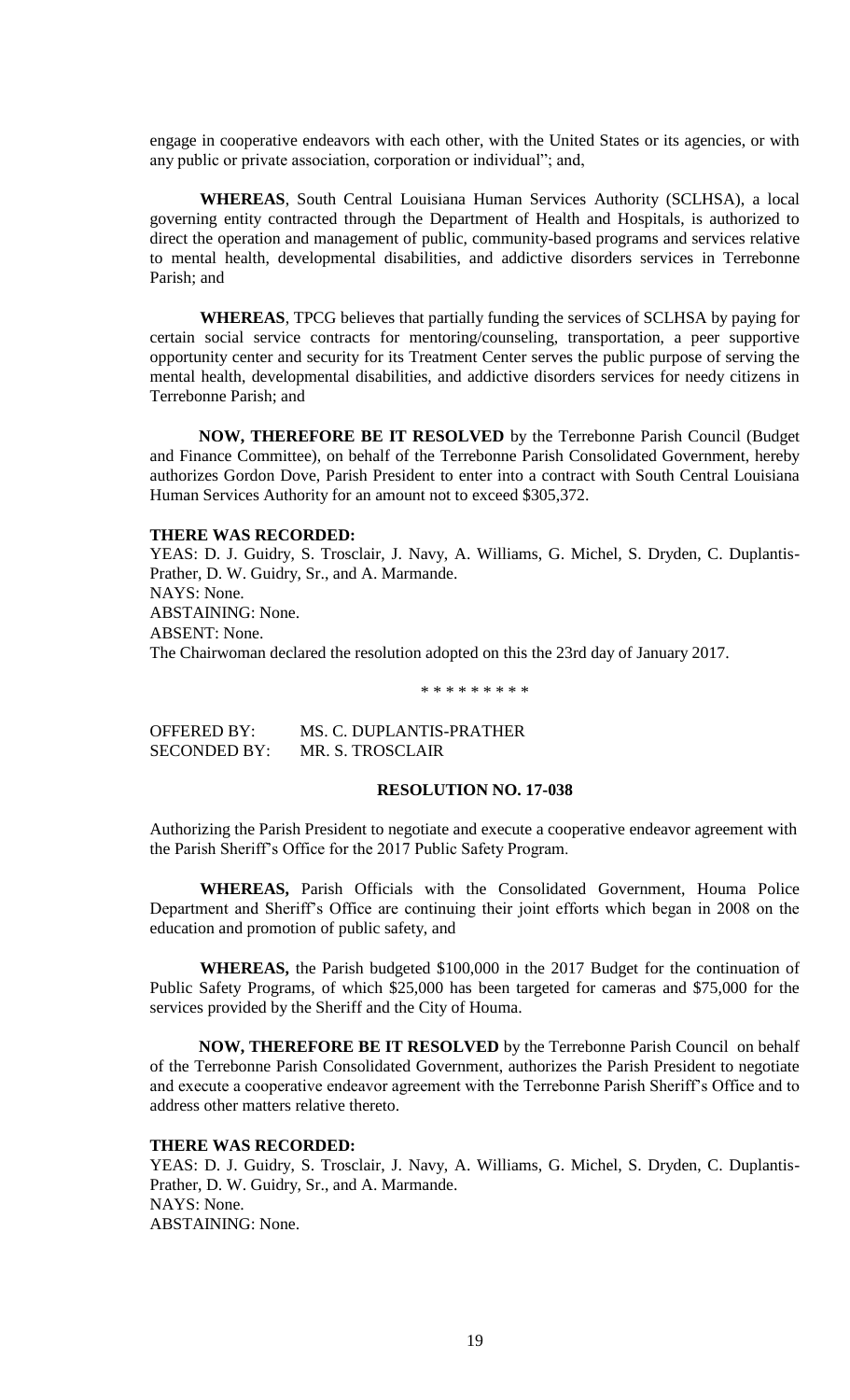ABSENT: None.

The Chairwoman declared the resolution adopted on this the 23rd day of January 2017.

\* \* \* \* \* \* \* \* \*

OFFERED BY: MR. S. TROSCLAIR SECONDED BY: MR. J. NAVY

### **RESOLUTION NO. 17-039**

**WHEREAS**, the Finance Department, Customer Service Division is requesting to expand the payment options to taxpayers to include an Interactive Telephone Voice Response System option to make payments on electric and gas bills, and

**WHEREAS**, the Finance Department is recommending Paymentus Corporation to provide the Interactive Telephone Voice Response System, and

**WHEREAS**, the fee for such service will be \$2.10 for credit/debit card payments and \$0.45 for ACH/eCheck payments.

**NOW, THEREFORE BE IT RESOLVED** by the Terrebonne Parish Council (Budget and Finance Committee), on behalf of the Terrebonne Parish Consolidated Government, that the Parish President be authorized to enter into an agreement pending Legal review, with Paymentus Corporation to provide an Interactive Telephone Voice Response System option to the customers of Terrebonne Parish.

### **THERE WAS RECORDED:**

YEAS: D. J. Guidry, S. Trosclair, J. Navy, A. Williams, G. Michel, S. Dryden, C. Duplantis-Prather, D. W. Guidry, Sr., and A. Marmande. NAYS: None. ABSTAINING: None. ABSENT: None. The Chairwoman declared the resolution adopted on this the 23rd day of January 2017.

\* \* \* \* \* \* \* \* \*

OFFERED BY: MR. D. J. GUIDRY SECONDED BY: MS. C. DUPLANTIS-PRATHER

## **RESOLUTION NO. 17-040**

Authorizing the Parish President to execute an application form to the Louisiana Commission on Law Enforcement and the Administration of Criminal Justice 2017-18 Crime Victim Assistance grant for the Houma Police Department of the Terrebonne Parish Consolidated Government; and to address other matters relative thereto.

**WHEREAS,** the Houma Police Department of the Terrebonne Parish Consolidated Government has been approved to apply for an application for a grant from the Louisiana Commission on Law Enforcement and the Administration of Criminal Justice Fiscal Year 2017- 18 Crime Victim Assistance funding in the amount of One hundred and fifty Thousand dollars (\$150,000.00) for the Terrebonne Parish Consolidated Government. The Fiscal Year 2017-18 Crime Victim Assistance Fund will provide overtime grant funding to improve the effectiveness and safety of our Police Officers victim advocates and victims that are identified within the City of Houma and,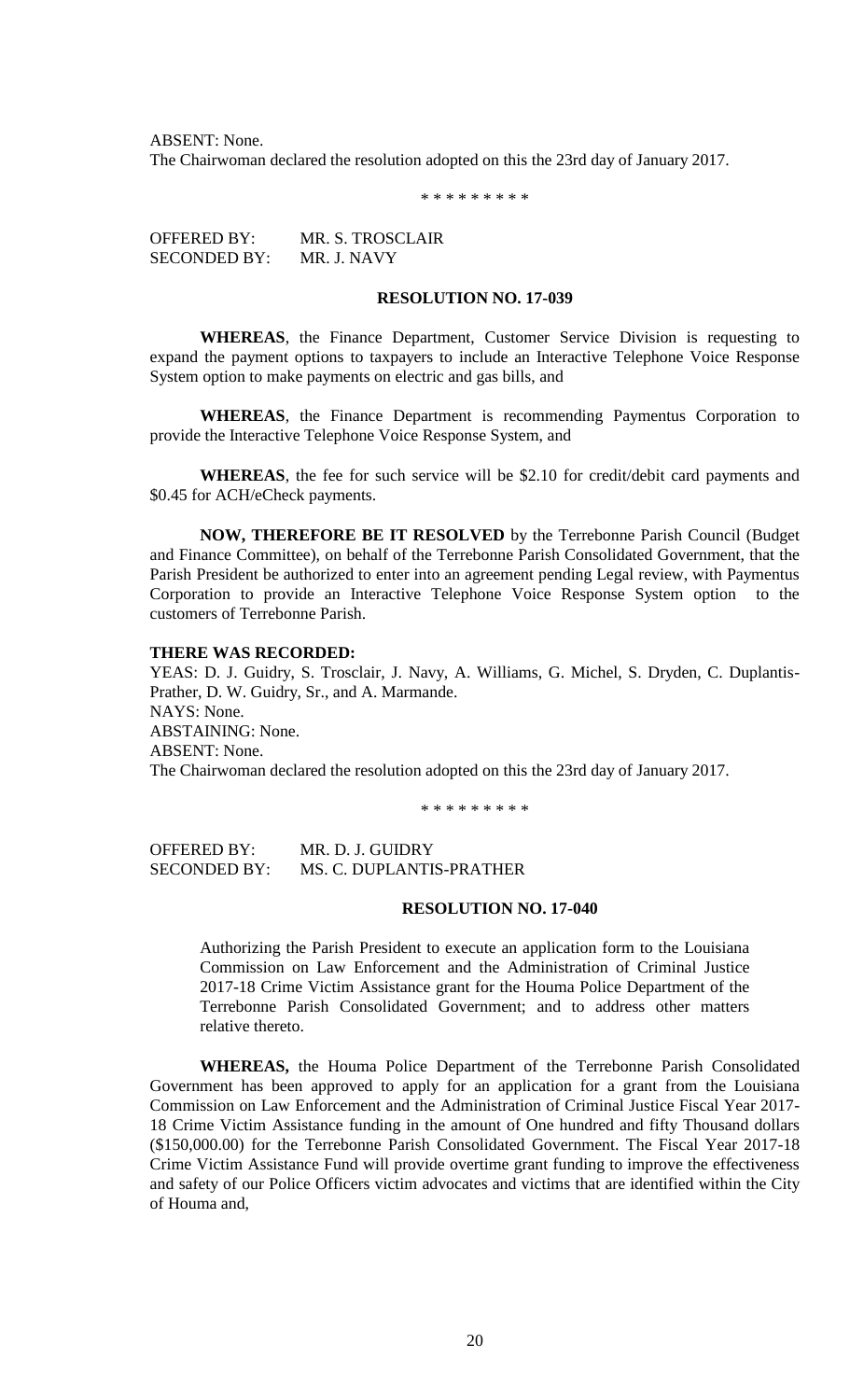**WHEREAS,** the Parish Administrative staff and the Parish Finance Department will oversee the application process in the implementation and meeting all the requirements set forth by the Louisiana Commission on Law Enforcement and the Administration of Criminal Justice and,

**NOW, THEREFORE BE IT RESOLVED,** that the Terrebonne Parish Council on behalf of the Terrebonne Parish Consolidated Government, authorizes the Parish President to execute any and all necessary documents to implement the grant upon awarded amount from the Louisiana Commission on Law Enforcement and the Administration of Criminal Justice and to address other matters relative thereto.

#### **THERE WAS RECORDED:**

YEAS: D. J. Guidry, S. Trosclair, J. Navy, A. Williams, G. Michel, S. Dryden, C. Duplantis-Prather, D. W. Guidry, Sr., and A. Marmande. NAYS: None. ABSTAINING: None. ABSENT: None. The Chairwoman declared the resolution adopted on this the 23rd day of January 2017.

\* \* \* \* \* \* \* \* \*

Mr. S. Trosclair moved, seconded by Mr. D. W. Guidry, Sr., "THAT, the Budget & Finance Committee introduce an ordinance to amend the 2017 Adopted Operating Budget and the 5-year Capital Outlay Budget of the Terrebonne Parish Consolidated Government for the following items:

- I. General Fund Animal Shelter (Donations), \$14,100
- II. Country Drive Improvements, \$1,107,686
- III. Parks and Recreation, \$30,000

and call a public hearing on said matter on February 8, 2017 at 6:30 p.m."

The Chairwoman called for the vote on the motion offered by Mr. S. Trosclair. THERE WAS RECORDED: YEAS: D. J. Guidry, S. Trosclair, J. Navy, A. Williams, G. Michel, S. Dryden, C. Duplantis-Prather, D. W. Guidry, Sr. and A. Marmande. NAYS: None. ABSENT: None. The Chairwoman declared the motion adopted.

Committee member C. Duplantis explained that the \$14,100.00 donation to the Animal Shelter is from Pet Smart. She also stated that adoptions have increased during the months of November and December, 2016, respectively and that the from the proceeds for adoptions are going back into the Animal Shelter's budget.

Mr. S. Trosclair moved, seconded by Mr. J. Navy, "THAT, the Budget & Finance Committee introduce an ordinance to amend the 2017 Adopted Operating Budget of the Terrebonne Parish Consolidated Government to increase all Terrebonne Parish Constables and Justices of the Peace salaries to \$800.00 per month and call a public hearing on February 8, 2017 at 6:30 p.m." *(\*Motion Adopted After Discussion)*

Committee member G. Michel distributed handouts to his fellow peers with information pertaining to the salaries, insurance benefits and compensations for the Constables and Justices of the Peace; stating that with the current budget situation, he is not in favor of approving this ordinance.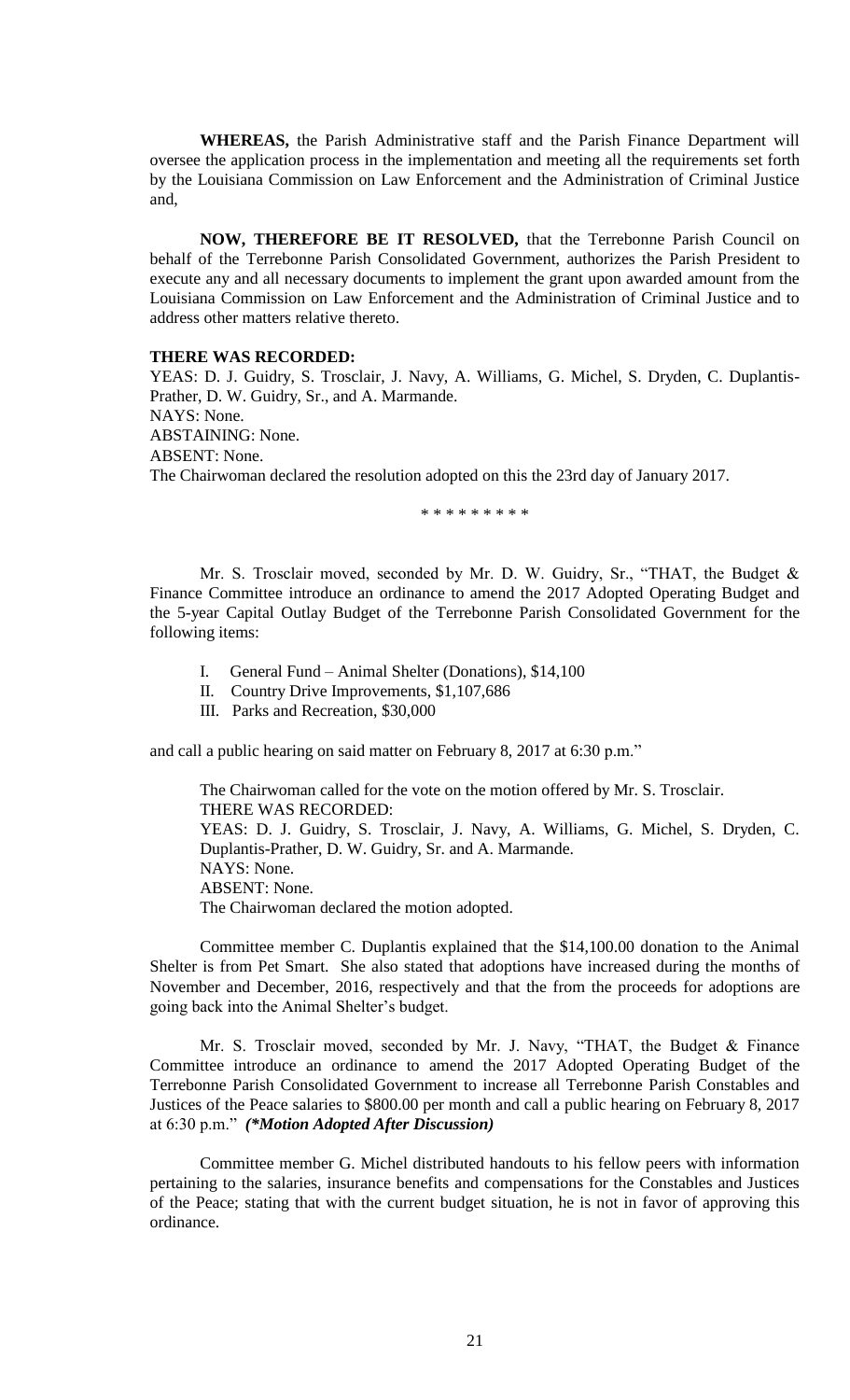At this time in the proceedings (6:04 p.m.), Committee Chairwoman A. Williams relinquish the chair to Vice-Chairwoman C. Duplantis-Prather.

Discussion ensued with several Committee members expressing their suggestions and concerns over increasing the salaries of the Constables and Justices of the Peace of which several members noted that information distributed to them may not be as accurate as what is reported to the parish's Chief Finance Officer.

At this time in the proceedings (6:15 p.m.), Committee Chairwoman A. Williams resumed the chair position.

Upon questioning, Chief Finance Officer K. Mauldin stated that the proposed increased in salaries for the Constables and Justices of the Peace will not cause the General Fund balance to go below the certain dollar amount needed to have a healthy balance.

Upon questioning, Parish Manager A. Levron explained that the constables do have insurance coverage provided for them by the Parish; and noted that they can contact the office for any additional information needed.

Committee Chairwoman A. Williams acknowledged Constable David LeBouef who was in the audience for tonight's proceedings.

\*The Chairwoman called for the vote on the motion offered by Mr. S. Trosclair. THERE WAS RECORDED: YEAS: D. J. Guidry, S. Trosclair, J. Navy, A. Williams, S. Dryden, C. Duplantis-Prather and A. Marmande. NAYS: G. Michel and D. W. Guidry, Sr. ABSENT: None. The Chairwoman declared the motion adopted.

The Chairwoman called for comments relative to the execution and submission of an application to the United States Department of Justice Fiscal Year 2017 Technology Innovation for Public Safety (TIPS) Addressing Precipitous Increases in Crime Competitive Grant for the Houma Police Department of the Terrebonne Parish Consolidated Government.

Ms. Lucretia McBride, a Houma resident and a member of the Citizens Coalition Group, explained that she does not support the aforementioned resolution because it not understandable and/or is uninformative and also excludes certain ethic groups.

Ms. C. Duplantis-Prather moved, seconded by Mr. J. Navy, "THAT, the Budget and Finance Committee extend Ms. Lucretia McBride's time an additional minute."

The Chairwoman called for the vote on the motion offered by Ms. C. Duplantis-Prather. THERE WAS RECORDED: YEAS: D. J. Guidry, S. Trosclair, J. Navy, A. Williams, G. Michel, S. Dryden, C. Duplantis-Prather, D. W. Guidry, Sr. and A. Marmande. NAYS: None. ABSENT: None. The Chairwoman declared the motion adopted.

Ms. McBride continued and explained that this agenda item is not understandable and asked that permission be granted to establish a resolution that includes everyone of every ethic background. She further explained that this information was not publicized correctly and she does not support the aforementioned resolution.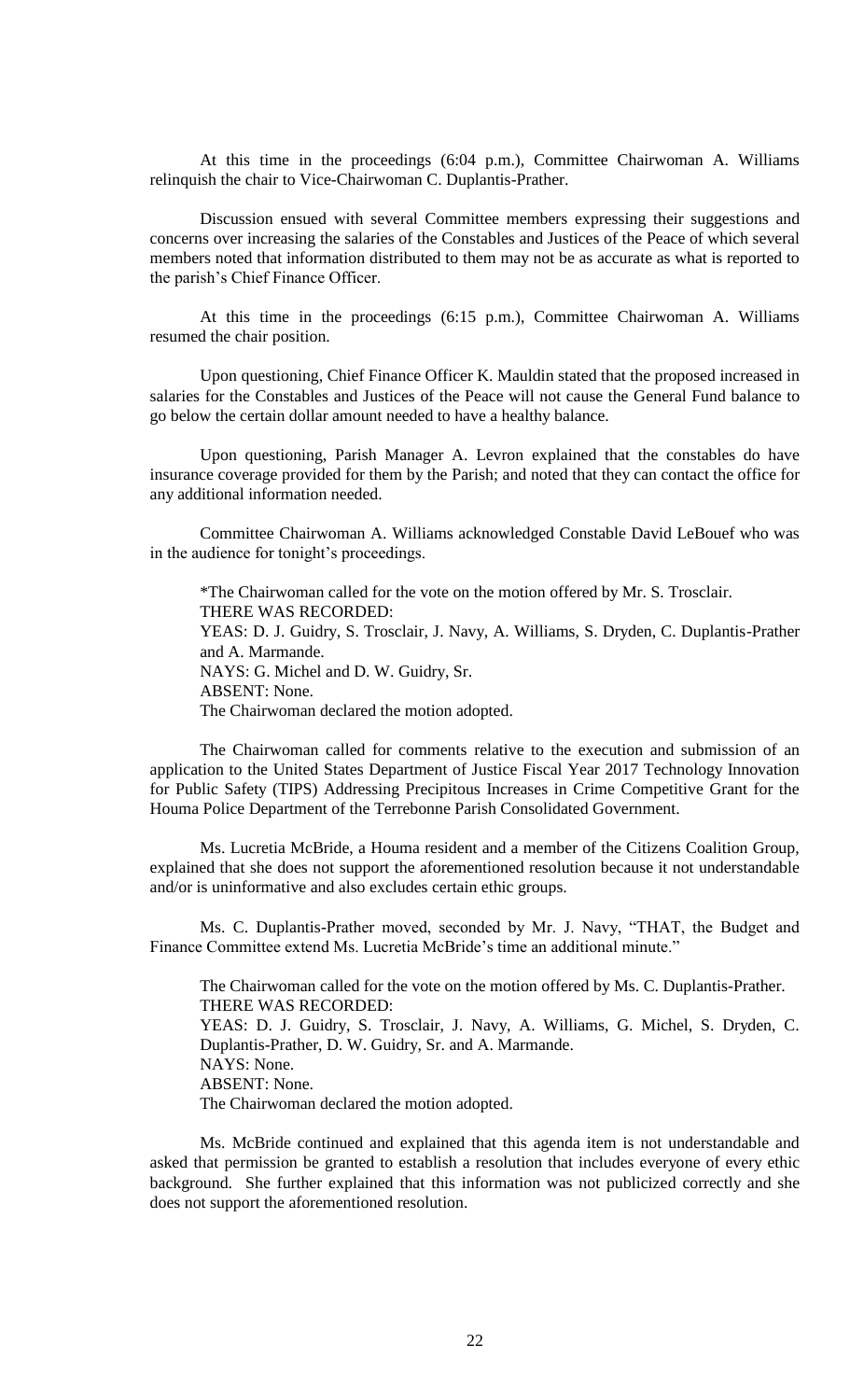Committee Chairwoman A. Williams explained that when you are competing for federal grants, the verbiage is very strict and important. She noted that what is written in the grant proposals in most cases is required.

Captain Bobbie O'Bryan, from the Houma Police Department Administrative Division, explained that the aforementioned resolution is needed to apply for the TIPS Technology Grant. He further explained that according to the information received, this nationwide competitive grant is targeting eight recipients; and noted that when Terrebonne Parish applied for this grant, it has to be specific in what the grant funds will be used for. Capt. O'Bryan explained that if the police department is awarded this grant, it will be used to communicate in "real-time" with other law enforcement agencies outside of the parish. He added that the grant will also be used to merge existing software together to help minimize crime and decrease response time. Capt. O'Bryan noted that this initiative can keep individuals with active warrants from migrating from Parish to Parish committing crimes.

Mr. S. Trosclair moved, seconded by Ms. C. Duplantis-Prather, "THAT, the Budget and Finance Committee extend Captain Bobbie O'Bryan's time an additional minute."

The Chairwoman called for the vote on the motion offered by Mr. S. Trosclair. THERE WAS RECORDED: YEAS: D. J. Guidry, S. Trosclair, J. Navy, A. Williams, G. Michel, S. Dryden, C. Duplantis-Prather, D. W. Guidry, Sr. and A. Marmande. NAYS: None. ABSENT: None. The Chairwoman declared the motion adopted.

Captain Bobbie O'Bryan continued and stated, in his opinion, he feels this grant can help to improve the quality and effectiveness of the police department, as well as, keep officers safe. He noted that he has to receive Council approval because of the monetary amount of the proposed grant and because the grant is being submitted in the name of Terrebonne Parish. Capt. O'Bryan added that the Parish President has to sign all of the necessary documentation.

Several Committee members thanked Captain O'Bryan for his hard work and initiative in finding grant funding to help improve the quality of communication among law enforcement agencies.

OFFERED BY: MR. J. NAVY SECONDED BY: MS. C. DUPLANTIS-PRATHER

# **RESOLUTION NO. 17-041**

Authorizing the Parish President to execute an application form to the U.S. Department of Justice FY2017 Technology Innovation for Public Safety (TIPS) Addressing Precipitous Increases in Crime Competitive Grant for the Houma Police Department of the Terrebonne Parish Consolidated Government; and to address other matters relative thereto.

**WHEREAS,** the Houma Police Department of the Terrebonne Parish Consolidated Government is requesting to apply for an application for a grant from the U.S. Department of Justice for the FY2017 Technology Innovation for Public Safety (TIPS) Addressing Precipitous Increases in Crime Competitive Grant funding in the amount of Five Hundred Thousand dollars (\$500,000.00) for the Terrebonne Parish Consolidated Government. The grant funding will be uses to improve the Houma Police Department comprehensive plan involves addressing the critical gaps existing in cross-boundary information-sharing between justice agencies. Persistent lack of collaboration amongst law enforcement agencies, courts, and corrections has resulted in less effective crime control, increased public safety costs, and increased response times. Augmenting capacity for criminal justice systems to share and analyze information across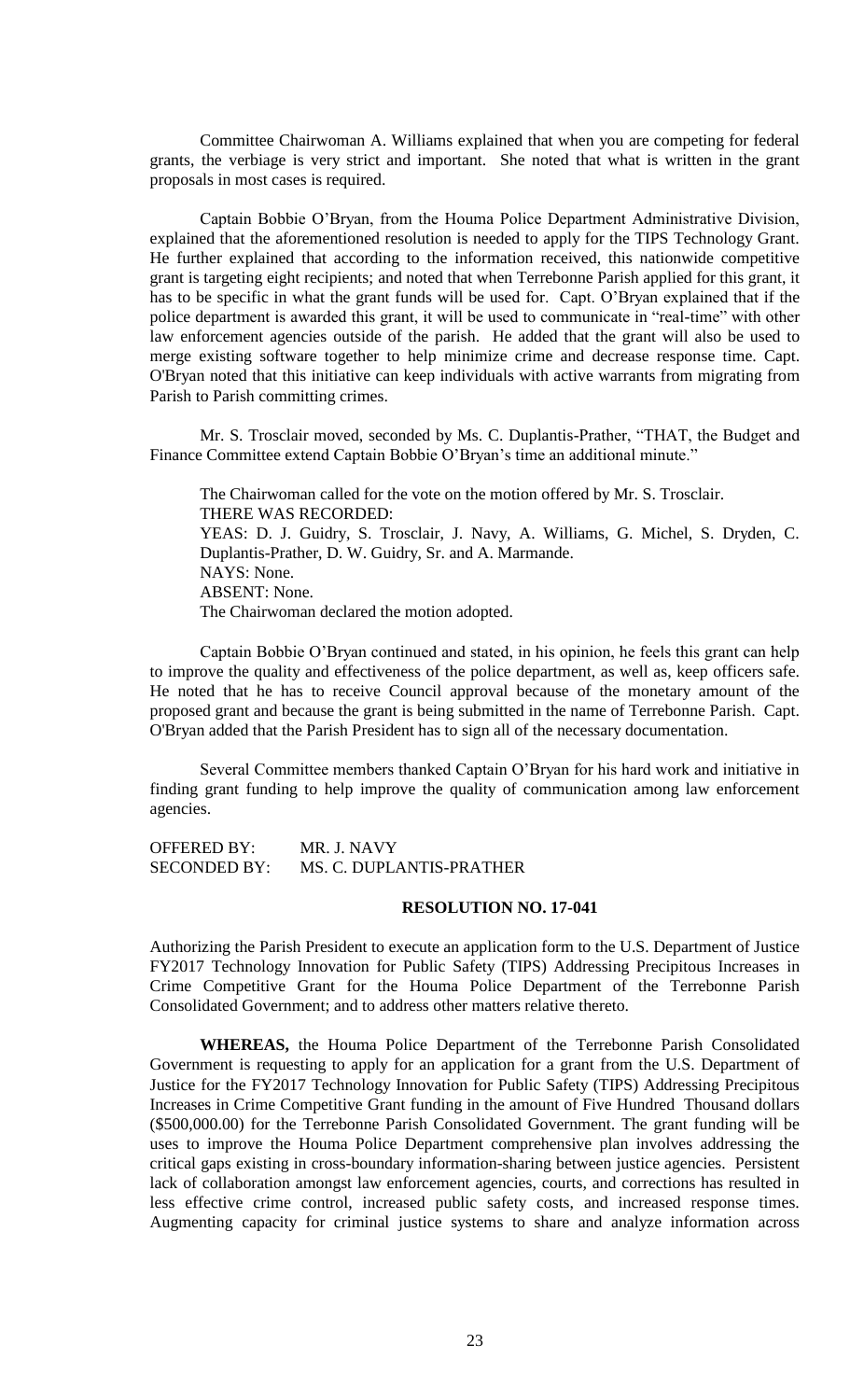jurisdictional borders would substantially enhance government's capability to effectively respond to crime, particularly those crimes affecting the U.S. society. Through partnership between Houma Police Department (HPD), and software services these gaps in cross-boundary information-sharing can be substantially reduced and in many cases, eliminated, and,

**WHEREAS,** the Parish Administrative staff and the Parish Finance Department will oversee the application process in the implementation and meeting all the requirements set forth by the U.S. Department of Justice and,

**NOW, THEREFORE BE IT RESOLVED,** that the Terrebonne Parish Council on behalf of the Terrebonne Parish Consolidated Government, authorizes the Parish President to execute any and all necessary documents to implement the grant upon awarded amount from the U.S. Department of Justice and to address other matters relative thereto.

## **THERE WAS RECORDED:**

YEAS: D. J. Guidry, S. Trosclair, J. Navy, A. Williams, G. Michel, S. Dryden, C. Duplantis-Prather, D. W. Guidry, Sr., and A. Marmande. NAYS: None. ABSTAINING: None. ABSENT: None.

The Chairwoman declared the resolution adopted on this the 23rd day of January 2017.

Mr. S. Trosclair moved, seconded by Mr. G. Michel, "THAT, there being no further business to come before the Budget & Finance Committee, the meeting be adjourned."

The Chairwoman called for the vote on the motion offered by Mr. S. Trosclair. THERE WAS RECORDED:

YEAS: D. J. Guidry, S. Trosclair, J. Navy, A. Williams, G. Michel, S. Dryden, C. Duplantis-Prather, D. W. Guidry, Sr. and A. Marmande.

NAYS: None.

ABSENT: None.

The Chairwoman declared the motion adopted and the meeting was adjourned at 6:51 p.m.

Arlanda J. Williams, Chairwoman

Tammy E. Triggs, Minute Clerk

Ms. A. Williams moved, seconded by Ms. C. Duplantis-Prather, "THAT, the Council accept and ratify the minutes of the Budget and Finance Committee meeting held on 01/23/17."

The Chairman called for a vote on the motion offered by Ms. A. Williams. THERE WAS RECORDED: YEAS: D. J. Guidry, S. Trosclair, J. Navy, A. Williams, G. Michel, S. Dryden, C. Duplantis-Prather, D. W. Guidry, Sr. and A. Marmande. NAYS: None. ABSENT: None. The Chairman declared the motion adopted.

Ms. A. Williams moved, seconded by Mr. S. Trosclair, "THAT, the Council approve the following Street Light List:

INSTALL 1 100-WATT STREET LIGHT AT 632 HIGHWAY 665, POINTE AUX CHENES; **(DOTD PERMIT REQUIRED);** RLD# 6; ENTERGY; STEVE TROSCLAIR; DISTRICT 9

The Chairman called for a vote on the motion offered by Ms. A. Williams.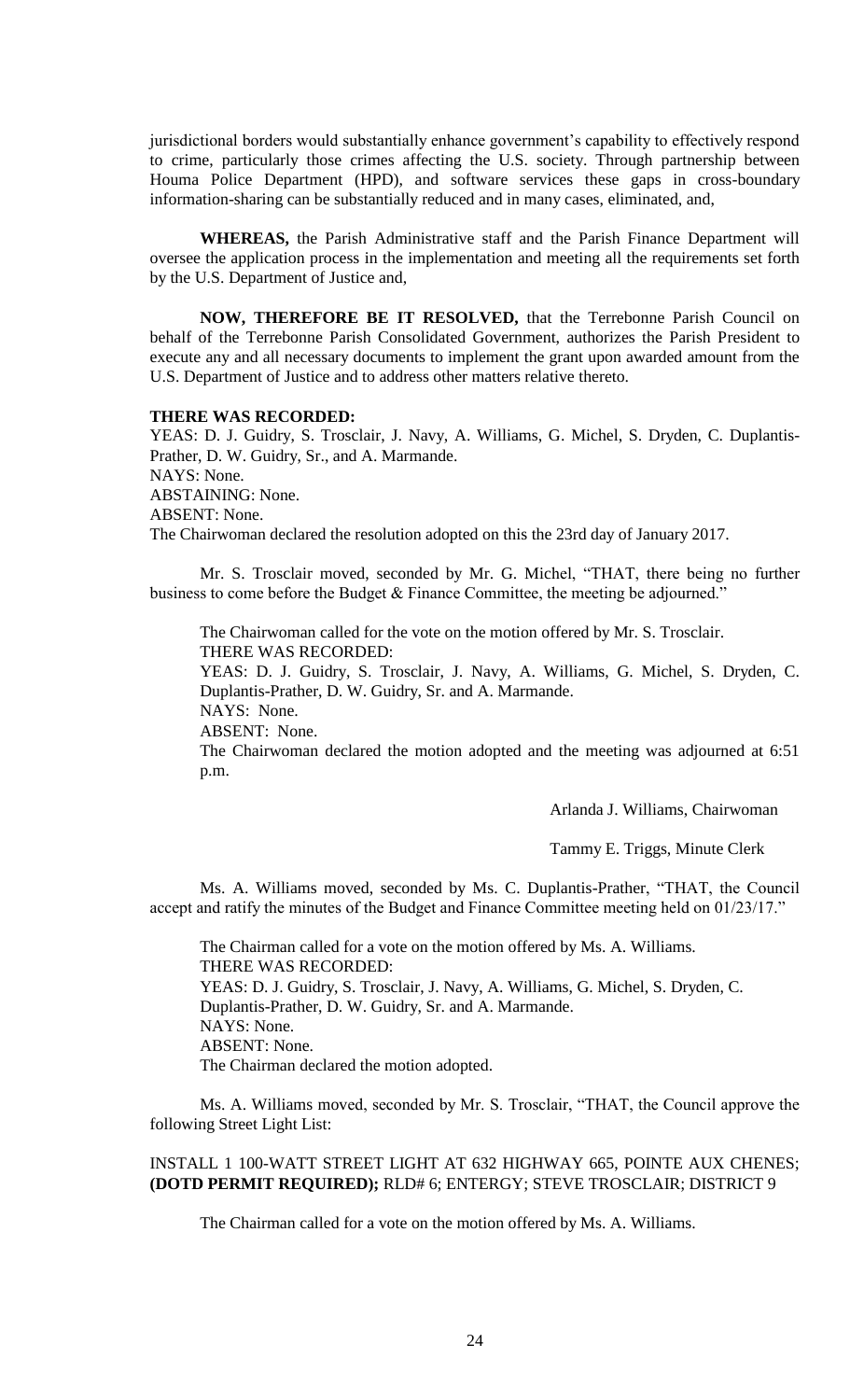THERE WAS RECORDED: YEAS: D. J. Guidry, S. Trosclair, J. Navy, A. Williams, G. Michel, S. Dryden, C. Duplantis-Prather, D. W. Guidry, Sr. and A. Marmande. NAYS: None. ABSENT: None. The Chairman declared the motion adopted.

Ms. A. Williams moved, seconded by Mr. D. W. Guidry, Sr., "THAT, the Council hold nominations open for the one expiring term appointed by the Council (African American) on the Terrebonne Economic Development Authority until the next Council meeting."

The Chairman called for a vote on the motion offered by Ms. A. Williams. THERE WAS RECORDED: YEAS: D. J. Guidry, S. Trosclair, J. Navy, A. Williams, G. Michel, S. Dryden, C. Duplantis-Prather, D. W. Guidry, Sr. and A. Marmande. NAYS: None. ABSENT: None. The Chairman declared the motion adopted.

Mr. G. Michel moved, seconded by Mr. S. Trosclair, "THAT, the Council hold nominations open for the one expired term on the Bayou Cane Fire Protection District Board until the next Council meeting."

The Chairman called for a vote on the motion offered by Mr. G. Michel. THERE WAS RECORDED: YEAS: D. J. Guidry, S. Trosclair, J. Navy, A. Williams, G. Michel, S. Dryden, C. Duplantis-Prather, D. W. Guidry, Sr. and A. Marmande. NAYS: None. ABSENT: None. The Chairman declared the motion adopted.

The Chairman announced the following vacancies, which he noted will be handled as per usual procedure:

- Four expiring terms on 02/23/17 on the Terrebonne Parish Tree Board
- One expiring term on 02/24/17 on the Recreation District No. 8 Board

Under Agenda Item 6A – Announcements, Council Members:

- Councilwoman C. Duplantis-Prather gave a brief update on Mardi Gras Safety Committee meeting that was held on January 19, 2017. She noted that the attendees at the meeting included: Carnival Krewes' representatives, elected officials, new media personnel and other individuals that participate in carnival parades. Mrs. Duplantis-Prather stated that the Committee's main objective and goal for Carnival 2017 is "safety" for float riders, as well as, parade goers; and noted that some carnival krewes parade times will change and the change will be published in the local paper.
- Councilwoman C. Duplantis-Prather encouraged every pet owner to have their pets spayed or neutered to help control the pet population and requested that should someone find a stray animal, please turn it in to the Animal Shelter. She also announced that the adoption rate at the shelter has increased and animals are being placed in great homes.
- Councilman D. W. Guidry, Sr. announced to the public that a candlelight vigil and prayer service will be held on Thursday, February  $2^{nd}$  at 7:00 p.m. at the Valhi Lagoon Park (Westgate Walking Park) to support the family and honor the young life that was lost as a result of a tragic accident.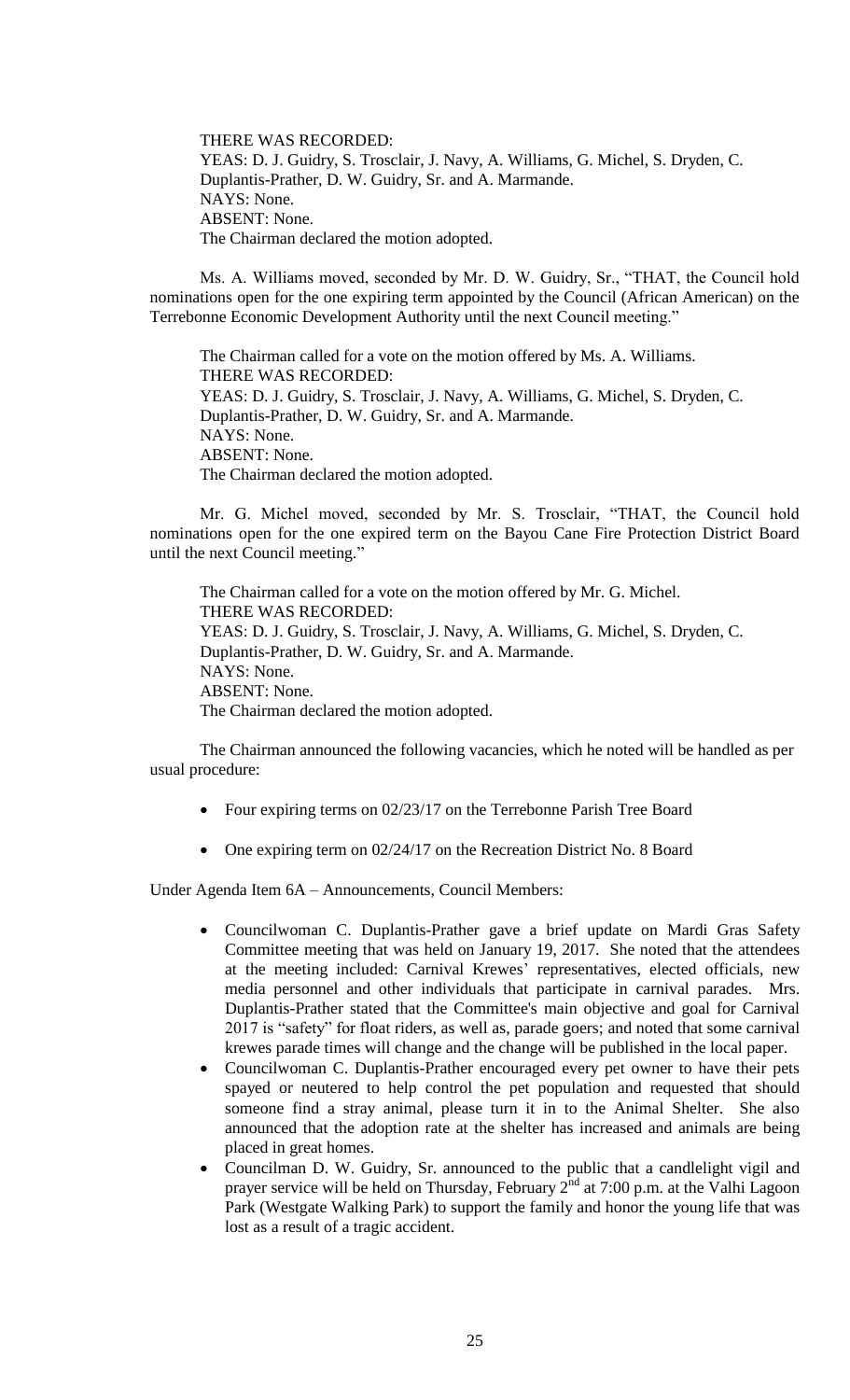- Councilman A. Marmande thanked the Council Chairman and Vice-Chairman for allowing him to serve as the Public Services Committee Chairman.
- Councilman A. Marmande announced that an agreement was signed this past week to start construction on the Jimmy Dagate Flood Control Structure; noting this is the last phase in the levee protection system. Mr. Marmande explained that funding for this project came from Terrebonne Parish taxpayers (\$16 million dollars) and the State of Louisiana (\$13 million dollars).
- Councilman A. Marmande thanked Sheriff Larpenter for painting the Thompson Road Pump Station.
- Councilman D. J. Guidry announced, along with a brief power-point presentation, that the proposed lock system at Boudreaux Canal - Petit Caillou Lock Structure – will be the first of this type in Terrebonne Parish; noting that this lock system will allow for marine traffic when the tide is high, as well as, keep tide water from inundating the "lower lying" communities.

Mr. O'Neil Malbrough, from GIS Engineering, explained that the power-point presentation slide show is a "plan view" of what the Jimmy Dagate Flood Control Structure will look like. He further explained that this gate will allow marine navigation to continue to flow when the tidewater is high and will prevent the community areas from flooding.

- Councilman S. Trosclair announced to the public that the Bayou Terrebonne Flood Control Structure Project will be starting in the near future.
- $\bullet$

Under Agenda Item 6B- Parish President G. Dove announced the following:

- The Bayou Terrebonne Flood Control Structure Project will begin soon and explained that all levees will have lock systems in the future.
- Administration and the Council have been working with State Officials, as it relates to the State of Louisiana Master Plan, because information pertaining to the Barrier Islands along the Gulf Region was omitted. Every five (5) years the master plan is revised and the last revision was 2012.
- If anyone happens to see any national articles pertaining to land lost due to flooding, please note that the Morganza to the Gulf System was not taken into consideration when the article was written because it is not recognized as a United States Corps of Engineers levee project.

Mr. S. Trosclair moved, seconded by Ms. C. Duplantis-Prather, "THAT, it now being 6:35 p.m., the Council open public hearings."

The Chairman called for a vote on the motion offered by Mr. S. Trosclair. THERE WAS RECORDED: YEAS: D. J. Guidry, S. Trosclair, J. Navy, A. Williams, G. Michel, S. Dryden, C. Duplantis-Prather, D. W. Guidry, Sr. and A. Marmande. NAYS: None. ABSENT: None. The Chairman declared the motion adopted.

The Chairman recognized the public for comments on the following:

A. A proposed ordinance that will name the Terrebonne Parish Government Tower as the "Robert J. 'Bobby' Bergeron Government Tower".

There were no comments from the public on the proposed ordinance.

Ms. C. Duplantis-Prather moved, seconded by Mr. G. Michel, "THAT, the Council close the aforementioned public hearing."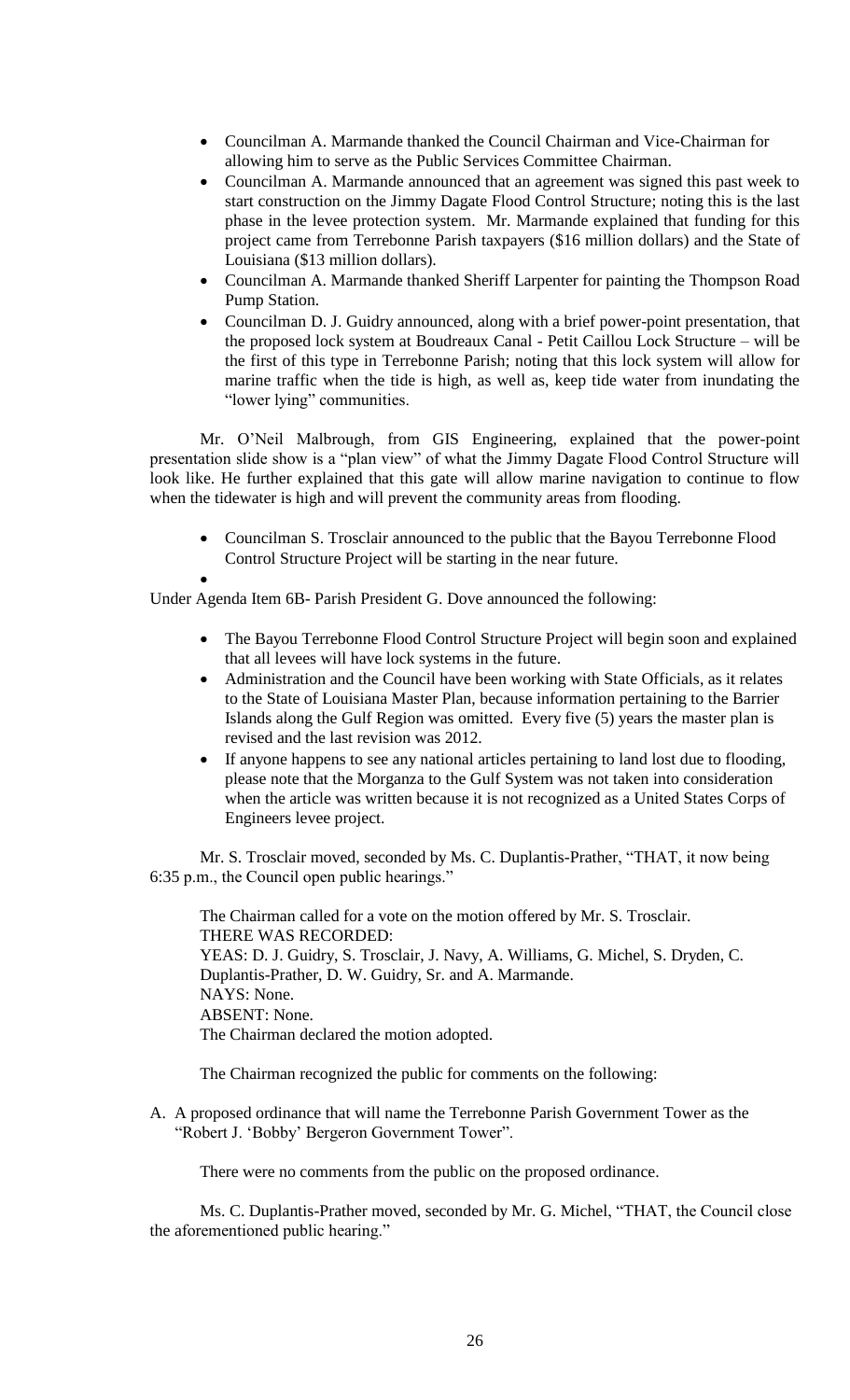The Chairman called for a vote on the motion offered by Ms. C. Duplantis-Prather. THERE WAS RECORDED: YEAS: A. Williams, G. Michel, S. Dryden, C. Duplantis-Prather, D. W. Guidry, Sr., A. Marmande, D. J. Guidry, S. Trosclair and J. Navy. NAYS: None. ABSENT: None. The Chairman declared the motion adopted.

OFFERED BY: Ms. C. DUPLANTIS-PRATHER SECONDED BY: Mr. G. MICHEL

#### **ORDINANCE NO. 8810**

AN ORDINANCE TO AMEND SECTION 2-451 OF THE PARISH CODE TO NAME THE TERREBONNE PARISH GOVERNMENT TOWER IN HONOR OF THE LATE ROBERT J. 'BOBBY' BERGERON"; AND TO ADDRESS OTHER MATTERS RELATIVE THERETO.

**WHEREAS**, Mr. Robert J. "Bobby" Bergeron started his long political career by getting elected as Terrebonne Parish Police Juror from 1980-1984, Terrebonne Parish Councilman from 1984-1992, Louisiana House of Representatives 1992-1996, Terrebonne Parish President 2000- 2004, and

**WHEREAS**, Mr. Bergeron was instrumental in acquiring the Parish Building of where many Government Offices are located, known as the Terrebonne Parish Government Tower, which is a prominent structure in the Parish of Terrebonne in downtown Houma, and

**WHEREAS**, the Terrebonne Parish Council wishes to preserve the long political legacy of the late Robert J. Bergeron by honoring him in naming the Terrebonne Parish Government Tower as the "ROBERT J. 'BOBBY' BERGERON GOVERNMENT TOWER".

**NOW, THEREFORE BE IT ORDAINED** by the Terrebonne Parish Council, on the behalf of the Parish President and the Terrebonne Parish Consolidated Government, that Section 2-451 of the Parish Code be revised to read:

### **Sec. 2-451. – Robert J. "Bobby" Bergeron Government Tower.**

The building and improvements situated at 8026 Main Street, containing approximately eighty-seven thousand (87,000) square feet of office space together with the parking spaces, and adjacent multi-story parking garage shall be known as the **Robert J. " Bobby" Bergeron** Government Tower.

### **SECTION II**

If any word, clause, phrase, section or other portion of this ordinance shall be declared null, void, invalid, illegal, or unconstitutional, the remaining words, clauses, phrases, sections and other portions of this ordinance shall remain in full force and effect, the provisions of this ordinance hereby being declared to be severable.

## **SECTION III**

This ordinance shall become effective upon approval by the Parish President or as otherwise provided in Section 2-13(b) of the Home Rule Charter for a Consolidated Government for Terrebonne Parish, whichever occurs sooner.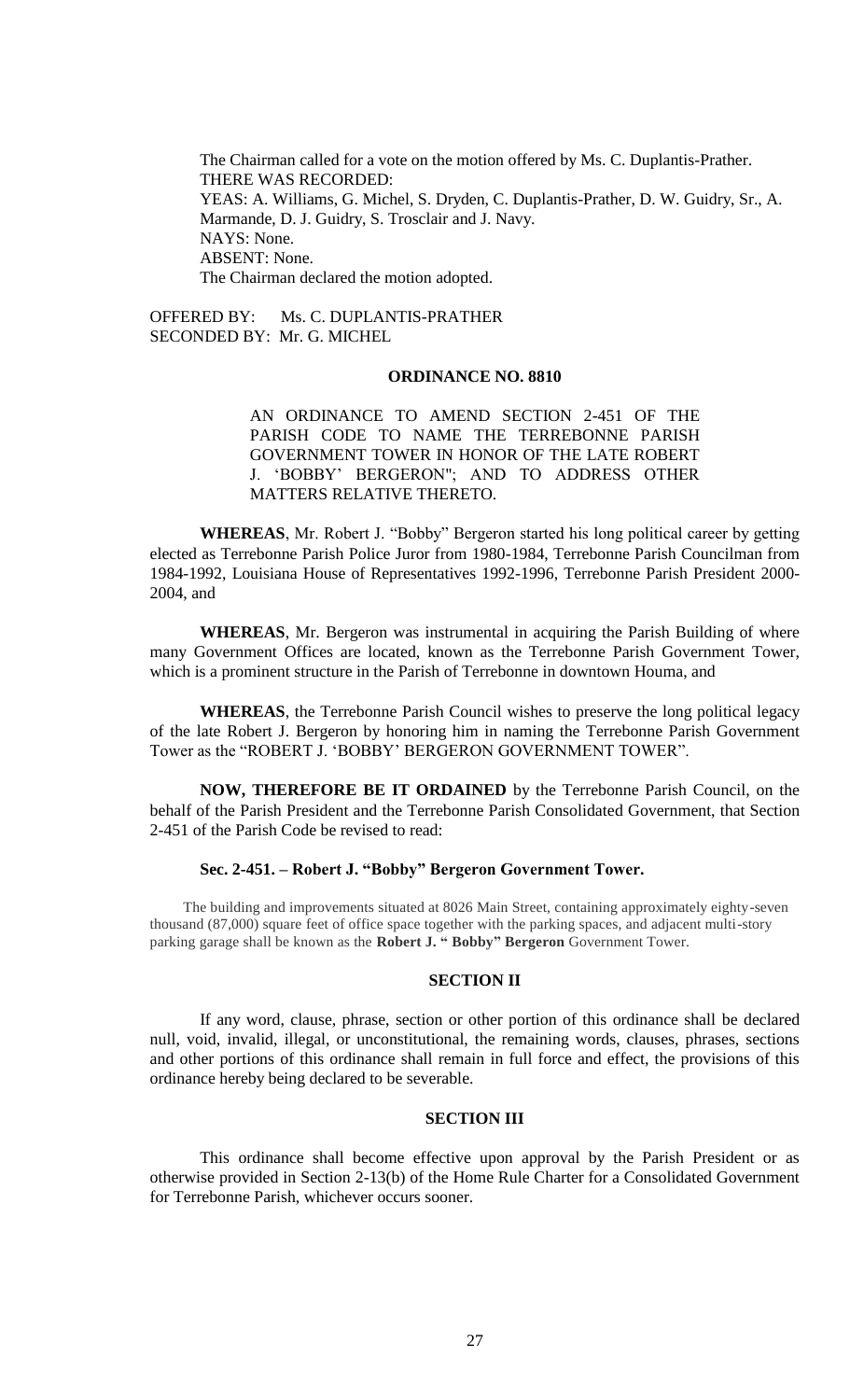This ordinance, having been introduced and laid on the table for at least two weeks, was voted upon as follows:

### **THERE WAS RECORDED:**

YEAS: D. J. Guidry, S. Trosclair , J. Navy, A. Williams, G. Michel, S. Dryden, C. Duplantis-Prather, D.W. Guidry, Sr. and A. Marmande. NAYS: None. NOT VOTING: None. ABSTAINING: None. ABSENT: None. The Chairman declared the ordinance adopted on this the 26th day January 2017.

Ms. Belinda Bergeron, daughter and Ms. Betty Bergeron, widow of the late Robert "Bobby" Bergeron, along with other family members, thanked the Council and Administration for honoring their loved one in this manner. They appreciated this kind gesture knowing that his legacy will always be remembered.

Several Council members and Parish President G. Dove thanked the Bergeron family for allowing their father to serve Terrebonne Parish and for having a vision of "Downtown" Houma that would last for decades.

The Chairman recognized the public for comments on the following:

B. A proposed ordinance that will name the new Terrebonne Parish Office of Homeland Security and Emergency Preparedness Operations Building the "Joseph L. Waitz Emergency Operations Center."

There were no comments from the public on the proposed ordinance.

Ms. A. Williams moved, seconded by Mr. S. Trosclair, "THAT, the Council close the aforementioned public hearing."

The Chairman called for a vote on the motion offered by Ms. A. Williams. THERE WAS RECORDED: YEAS: D. J. Guidry, S. Trosclair, J. Navy, A. Williams, G. Michel, S. Dryden, C. Duplantis-Prather, D. W. Guidry, Sr. and A. Marmande. NAYS: None. ABSENT: None. The Chairman declared the motion adopted.

OFFERED BY: MS. A. WILLIAMS SECONDED BY: MR. S. TROSCLAIR

### **ORDINANCE NO. 8811**

AN ORDINANCE TO NAME THE NEW TERREBONNE PARISH OFFICE OF HOMELAND SECURITY AND EMERGENCY PREPAREDNESS OPERATIONS BUILDING THE "JOSEPH L. WAITZ EMERGENCY OPERATIONS CENTER"; AND TO ADDRESS OTHER MATTERS RELATIVE THERETO.

**WHEREAS**, Mr. Joseph L. Waitz left a great legacy behind, of a public servant who never wanted recognition, was a kind-hearted man who always stood in the shadows, but always worked for the good of the citizens of Terrebonne Parish, and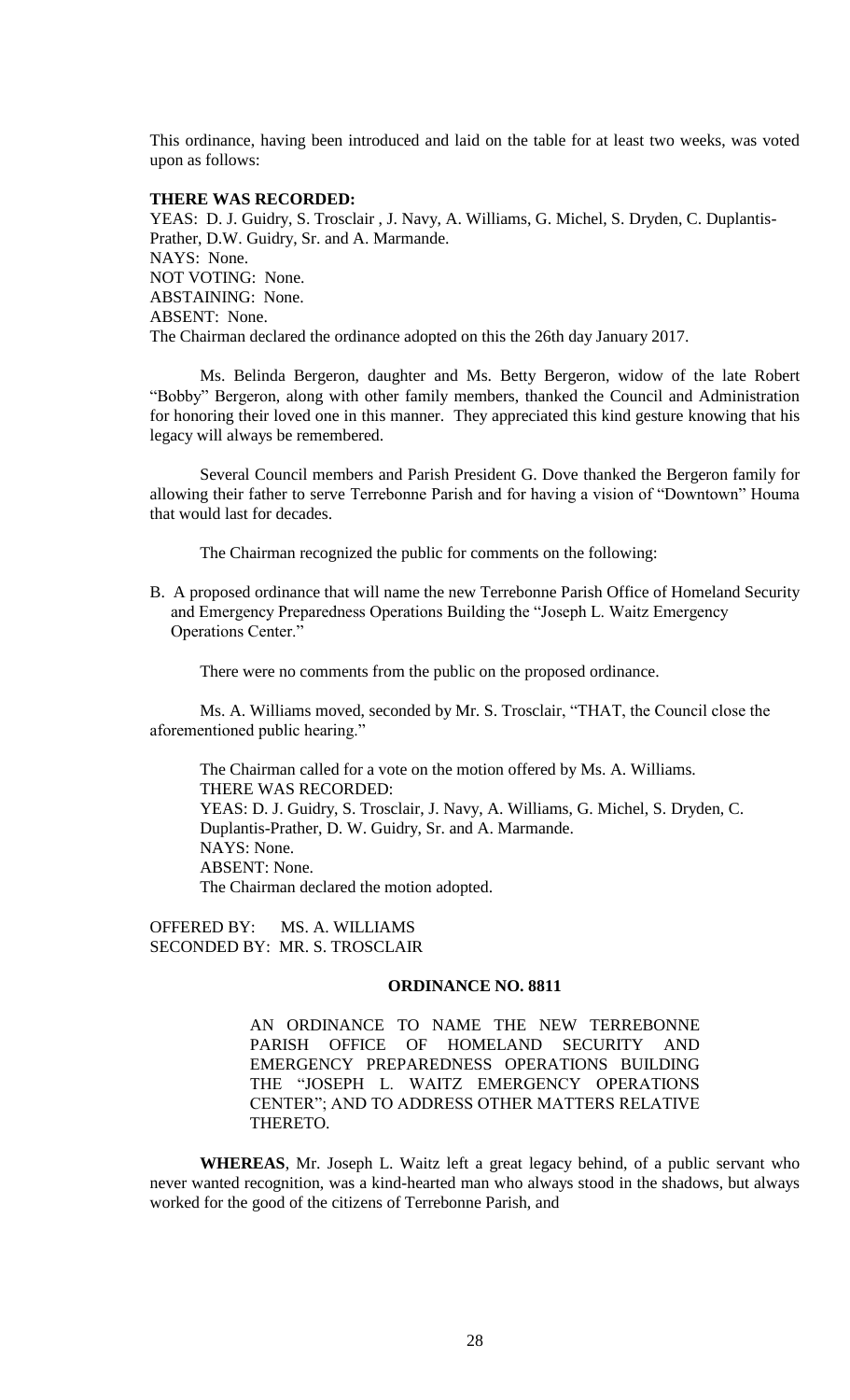**WHEREAS**, Mr. Waitz was dedicated to giving his services for the betterment of the citizens of this parish and was a great pillar and asset to this community, and

**WHEREAS**, the Terrebonne Parish Council wishes to preserve the legacy of Mr. Joseph L. Waitz, Sr. by honoring him in naming the new Terrebonne Parish Office of Homeland Security and Emergency Preparedness Operations Building in honor and memory of the late Mr. Joseph L. Waitz, Sr.

**NOW, THEREFORE BE IT ORDAINED** by the Terrebonne Parish Council, on the behalf of the Parish President and the Terrebonne Parish Consolidated Government, that the Terrebonne Parish Office of Emergency Preparedness Operations Building be known as the "JOSEPH L. WAITZ OF EMERGENCY OPERATIONS CENTER" to honor the legacy of this public servant.

### **SECTION II**

If any word, clause, phrase, section or other portion of this ordinance shall be declared null, void, invalid, illegal, or unconstitutional, the remaining words, clauses, phrases, sections and other portions of this ordinance shall remain in full force and effect, the provisions of this ordinance hereby being declared to be severable.

### **SECTION III**

This ordinance shall become effective upon approval by the Parish President or as otherwise provided in Section 2-13(b) of the Home Rule Charter for a Consolidated Government for Terrebonne Parish, whichever occurs sooner.

This ordinance, having been introduced and laid on the table for at least two weeks, was voted upon as follows:

THERE WAS RECORDED:

YEAS: D. J. Guidry, S. Trosclair , J. Navy, A. Williams, G. Michel, S. Dryden, C. Duplantis-Prather, D.W. Guidry, Sr. and A. Marmande. NAYS: None. NOT VOTING: None. ABSTAINING: None. ABSENT: None. The Chairman declared the ordinance adopted on this, the 26th day January 2017.

Mr. John Waitz, son of the late Joseph L. Waitz and Ms. Nellie Waitz, widow of the late Joseph L. Waitz, along with other family members, thanked the Council and Administration for naming a building in honor of their loved one. Mr. Waitz stated that his father loved the citizens of Terrebonne Parish and he loved working and giving back to the community. The Waitz family would like to thank everyone who participated in honored their loved one in such a grand way.

Several Council members and Parish President G. Dove thanked the Waitz family for the contributions that their father made to Terrebonne Parish and noted that he is considered an unsung hero; noting that he served the parish from his heart.

The Chairman recognized the public for comments on the following:

C. A proposed ordinance which allows for the reduction of adoption fees for adopted animals in the care of the Terrebonne Parish Animal Shelter during special adoption events.

There were no comments from the public on the proposed ordinance.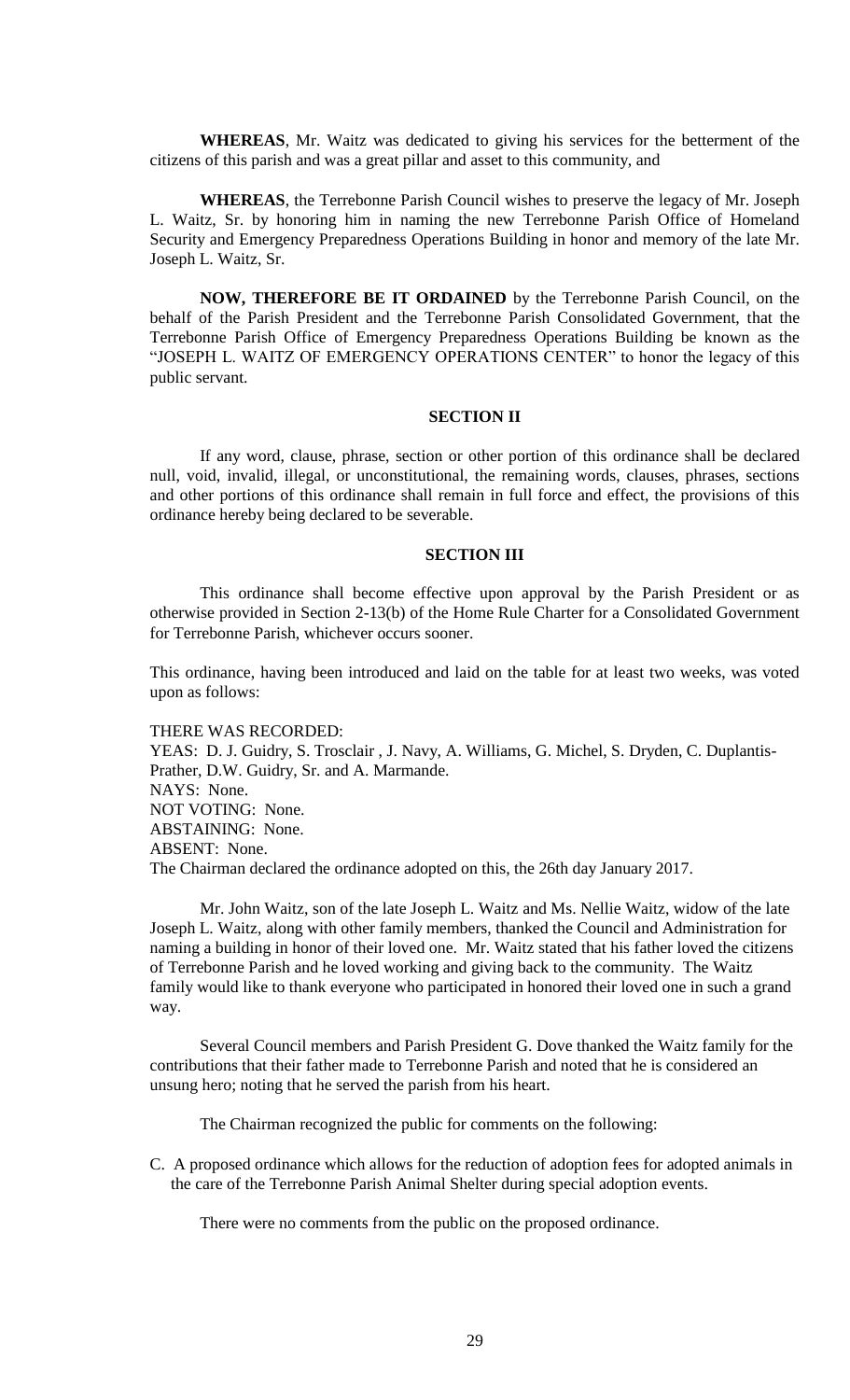Ms. C. Duplantis-Prather moved, seconded by Mr. S. Trosclair, "THAT, the Council close the aforementioned public hearing."

The Chairman called for a vote on the motion offered by Ms. C. Duplantis-Prather. THERE WAS RECORDED: YEAS: D. J. Guidry, S. Trosclair, J. Navy, A. Williams, G. Michel, S. Dryden, C. Duplantis-Prather, D. W. Guidry, Sr. and A. Marmande. NAYS: None. ABSENT: None. The Chairman declared the motion adopted.

OFFERED BY: MS. C. DUPLANTIS-PRATHER SECONDED BY: MS. A. WILLIAMS

### **ORDINANCE NO. 8812**

An ordinance which allows for the reduction of adoption fees for adopted animals in the care of the Terrebonne Parish Animal Shelter during special adoption events.

**WHEREAS,** Sec. 5-13 of Chapter 5 of the Terrebonne Parish Code of Ordinances established adoption fees for animals adopted from the Terrebonne Parish Animal Shelter;

**WHEREAS,** it is a goal of the Terrebonne Parish Animal Shelter to find homes for adoptable animals within its care;

**WHEREAS**, a reduction in the adoption fees for special adoption events is believed to aid in the adoption of more animals;

**NOW THEREFORE BE IT ORDAINED,** that the Terrebonne Parish Council on behalf of the Terrebonne Parish Consolidated Government that:

#### **SECTION I**

### **Sec. 5-13. Adoption of impounded animals**

(a) Only animals deemed suitable for adoption by the Animal Control Manager, or his designee, shall be eligible for adoption.

(b) Only persons deemed to be responsible and suitable owners by the Animal Control Manager, or his designee, shall be eligible to adopt an animal.

(c) Adopters must sign an adoption contract in the form prescribed by the Animal Control Authority and agree to comply with the provisions of this Chapter and other regulations of the parish and/or state. Failure to do so may result in the seizing of the animal(s) by the Animal Control Officer(s) and/or legal action in a court of competent jurisdiction.

(d) Every dog or cat adopted from the Animal Shelter shall be spayed/neutered. Adopted dogs and cats shall only be released to the adopter after the appropriate veterinary services are completed by a licensed veterinarian. Dogs or cats which are temporarily unable to undergo surgery as recommended by a licensed veterinarian may, at the discretion of the Animal Control Manager, be released to a suitable adopter provided the adopter signs a contract in the form prescribed by the division of Animal Control obligating the owner to have the dog or cat spayed/neutered at a later date.

(e) Adopters shall be required to pay the following adoption fee(s) at the time of adoption: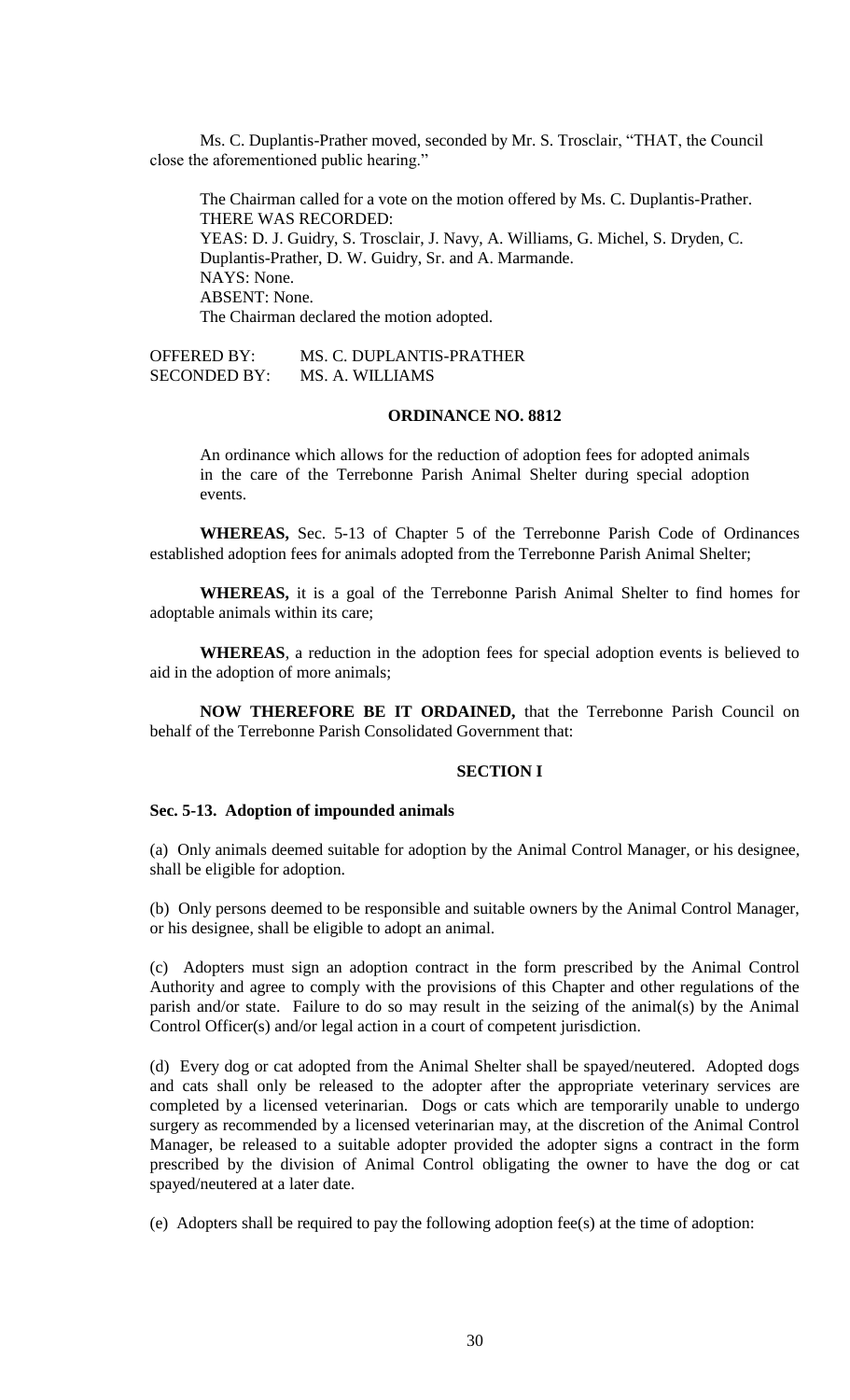| Cats (6 months and older) | \$50.00  |
|---------------------------|----------|
| Kittens (under 6 months)  | \$75.00  |
| Dogs (6 months and older) | \$100.00 |
| Puppies (under 6 months)  | \$125.00 |
| Other animals             | \$15.00  |

(f) For the purposes of this section, a male animal may be considered neutered if upon examination it has evidence of castration.

(g) The division of Animal Control may enter into agreements with any animal establishment, which is deemed to be a responsible and suitable establishment by the Animal Control Manager or his designee, for the purposes of transferring animals suitable for adoption to the animal establishment in order to facilitate adoptions. Any animal establishment entering into an agreement with the division of Animal Control pursuant to this Section shall sign a transfer agreement in the form prescribed by the division of Animal Control and agree to comply with the provisions of this Chapter and all applicable state, federal, and local laws. The division of Animal Control shall recover from an animal establishment any costs incurred in rendering medical services to any domestic animal transferred to the animal establishment.

(h) Every dog or cat transferred to any animal establishment that is not spayed/neutered at the time of transfer must be spayed/neutered within thirty (30) days of the dog or cat reaching the age of six (6) months. The animal establishment, upon request, shall provide written verification of the completion of the spay/neuter.

(i) In an effort to increase the quantity of adoptions, adoption fees may be reduced for a specified amount of time for special adoption events with approval of the Parish President.

(Parish Code 1979, § 5-9, § 5-14; Ord. No. 4563, 10-10-90) **State law references:** Disposition of license fees and penalties, R.S. 3:2734, Licensed veterinarians and veterinary clinics exempt from dog license fees in the conduct of their regular business, R.S. 3:2772(E); Sterilization required, R.S. 3:2472; Adoption standard, R.S. 3:2473; Confirmation of sterilization, R.S. 3:2474; Exceptions, R.S. 3:2475; Fees, R.S. 3:2476

# **SECTION II**

If any section, part, paragraph, sentence, or clause of this ordinance should be declared invalid or unenforceable, such invalidity or defect shall not affect the remaining sections, paragraphs, parts, sentences or clauses hereof and, to this end, the several provisions hereof are hereby declared to be severable.

#### **SECTION III**

Except as otherwise provided for herein, this ordinance shall become effective upon approval by the Parish President or as otherwise provided in Section 2-13(b) of the Home Rule Charter for a Consolidated Government for Terrebonne Parish, whichever occurs sooner.

This ordinance, having been introduced and laid on the table for at least one (1) month and has been advertised at least three (3) times, was voted upon as follows:

THERE WAS RECORDED:

YEAS: D. J. Guidry, S. Trosclair , J. Navy, A. Williams, G. Michel, S. Dryden, C. Duplantis-Prather, D.W. Guidry, Sr. and A. Marmande. NAYS: None. NOT VOTING: None. ABSTAINING: None.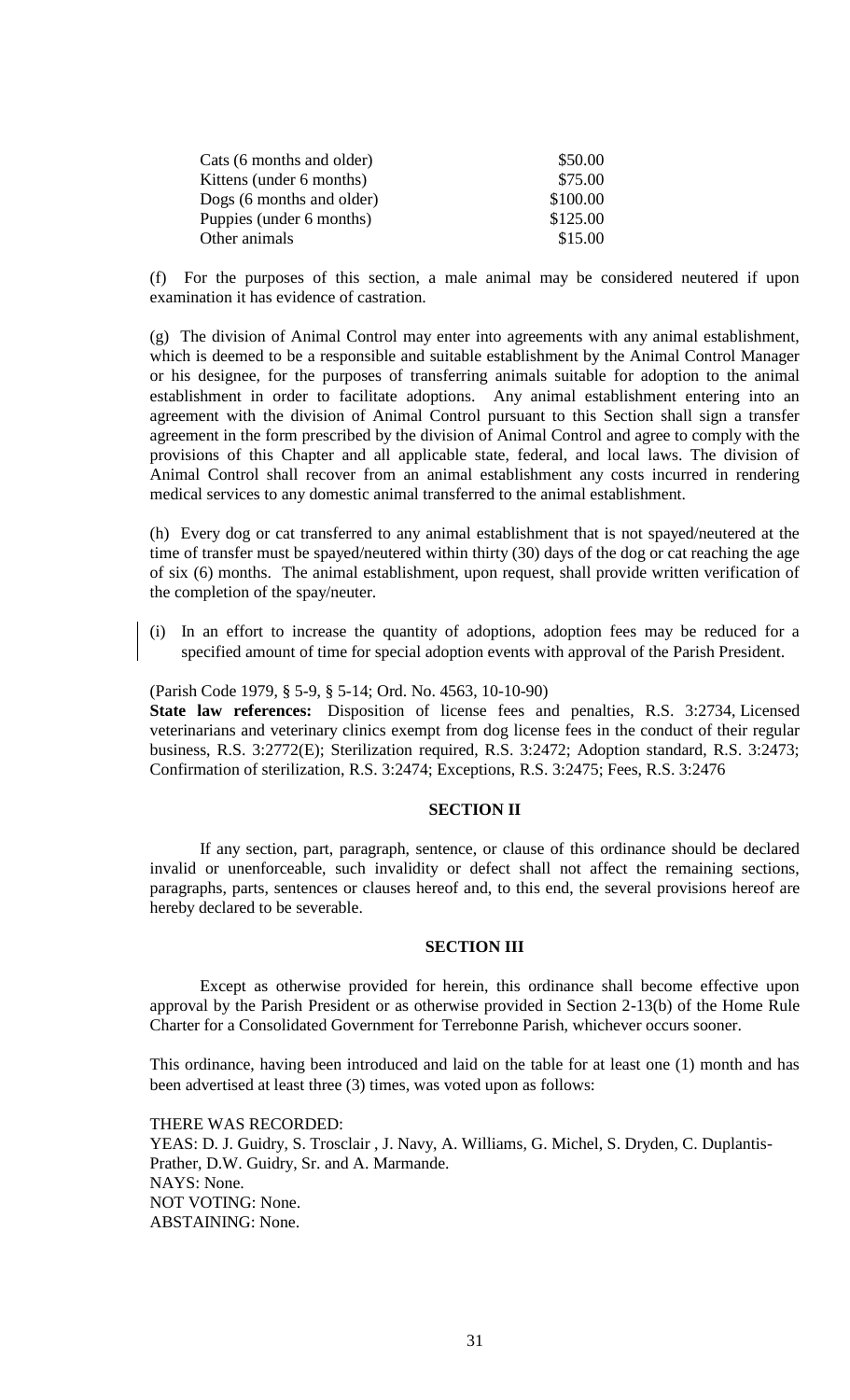ABSENT: None.

The Chairman declared the ordinance adopted on this, the 26th day January 2017.

Councilwoman C. Duplantis-Prather announced to the public that the Animal Shelter will offer special and/or reduced adoption rates on holidays, such as Valentine's Day, Mardi Gras, etc.; noting that regular adoption rates will apply on non-specific days.

The Chairman recognized the public for comments on the following:

D. A proposed ordinance that will amend Section 18-289 of the Parish Code to remove thirteen (13) parking meters along Barrow Street, in front of St. Matthews Church, from Belanger Street to Main Street.

There were no comments from the public on the proposed ordinance.

Ms. C. Duplantis-Prather moved, seconded by Mr. S. Trosclair, "THAT, the Council close the aforementioned public hearing."

The Chairman called for a vote on the motion offered by Ms. C. Duplantis-Prather. THERE WAS RECORDED: YEAS: D. J. Guidry, S. Trosclair, J. Navy, A. Williams, G. Michel, S. Dryden, C. Duplantis-Prather, D. W. Guidry, Sr. and A. Marmande. NAYS: None. ABSENT: None. The Chairman declared the motion adopted.

OFFERED BY: MS. C. DUPLANTIS-PRATHER SECONDED BY: MS. A. WILLIAMS

### ORDINANCE NO. 8813

AN ORDINANCE AMENDING THE PARISH CODE OF TERREBONNE PARISH, CHAPTER 18, SECTION 18-289 TO REMOVE THIRTEEN (13) PARKING METERS ALONG BARROW STREET, IN FRONT OF ST. MATTHEWS CHURCH, FROM BELANGER STREET TO MAIN STREET

### **SECTION I**

**BE IT ORDAINED** by the Terrebonne Parish Council, in regular session convened, acting pursuant to the authority invested in it by the Constitution and laws of the State of Louisiana, the Home Rule Charter for a Consolidated Government for Terrebonne Parish, and including, but not limited to, LSA R.S. 33:1368 and other statutes of the State of Louisiana, to amend the parish Code of Terrebonne Parish, Chapter 18, Section 18-289 to remove thirteen (13) parking meters (Meter Nos. 177, 230, 233, 232, 234, 225, 41, 143, 434, 142, 1, 33 and 656) along Barrow Street in front of St. Matthews Church, from Belanger Street to Main Street.

## **SECTION II**

If any word, clause, phrase, section or other portion of this ordinance shall be declared null, void, invalid, illegal, or unconstitutional, the remaining words, clauses, phrases, sections or other portions of this ordinance shall remain in full force and effect, the provisions of this section hereby being declared to be severable.

# **SECTION III**

Any ordinance or part thereof in conflict herewith is hereby repealed.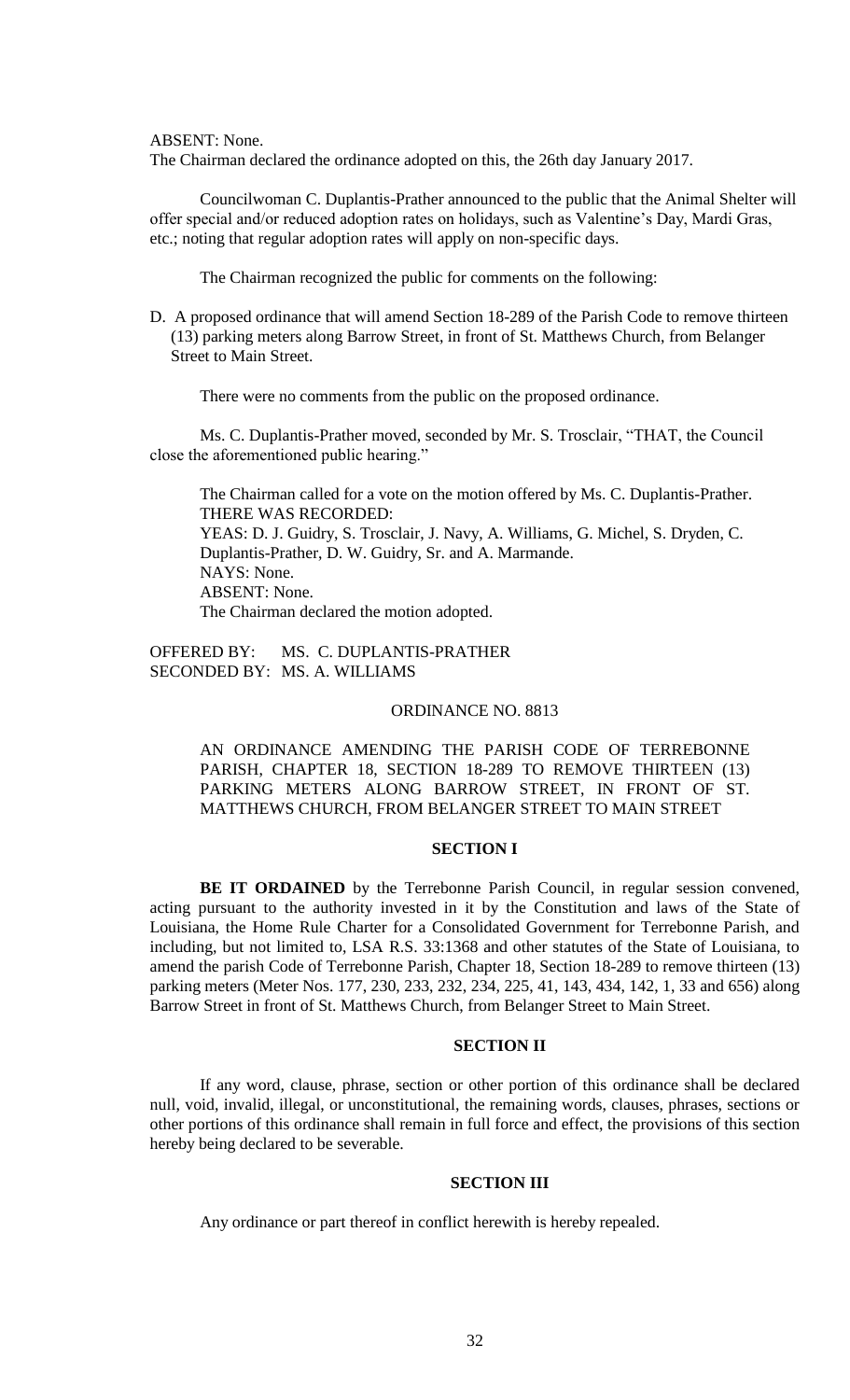### **SECTION IV**

This ordinance shall become effective upon approval by the Parish President or as otherwise provided in Section 2-13 (b) of the Home Rule Charter for a Consolidated Government for Terrebonne Parish, whichever occurs sooner.

This ordinance, having been introduced and laid on the table for at least two weeks, was voted upon as follows:

THERE WAS RECORDED:

YEAS: D. J. Guidry, S. Trosclair , J. Navy, A. Williams, G. Michel, S. Dryden, C. Duplantis-Prather, D.W. Guidry, Sr. and A. Marmande. NAYS: None. NOT VOTING: None. ABSTAINING: None. ABSENT: None. The Chairman declared the ordinance adopted on this, the 26th day January 2017.

The Chairman recognized the public for comments on the following:

- E. A proposed ordinance To Amend The 2017 Adopted Operating Budget, the 5-Year Capital Outlay Budget, and Budgeted positions of the Terrebonne Parish Consolidated Government for the following items and to provide for related matters:
	- I. General Fund Administration, \$60,500<br>II. General Fund Housing and Human Ser
	- General Fund Housing and Human Services, \$1,000
	- III. Bayou Chauvin/40 Acre Sewer Relocation, \$30,000
	- IV. Criminal Court Fund, \$232,034
	- V. Transfer Equipment and Positions
		- a. Solid Waste Division, \$228,174
		- b. Road and Bridge Division, (\$102,756)
	- IV. Upper Little Caillou Pump Station, \$3,900,000
	- VII. Coastal Restoration, \$15,000

There were no comments from the public on the proposed ordinance.

Ms. A. Williams moved, seconded by Mr. S. Trosclair, "THAT, the Council close the aforementioned public hearing."

The Chairman called for a vote on the motion offered by Ms. A. Williams. THERE WAS RECORDED: YEAS: D. J. Guidry, S. Trosclair, J. Navy, A. Williams, G. Michel, S. Dryden, C. Duplantis-Prather, D. W. Guidry, Sr. and A. Marmande. NAYS: None. ABSENT: None. The Chairman declared the motion adopted.

OFFERED BY: MS. A. WILLIAMS SECONDED BY: MR. S. TROSCLAIR

### **ORDINANCE NO. 8814**

AN ORDINANCE TO AMEND THE 2017 ADOPTED OPERATING BUDGET, THE 5-YEAR CAPITAL OUTLAY BUDGET, AND BUDGETED POSITIONS OF THE TERREBONNE PARISH CONSOLIDATED GOVERNMENT FOR THE FOLLOWING ITEMS AND TO PROVIDE FOR RELATED MATTERS.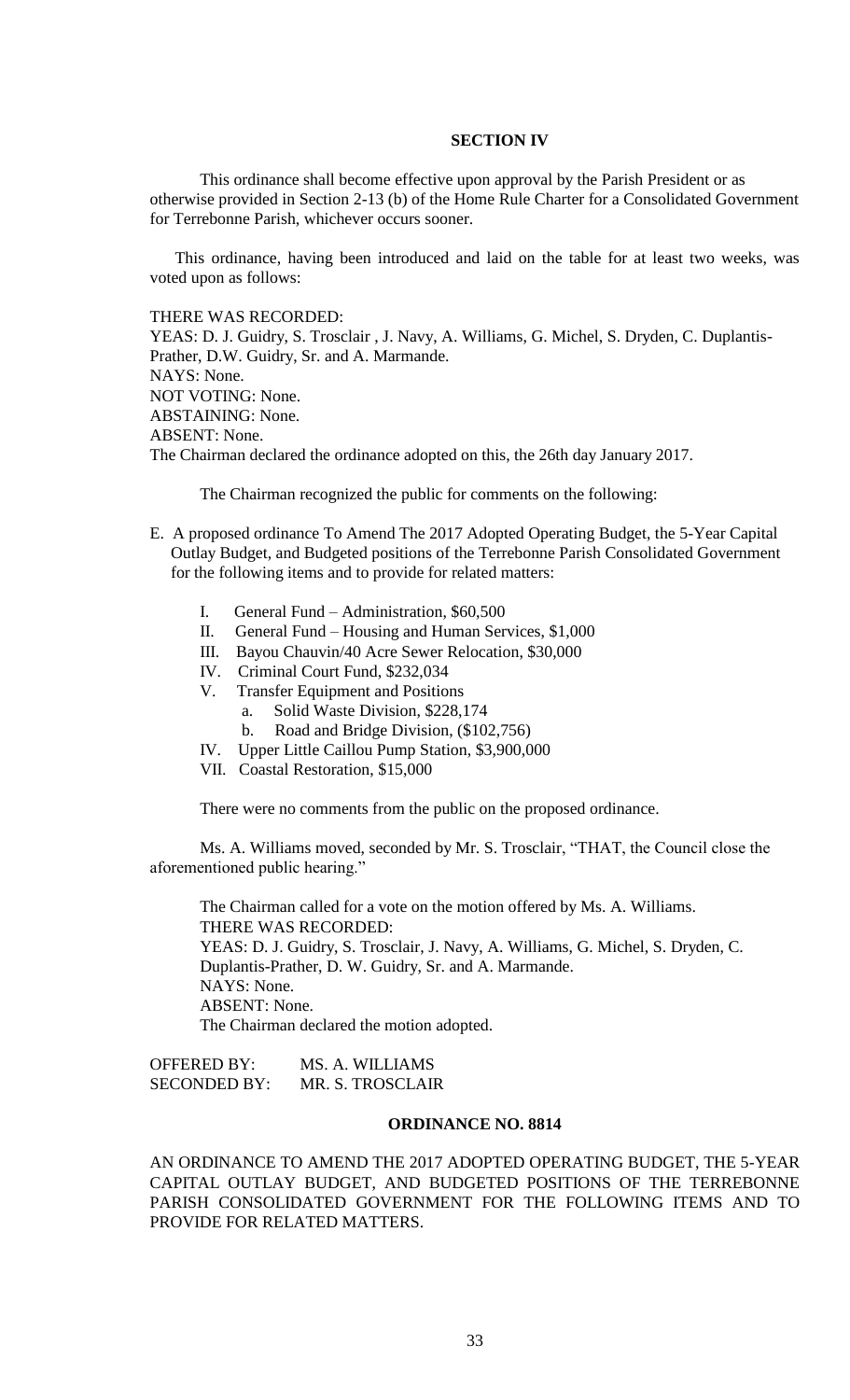- I. General Fund-Administration, \$60,500
- II. General Fund-Housing & Human Service, \$1,000
- III. Bayou Chauvin/40 Acre Sewer Relocation, \$30,000
- IV. Criminal Court Fund, \$232,034
- V. Transfer Equipment and Positions
	- a. Solid Waste Division, \$228,174
	- b. Road and Bridge Division, (\$102,756)
- VI. Upper Little Caillou Pump Station, \$3,900,000
- VII. Coastal Restoration, \$15,000

# **SECTION I**

**WHEREAS**, funding is needed for equipment to replace the old TV station, upgrade equipment in the Council meeting room, equipment to be installed in new ECO Media room, and hardware needed to live stream TV station feed across the internet,

**WHEREAS**, the funding source is from the in-kind/PEG revenues from BellSouth Telecommunications for \$60,500.

**NOW, THEREFORE BE IT ORDAINED**, by the Terrebonne Parish Council, on behalf of the Terrebonne Parish Consolidated Government, that the 2017 Adopted Operating Budget of the Terrebonne Parish Consolidated Government be amended to recognize the funding for the TV Station equipment. (Attachment A)

## **SECTION II**

**WHEREAS**, Entergy donated \$1,000 for Project Ageless to Terrebonne Parish Consolidated Government, Department of Housing and Human Service, and

**WHEREAS**, the funds will be used for utility assistance to Entergy customers.

**NOW, THEREFORE BE IT FURTHER ORDAINED**, by the Terrebonne Parish Council, on behalf of the Terrebonne Parish Consolidated Government, that the 2017 Adopted Operating Budget of the Terrebonne Parish Consolidated Government be amended for the Housing and Human Service Department. (Attachment B)

## **SECTION III**

**WHEREAS,** funding is needed for the Bayou Chauvin/40 Acre Sewer Relocation Project, and

**WHEREAS**, the funding source is from the Woodlawn Sewer Project in the Parishwide Sewerage Construction Fund for \$30,000.

**NOW, THEREFORE BE IT FURTHER ORDAINED**, by the Terrebonne Parish Council, on behalf of the Terrebonne Parish Consolidated Government, that the 2017 Adopted Operating Budget and 5-Year Capital Outlay Budget be amended to recognize the funding of the Bayou Chauvin/40 Acre Sewer Relocation Project. (Attachment C)

### **SECTION IV**

**WHEREAS**, Terrebonne Parish Consolidated Government is authorized to provide certain statutory funding to the local District Attorney's Office in Terrebonne Parish; and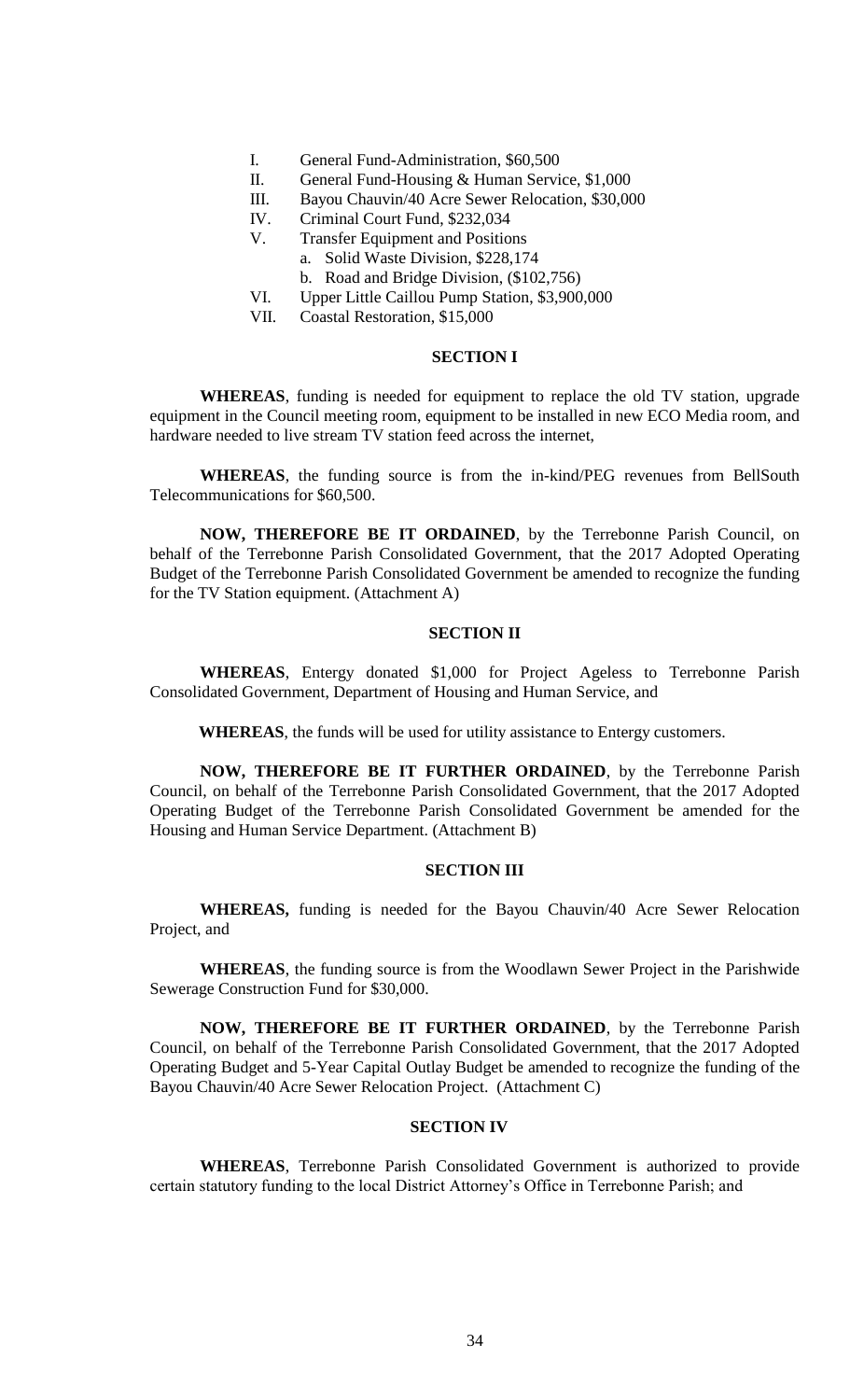**WHEREAS**, currently the Terrebonne Parish District Attorney's Office employs a numbers of employees whose positions are compensated solely from the proceeds of the District Attorney Discretionary Fund – outside of any criminal court fund or parish funding and without medical and retirement benefits, and

**WHEREAS**, the Terrebonne Parish District Attorney's Office has requested and Terrebonne Parish Consolidated Government Administration has agreed to recognize and fund the six employees currently funded solely through the District Attorney Discretionary Fund – to be funded out of the criminal court fund and to receive medical and retirement benefits equivalent to that received by Terrebonne Parish Consolidated Government employees

**WHEREAS**, the cost of salary and related taxes/benefits is \$232,034

**NOW, THEREFORE BE IT FURTHER ORDAINED**, by the Terrebonne Parish Council on behalf of the Terrebonne Parish Consolidated Government, that the 2017 Adopted Operating Budget and Budgeted Positions be amended to recognize the necessary adjustment for the additional Criminal Court Fund employees on Terrebonne Parish Consolidated Government payroll. (Attachment D)

### **SECTION V**

**WHEREAS**, Administration is requesting to transfer the Street Sweepers and budgeted positions from Road and Bridge to the Solid Waste Division, and

**WHEREAS**, the budgeted dollars for this transfer will be charged to the Solid Waste Division for \$228,174 and the Road and Bridge budget will be reduced by \$102,756, and

**WHEREAS**, the budgeted transfer from General Fund to Road and Bridge will be reduced by \$102,756.

**NOW, THEREFORE BE IT FURTHER ORDAINED**, by the Terrebonne Parish Council, on behalf of the Terrebonne Parish Consolidated Government, that the 2017 Adopted Operating Budget and budgeted positions be amended to recognize the necessary transfer for the Solid Waste Division from Road and Bridge for equipment and budgeted positions. (Attachment E)

### **SECTION VI**

**WHEREAS,** the Upper Little Caillou Pump Station is approximately 40 years old and is at risk of collapse due to a failing timber bulkhead, and

**WHEREAS**, the Terrebonne Parish Consolidated Government (TPCG) has applied and received funding through the HMGP program to construct a new pump station, and

**WHEREAS**, the TPCG has received the sub-recipient agreement from FEMA through the HMGP program, and

**WHEREAS**, the HMGP program will fund 75% of the project, and

**WHEREAS**, the TPCG would like to recognize the funding for this project for \$3,900,000.

**NOW, THEREFORE BE IT FURTHER ORDAINED**, by the Terrebonne Parish Council, on behalf of the Terrebonne Parish Consolidated Government, that the 2017 Adopted Operating Budget and 5-Year Capital Outlay Budget be amended to recognize the funding of the Bayou Neuf Pump Station Project. (Attachment F)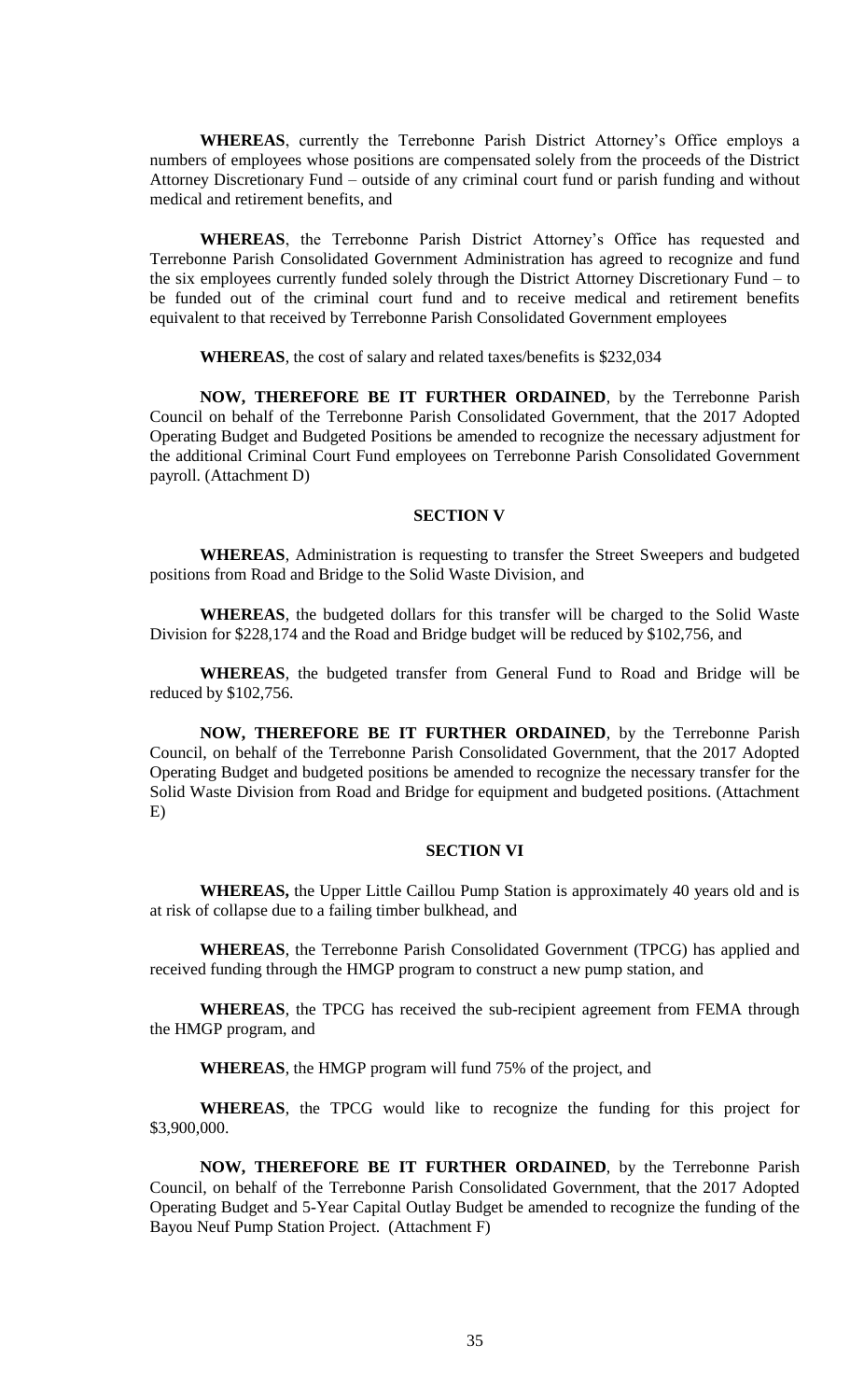## **SECTION VII**

**WHEREAS**, Administration is requesting funding for Professional Engineering Services in connection with the 2017 Coastal Master Plan, and

**WHEREAS**, the funding source will be from General Fund for \$15,000.

**NOW, THEREFORE BE IT FURTHER ORDAINED**, by the Terrebonne Parish Council, on behalf of the Terrebonne Parish Consolidated Government, that the 2017 Adopted Operating Budget be amended to recognize the funding for the 2017 Coastal Master Plan. (Attachment G)

### **SECTIONVIII**

If any word, clause, phrase, section or other portion of this ordinance shall be declared null, void, invalid, illegal, or unconstitutional, the remaining words, clauses, phrases, sections and other portions of this ordinance shall remain in full force and effect, the provisions of this ordinance hereby being declared to be severable.

#### **SECTION IV**

This ordinance shall become effective upon approval by the Parish President or as otherwise provided in Section 2-13(b) of the Home Rule Charter for a Consolidated Government for Terrebonne Parish, whichever occurs sooner.

This ordinance, having been introduced and laid on the table for at least two weeks, was voted upon as follows:

THERE WAS RECORDED: YEAS: D. J. Guidry, S. Trosclair , J. Navy, A. Williams, G. Michel, S. Dryden, C. Duplantis-Prather, D.W. Guidry, Sr. and A. Marmande. NAYS: None. NOT VOTING: None. ABSTAINING: None. ABSENT: None. The Chairman declared the ordinance adopted on this, the 26th day January 2017.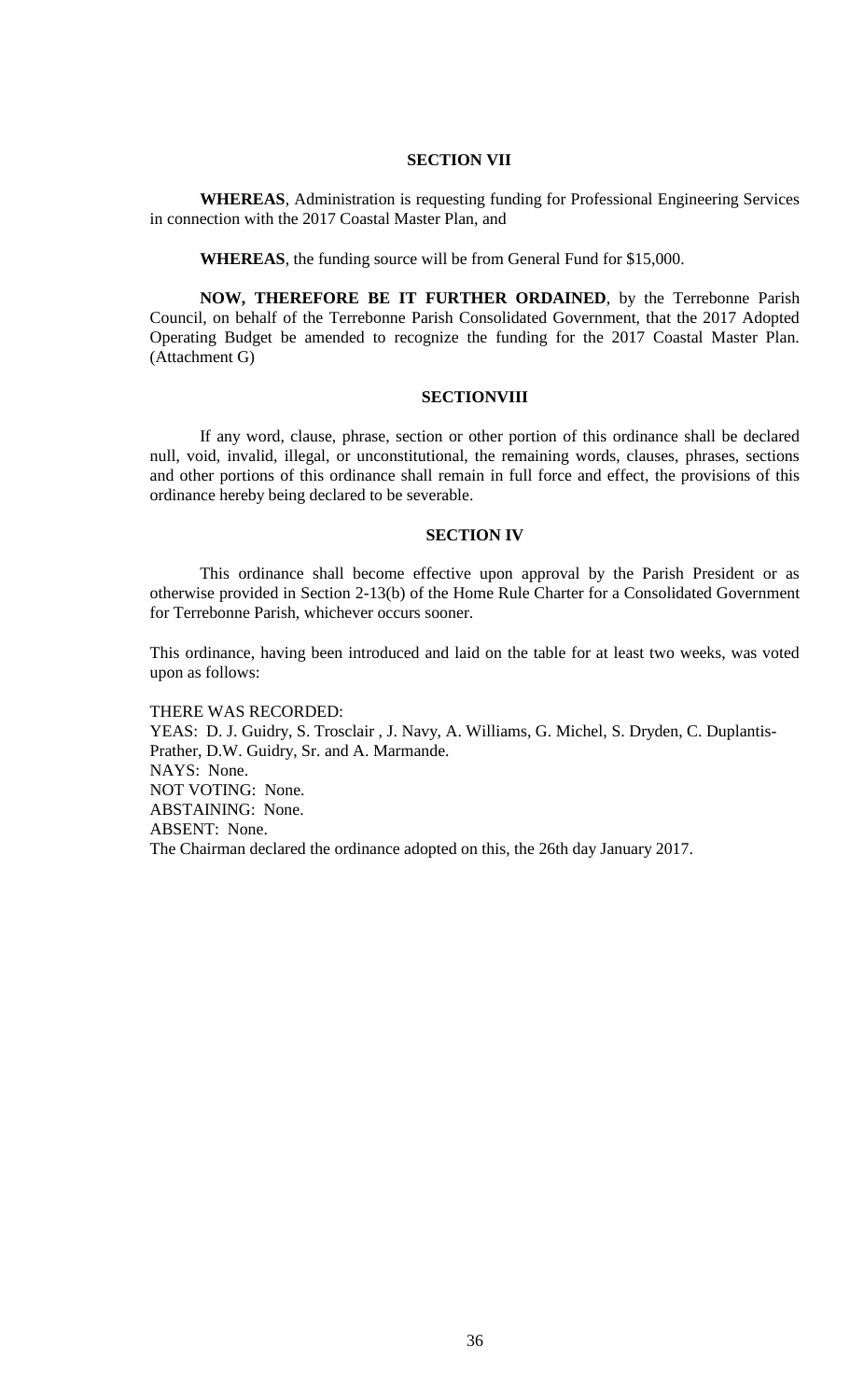# **ATTACHMENT A - General Fund**

|                               | 2017                     |          |         |
|-------------------------------|--------------------------|----------|---------|
|                               | <b>Adopted</b>           | Change   | Amended |
| <b>PEG Channel Services</b>   | $\overline{\phantom{a}}$ | 15,000   | 15,000  |
| <b>PEG Computer Equipment</b> | $\overline{\phantom{a}}$ | 45,500   | 45,500  |
| Fund Balance (Decrease)       | N/A                      | (60,000) | N/A     |

# **ATTACHMENT B - Housing & Human Services**

|                         |                | 2017    |         |
|-------------------------|----------------|---------|---------|
|                         | <b>Adopted</b> | Change  | Amended |
|                         |                |         |         |
| <b>Client Services</b>  | 5,000          | 1,000   | 6,000   |
| General Fund (Decrease) | N/A            | (1,000) | N/A     |

# **ATTACHMENT C - Bayou Chauvin/40 Acre Sewer Relocation**

|                                      | 2017           |          |         |  |
|--------------------------------------|----------------|----------|---------|--|
|                                      | <b>Adopted</b> | Change   | Amended |  |
|                                      |                |          |         |  |
| <b>Woodlawn Sewer</b>                | 91,538         | (30,000) | 61,538  |  |
| Bayou Chauvin/40 Acre Sew Relocation | 272,392        | 30,000   | 302,392 |  |

# **ATTACHMENT D - Criminal Court Fund**

|                             | 2017           |            |             |
|-----------------------------|----------------|------------|-------------|
|                             | <b>Adopted</b> | Change     | Amended     |
| Salaries & Wages            | 2,400,493      | 161,070    | 2,561,563   |
| <b>FICA</b>                 | 148,831        | 9,986      | 158,817     |
| Medicare                    | 34,807         | 2,336      | 37,143      |
| Pension                     | 192,039        | 12,886     | 204,925     |
| Unemployment Compensation   | 30,006         | 2,013      | 32,019      |
| <b>Workers Compensation</b> | 24.489         | 1,643      | 26,132      |
| Group Insurance             | 786,500        | 42,100     | 828,600     |
| Transfer to CCF             | (1,458,112)    | (232, 034) | (1,690,146) |
| Transfer from General Fund  | 1,458,112      | 232,034    | 1,690,146   |
| Fund Balance (decrease)     | N/A            | (232, 034) | N/A         |

# **ATTACHMENT D - Criminal Court Fund**

|                    | 2017   |                 |    |       |            |            |            |  |
|--------------------|--------|-----------------|----|-------|------------|------------|------------|--|
|                    | Adopte | Chang<br>Amende |    |       |            |            |            |  |
|                    | d      | е               | d  | Level | <b>MIN</b> | <b>MID</b> | <b>MAX</b> |  |
|                    |        |                 |    |       |            |            |            |  |
| <b>Clerks</b>      |        | 2               | 9  | N/A   | ****       | ****       | ****       |  |
| <b>Case Worker</b> | 22     | 3               | 25 | N/A   | ****       | ****       | ****       |  |
| Case               |        |                 |    |       |            |            |            |  |
| Manager            | O      |                 |    | N/A   | ****       | ****       | ****       |  |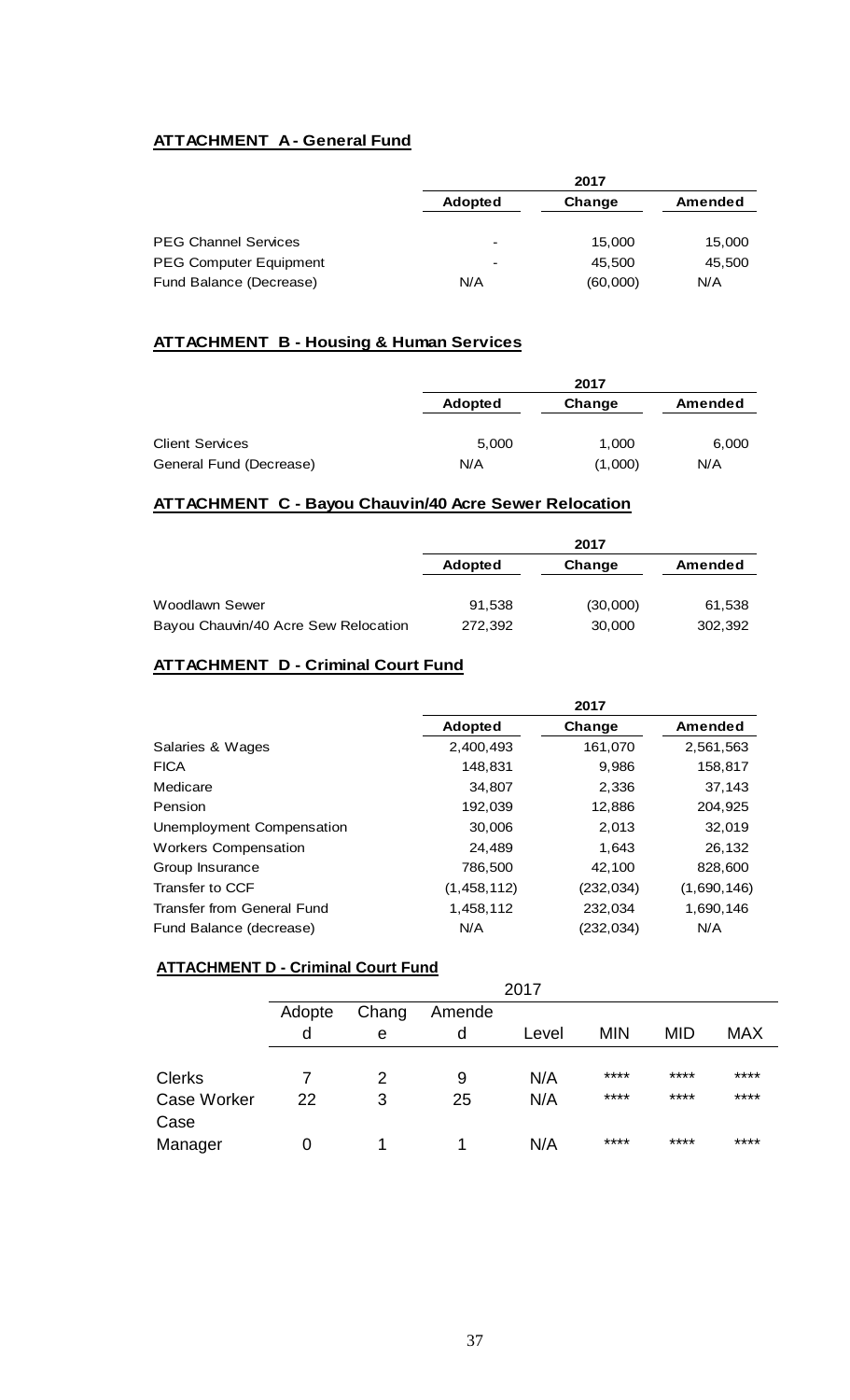| ATTACHMENT E - Solid Waste and Road & Bridge |  |  |
|----------------------------------------------|--|--|
|                                              |  |  |

|                                          |        |                      | 2017           |           |                   |                   |            |
|------------------------------------------|--------|----------------------|----------------|-----------|-------------------|-------------------|------------|
|                                          |        |                      | <b>Adopted</b> |           | Change            | <b>Amended</b>    |            |
| Salaries & Wages                         |        |                      | 483,267        |           | 88,836            |                   | 572,103    |
| Overtime                                 |        |                      | 55,200         |           | 10,000            |                   | 65,200     |
| <b>FICA</b>                              |        |                      | 33,385         |           | 6,004             |                   | 39,389     |
| Medicare                                 |        |                      | 7,808          |           | 1,404             |                   | 9,212      |
| Pension                                  |        |                      | 43,077         |           | 7,747             |                   | 50,824     |
| Unemployment Compensation                |        |                      | 6,731          |           | 1,210             |                   | 7,941      |
| <b>Workers Compensation</b>              |        |                      | 20,663         |           | 3,733             |                   | 24,396     |
| Group Insurance                          |        |                      | 136,250        |           | 45,900            |                   | 182,150    |
| <b>Office Supplies</b>                   |        |                      | 6,900          |           | 1,000             |                   | 7,900      |
| <b>Software Purchases</b>                |        |                      | 3,000          |           | 3,700             |                   | 6,700      |
| Uniforms                                 |        |                      | 3,000          |           | 1,200             |                   | 4,200      |
| Gasoline & Oil                           |        |                      | 60,000         |           | 20,000            |                   | 80,000     |
| Lubricants                               |        |                      | 7,000          |           | 5,000             |                   | 12,000     |
| <b>Communication Equipment Services</b>  |        |                      | 24,000         |           | 3,400             |                   | 27,400     |
| <b>Office Equipment Repairs</b>          |        |                      | 10,000         |           | 1,500             |                   | 11,500     |
| <b>Tires Purchased</b>                   |        |                      | 15,000         |           | 2,000             |                   | 17,000     |
| <b>Tire Repair</b>                       |        |                      | 3,000          |           | 500               |                   | 3,500      |
| Paint/Body Repairs                       |        |                      | 2,300          |           | 500               |                   | 2,800      |
| Towing & Recovery                        |        |                      | 460            |           | 540               |                   | 1,000      |
| On/Off Road Rolling Equip Repair         |        |                      | 36,800         |           | 24,000            | 60,800            |            |
| Net Position (Decrease)                  |        |                      | N/A            |           | (228, 174)        | N/A               |            |
|                                          |        |                      |                |           |                   |                   |            |
| Salaries & Wages                         |        | 1,598,314<br>359,869 |                | (59, 224) |                   | 1,539,090         |            |
| Overtime                                 |        | 121,407              |                | (6,667)   |                   | 353,202           |            |
| <b>FICA</b>                              |        |                      |                | (4,085)   | 117,322<br>27,439 |                   |            |
| Medicare                                 |        | 28,394               |                | (955)     | 151,384           |                   |            |
| Pension                                  |        |                      | 156,655        |           | (5, 271)          |                   |            |
| <b>Unemployment Compensation</b>         |        |                      | 24,477         |           | (824)             | 23,653<br>101,601 |            |
| <b>Workers Compensation</b>              |        |                      | 104,131        |           | (2,530)           |                   |            |
| Group Insurance                          |        |                      | 725,550        |           | (23, 200)         |                   | 702,350    |
| <b>Transfer from General Fund</b>        |        |                      | (783, 618)     |           | 102,756           |                   | (680, 862) |
| Transfer to Road & Bridge                |        |                      | 783,618        |           | (102, 756)        |                   | 680,862    |
| Fund Balance (Increase)                  |        |                      | N/A            |           | 102,756           | N/A               |            |
| <b>ATTACHMENT E - Solid Waste</b>        |        |                      |                |           |                   |                   |            |
|                                          |        |                      |                | 2017      |                   |                   |            |
|                                          | Adopte | Chang                | Amende         |           |                   |                   |            |
|                                          | d      | $\mathsf e$          | d              | Level     | <b>MIN</b>        | MID               | <b>MAX</b> |
|                                          |        |                      |                |           | 29,73             | 37,16             | 44,59      |
| Equip Oper III                           | 3      | 3                    | 6              | 107       | 0                 | 3                 | 5          |
| <u> ATTACHMENT E - Road &amp; Bridge</u> |        |                      |                | 2017      |                   |                   |            |
|                                          | Adopte | Chang                | Amende         |           |                   |                   |            |
|                                          |        |                      |                |           |                   |                   |            |
|                                          | d      | е                    | d              | Level     | <b>MIN</b>        | <b>MID</b>        | <b>MAX</b> |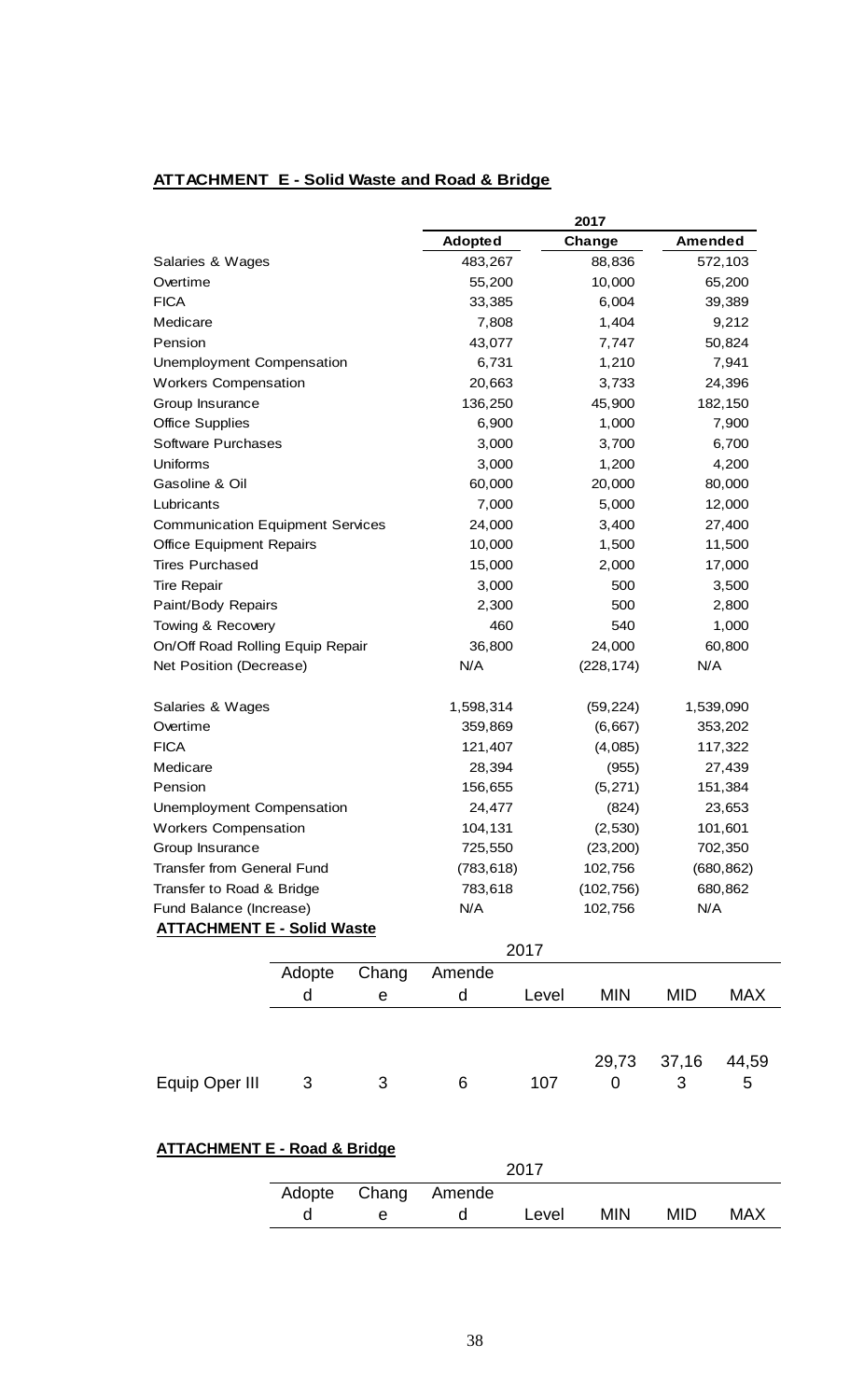|                                  |  |  | 29,73 37,16 44,59 |  |
|----------------------------------|--|--|-------------------|--|
| Equip Oper III 4 (3) 1 107 0 3 5 |  |  |                   |  |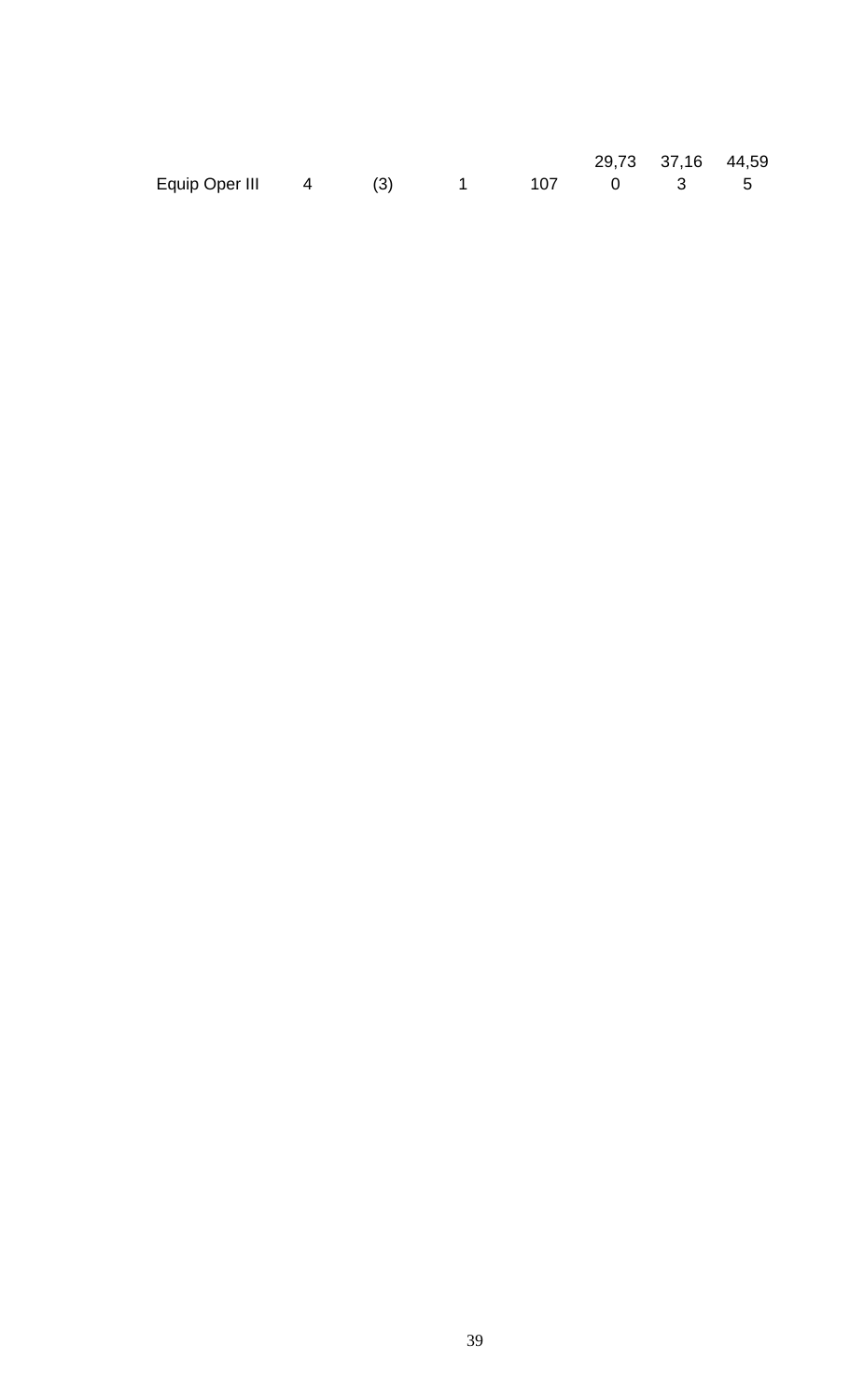### **ATTACHMENT F - Upper Little Caillou P/S**

|                                                      | 2017           |                          |                          |  |
|------------------------------------------------------|----------------|--------------------------|--------------------------|--|
|                                                      | <b>Adopted</b> | Change                   | Amended                  |  |
| Upper Little Caillou P/S<br>Upper Little Caillou P/S | 1,200,000      | 3,900,000<br>(3,900,000) | 5,100,000<br>(3,900,000) |  |

### **ATTACHMENT G - Coastal Restoration**

|                                 | 2017           |          |           |  |
|---------------------------------|----------------|----------|-----------|--|
|                                 | <b>Adopted</b> | Change   | Amended   |  |
|                                 |                |          |           |  |
| Engineering/Consulting Fees     | 10,000         | 15.000   | 25,000    |  |
| Transfer from General Fund      | (42, 320)      | (15,000) | (57, 320) |  |
| Transfer to Coastal Restoration | 42.320         | 15.000   | 57,320    |  |
| Fund Balance (Decrease)         | N/A            | (15,000) | N/A       |  |

Ms. A. Williams moved, seconded by Mr. G. Michel, "THAT, the Council continue with the regular order of business."

The Chairman called for a vote on the motion offered by Ms. A. Williams. THERE WAS RECORDED: YEAS: D. J. Guidry, S. Trosclair, J. Navy, A. Williams, G. Michel, S. Dryden, C. Duplantis-Prather, D. W. Guidry, Sr. and A. Marmande. NAYS: None. ABSENT: None. The Chairman declared the motion adopted.

Under Agenda Item 7A, Staff Reports:

Mr. G. Michel moved, seconded by Mr. S. Trosclair, "THAT, the Council ratify the Parish President's appointment of Mr. Keith Ward as City of Houma Fire Chief."

The Chairman called for a vote on the motion offered by Mr. G. Michel. THERE WAS RECORDED: YEAS: D. J. Guidry, S. Trosclair, J. Navy, A. Williams, G. Michel, S. Dryden, C. Duplantis-Prather, D. W. Guidry, Sr. and A. Marmande. NAYS: None. ABSENT: None. The Chairman declared the motion adopted.

Chief Keith Ward thanked the Council and Administration for appointing him to this position and for believing in his ability to serve the citizens of Terrebonne Parish.

Several Council members congratulated and thanked Chief Ward for a job well done.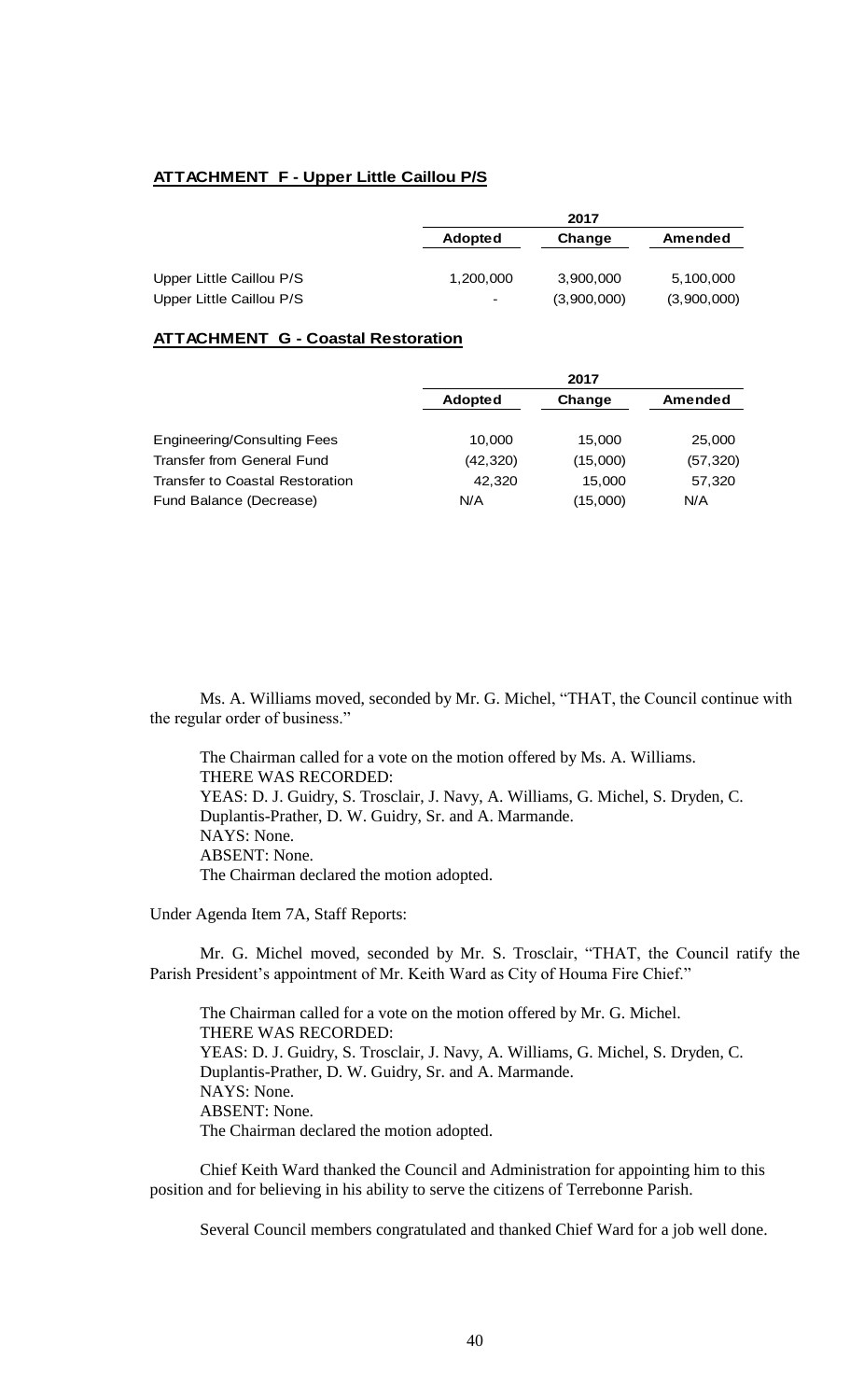Parish President G. Dove welcomed Chief Ward and stated that he is looking forward to working with him in the future.

Ms. A. Williams moved, seconded by Mr. S. Dryden, "THAT, the Council ratify the Parish President's appointment of Mr. Ernest Brown as TPCG Utilities Director."

The Chairman called for a vote on the motion offered by Ms. A. Williams. THERE WAS RECORDED: YEAS: D. J. Guidry, S. Trosclair, J. Navy, A. Williams, G. Michel, S. Dryden, C. Duplantis-Prather, D. W. Guidry, Sr. and A. Marmande. NAYS: None. ABSENT: None. The Chairman declared the motion adopted.

Mr. Ernest Brown thanked the Council and Administration for this appointment and stated the he is grateful the opportunity to serve the residents of Terrebonne Parish and that he will perform his duties and lead the Utilities Department with honesty, integrity and hard work.

Several Council members congratulated Mr. Brown and expressed their sincere appreciation for the work that he has done and encouraged him to continue on doing his best.

Parish President G. Dove welcomed Mr. Brown and stated that his appointment is a great asset to Terrebonne Parish.

Ms. A. Williams moved, seconded by Mr. G. Michel, "THAT, the Council appoint and ratify the Parish President's appointment of Mr. Julius P. Hebert, Jr. as Parish Attorney for the year 2017."

The Chairman called for a vote on the motion offered by Ms. A. Williams. THERE WAS RECORDED: YEAS: D. J. Guidry, S. Trosclair, J. Navy, A. Williams, G. Michel, S. Dryden, C. Duplantis-Prather, D. W. Guidry, Sr. and A. Marmande. NAYS: None. ABSENT: None. The Chairman declared the motion adopted.

OFFERED BY: MR. A. MARMANDE SECONDED BY: MR. S. DRYDEN

### **RESOLUTION NO. 17-042**

AUTHORIZING THE PARISH PRESIDENT TO EXECUTE AN INTERGOVERNMENTAL AGREEMENT BETWEEN TERREBONNE PARISH CONSOLIDATED GOVERNMENT AND THE STATE OF LOUISIANA THROUGH THE COASTAL PROTECTION AND RESTORATION AUTHORITY BOARD REGARDING THE CONSTRUCTION OF SEGMENTS 1 AND 2 OF REACH E OF THE FALGOUT CANAL ROAD LEVEE IN TERREBONNE PARISH, CPRA PROJECT NO. TE-0063

**WHEREAS**, Article VII, Section 14 of the Louisiana Constitution provides that "For a public purpose, the state and its political subdivisions or political corporations may engage in cooperative endeavors with each other, with the United States or its agencies, or with any public or private association, corporation or individual"; and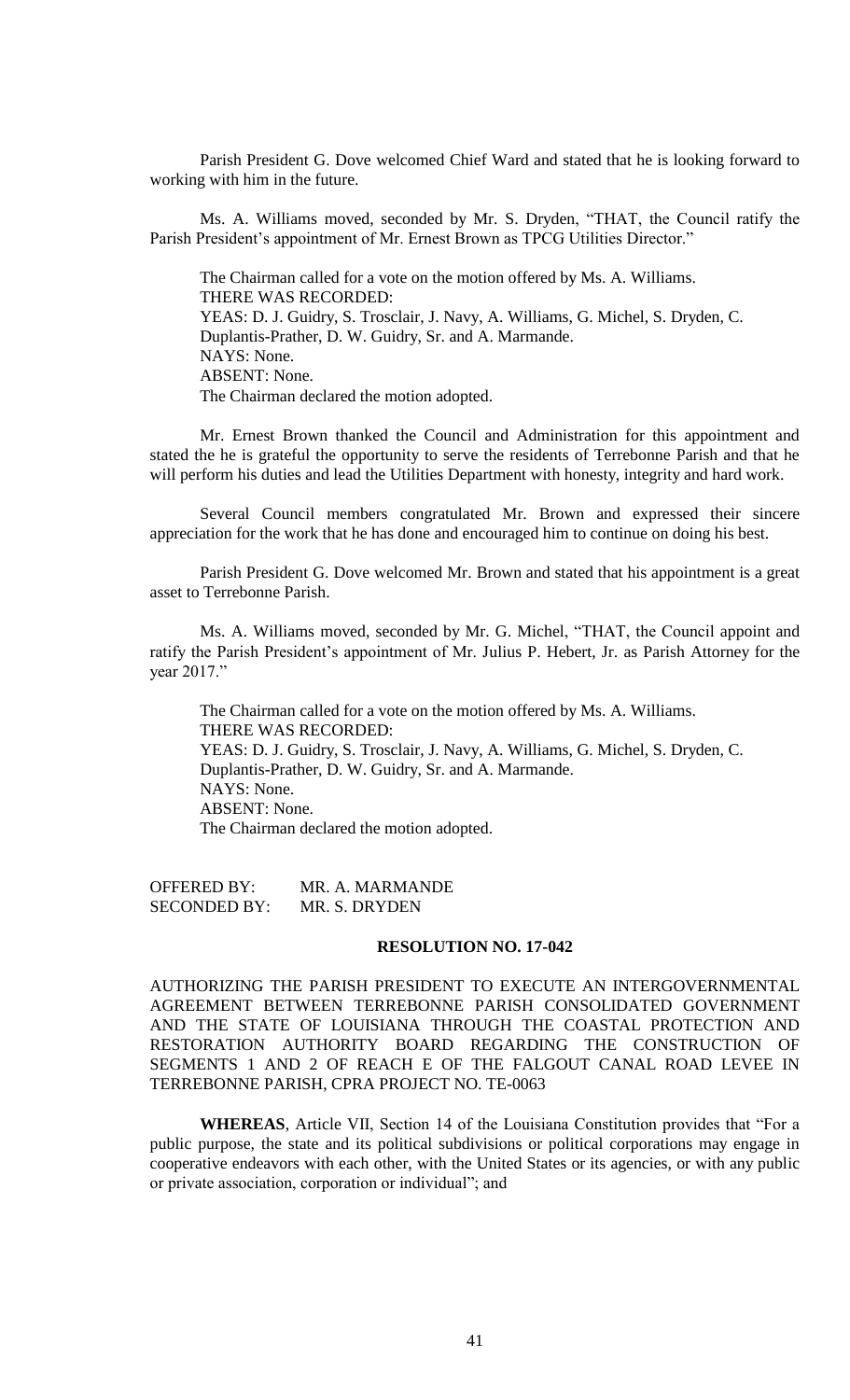**WHEREAS**, Terrebonne Parish Consolidated Government and the State of Louisiana believe they can substantially benefit the citizens of Terrebonne Parish by entering into a cooperative endeavor with each other; and

**WHEREAS**, the State of Louisiana proposes to allocate five million, four hundred thousand dollars (\$5,400,000.00) of State Community Development Block Grant (CDBG) funding to Terrebonne Parish Consolidated Government to assist in construction of the aforementioned project.

**NOW THEREFORE BE IT RESOLVED** that the Terrebonne Parish Council (Budget and Finance Committee), on behalf of the Terrebonne Parish Consolidated Government hereby authorizes its Parish President to execute an intergovernmental agreement with the State of Louisiana through the Coastal Protection & Restoration Authority Board containing substantially the same terms as those contained within the above referenced agreement.

### **THERE WAS RECORDED:**

YEAS: D. J. Guidry, S. Trosclair, J. Navy, A. Williams, G. Michel, S. Dryden, C. Duplantis-Prather, D. W. Guidry, Sr., and A. Marmande. NAYS: None. ABSTAINING: None. ABSENT: None. The Chairwoman declared the resolution adopted on this the 26st day of January 2017.

OFFERED BY: MR. A. MARMANDE SECONDED BY: MR. S. DRYDEN

## **RESOLUTION NO. 17-043**

AUTHORIZING THE PARISH PRESIDENT TO EXECUTE AN INTERGOVERNMENTAL AGREEMENT BETWEEN TERREBONNE PARISH CONSOLIDATED GOVERNMENT AND THE TERREBONNE LEVEE AND CONSERVATION DISTRICT REGARDING THE CONSTRUCTION OF SEGMENT 1 AND 2 OF REACH E OF THE FALGOUT CANAL ROAD LEVEE IN TERREBONNE PARISH, CPRA PROJECT NO. TE-0063

**WHEREAS**, Article VII, Section 14 of the Louisiana Constitution provides that "For a public purpose, … political subdivisions of the state or political corporations may engage in cooperative endeavors with each other, with the United States or its agencies, or with any public or private association, corporation or individual"; and

**WHEREAS,** LA R.S. 33:1324 (6) grants authority to parishes and other political subdivisions of the state to make agreements between and among themselves to engage jointly in the provision of projects, provided that at least one of the participants to the agreement is authorized by law to complete the undertaking, which authority specifically includes the construction of flood control projects; and

**WHEREAS**, Terrebonne Parish Consolidated Government and the Terrebonne Levee and Conservation District believe they can substantially benefit the citizens of Terrebonne Parish by entering into a cooperative endeavor with each other; and

**WHEREAS**, Terrebonne Parish Consolidated Government proposes to allocate five million, four hundred thousand dollars (\$5,400,000.00) of State Community Development Block Grant (CDBG) funding to the Terrebonne Levee and Conservation District as a sub-recipient to assist in construction of the aforementioned project.

**NOW THEREFORE BE IT RESOLVED** that the Terrebonne Parish Council (Budget and Finance Committee), on behalf of the Terrebonne Parish Consolidated Government hereby